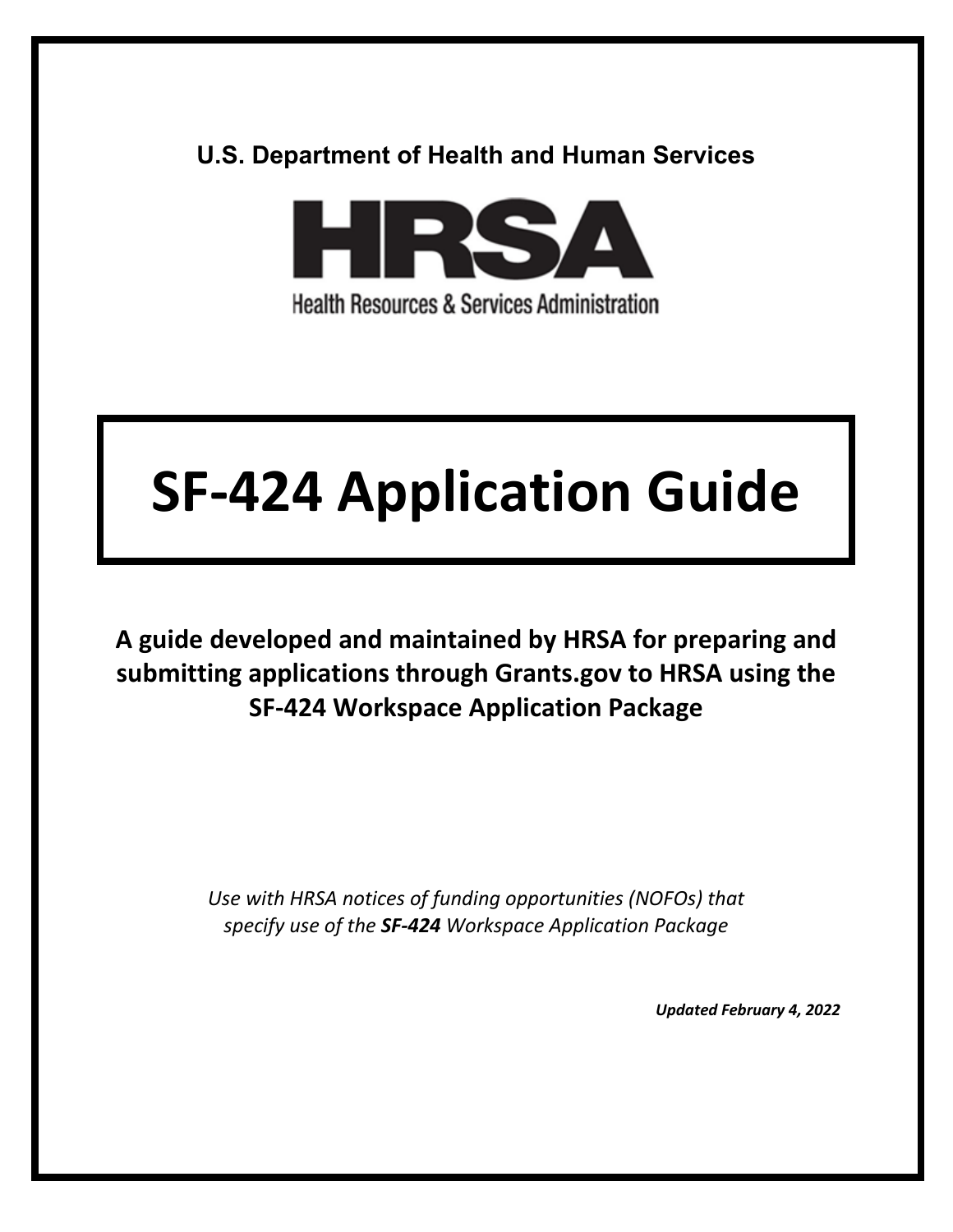# **Table of Contents**

|  | 2. POLICIES, ASSURANCES, DEFINITIONS, AND OTHER INFORMATION2       |  |
|--|--------------------------------------------------------------------|--|
|  |                                                                    |  |
|  |                                                                    |  |
|  |                                                                    |  |
|  |                                                                    |  |
|  |                                                                    |  |
|  | 3. REGISTERING AND APPLYING THROUGH GRANTS.GOV USING WORKSPACE  10 |  |
|  |                                                                    |  |
|  |                                                                    |  |
|  |                                                                    |  |
|  |                                                                    |  |
|  |                                                                    |  |
|  |                                                                    |  |
|  |                                                                    |  |
|  |                                                                    |  |
|  |                                                                    |  |
|  |                                                                    |  |
|  |                                                                    |  |
|  |                                                                    |  |
|  |                                                                    |  |
|  |                                                                    |  |
|  |                                                                    |  |
|  |                                                                    |  |
|  |                                                                    |  |
|  |                                                                    |  |
|  |                                                                    |  |
|  |                                                                    |  |
|  | 7. AGENCY CONTACTS ………………………………………………………………………………………47             |  |
|  |                                                                    |  |
|  |                                                                    |  |
|  |                                                                    |  |
|  |                                                                    |  |
|  |                                                                    |  |
|  |                                                                    |  |
|  |                                                                    |  |
|  |                                                                    |  |
|  |                                                                    |  |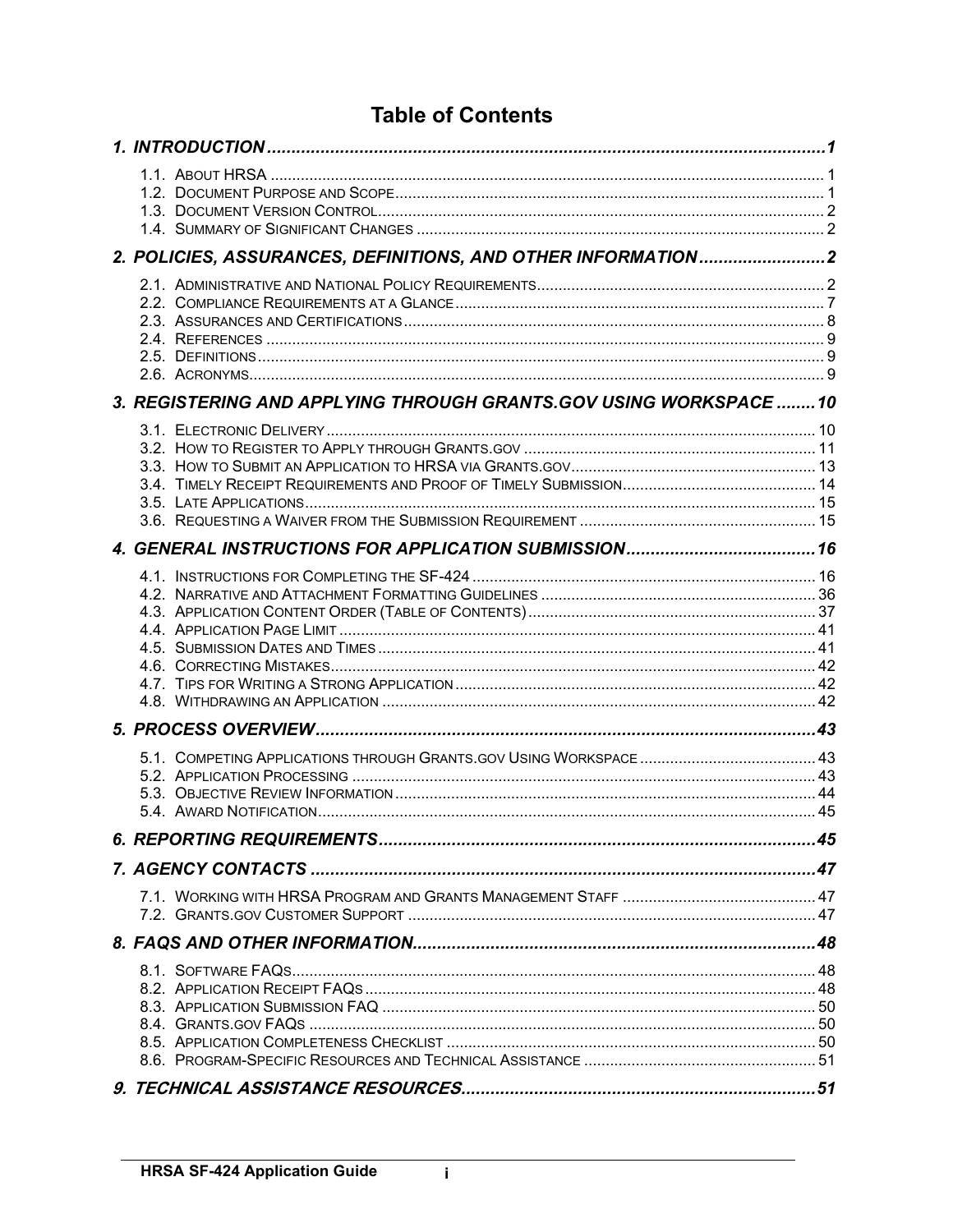

# <span id="page-2-0"></span>**1. INTRODUCTION**

## <span id="page-2-1"></span>**1.1. About HRSA**

The [Health Resources and Services Administration \(HRSA\)i](http://www.hrsa.gov/)s a division of the [U.S.](http://www.hhs.gov/)  [Department of Health and Human Services \(HHS\).](http://www.hhs.gov/) HRSA programs support equitable health care for those in need, serving people with low incomes, people with HIV/AIDS, pregnant people, children, parents, rural communities, transplant patients, other underserved communities, and the health workforce, systems, and facilities that care for them.

Through HRSA's more than 90 programs and 3,000 grantees, tens of millions of Americans receive quality, affordable health care, and other services. This includes affordable primary care provided by HRSA-supported health centers and health professionals who received HRSA scholarships or loan repayment assistance; HRSAfunded prenatal and postnatal care, newborn and other medical screenings, voluntary home visits, and other maternal and child health services; HIV care and treatment services; rural primary care and substance use treatment programs; discounted prescription drugs; organ transplants; community-based COVID-19 vaccine outreach and education; and much more. Through the Provider Relief Fund and associated programs, HRSA reimburses health care providers for expenses or lost revenues attributable to Coronavirus as well as COVID-19 testing, treatment, and vaccine administration for uninsured individuals.

In Fiscal Year 2021 alone, HRSA provided nearly \$54 billion in funding to support our mission of improving health outcomes and achieving health equity.

For more information about HRSA, visit the [HRSA Agency Overview page](https://www.hrsa.gov/about/agency-overview) and [explore](https://data.hrsa.gov/)  [data and maps](https://data.hrsa.gov/) on HRSA's health care programs.

## <span id="page-2-2"></span>**1.2. Document Purpose and Scope**

The purpose of this document is to provide detailed instructions to help you (the applicant organization/agency) prepare and submit competing continuation, competing supplement, limited competition, and new applications electronically to HRSA through [Grants.gov.](https://www.grants.gov/) This *SF-424 Application Guide* is specific to HRSA notices of funding opportunities (NOFOs) using the Application for Federal Assistance SF-424[1](#page-2-3) application package**. HRSA requires you to submit electronically**. This *Guide* presents HRSA general information related to the application preparation and submission process and will be updated periodically. This document does not replace program-specific guidance provided in NOFOs.

<span id="page-2-3"></span><sup>(</sup>R&R) application package, you must refer to HRSA's <u>SF-424 R&R Application Guide</u> for guidance. <sup>1</sup> If you are applying for Research or Training awards that require the SF-424 Research and Related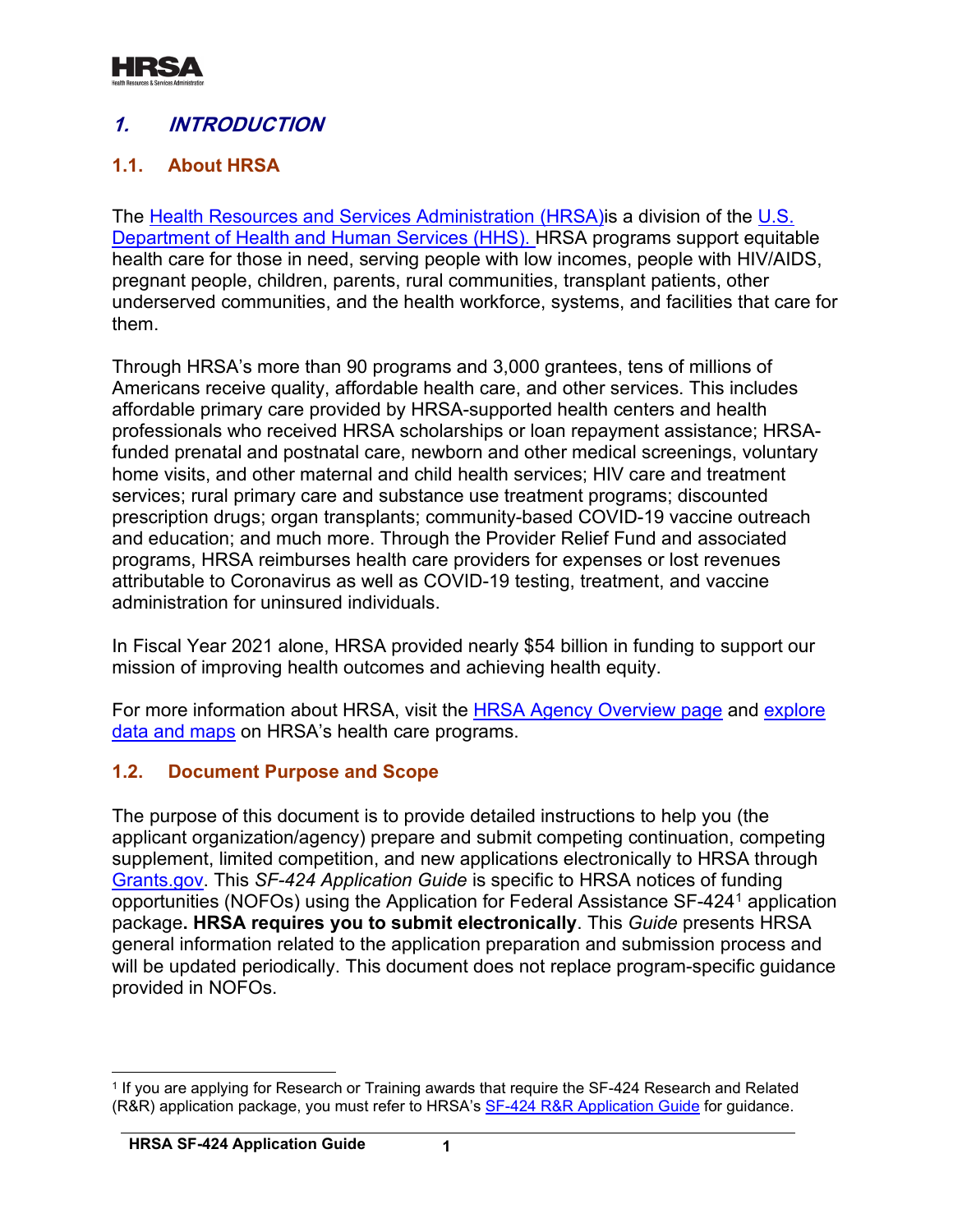

Note: To request a subsequent budget period, recipients only need to submit the streamlined Non-Competing Continuation (NCC) Progress Report for continued funding of the next budget period. For details and user guides, visit [HRSA's Non-Competing](http://www.hrsa.gov/grants/noncompetingcontinuations/index.html)  [Continuation Process](http://www.hrsa.gov/grants/noncompetingcontinuations/index.html) page.

## <span id="page-3-0"></span>**1.3. Document Version Control**

HRSA's Division of Grants Policy in the Office of Federal Assistance Management periodically updates and maintains this document.

## <span id="page-3-1"></span>**1.4. Summary of Significant Changes**

2/4/22

- Executive Level II salary limitation amount updated from \$199,300 to \$**203,700**. Related salary breakdowns and examples also updated.
- Project Abstract submission guidance clarified in [Section 4.1.ix. Project Abstract.](#page-36-0)
- Waiver request processes changed from Division of Grants Policy to Division of Grants Management.

10/19/21:

• Details updated in **Accessibility Provisions and Non-Discrimination Requirements** of Section 2.1 Administrative and National Policy Requirements.

# <span id="page-3-2"></span>**2. POLICIES, ASSURANCES, DEFINITIONS, AND OTHER INFORMATION**

## <span id="page-3-3"></span>**2.1. Administrative and National Policy Requirements**

Successful applicants are required to comply with [45 CFR part 75 - Uniform](http://www.ecfr.gov/cgi-bin/retrieveECFR?gp=1&SID=4d52364ec83fab994c665943dadf9cf7&ty=HTML&h=L&r=PART&n=pt45.1.75)  [Administrative Requirements, Cost Principles, and Audit Requirements for HHS Awards](http://www.ecfr.gov/cgi-bin/retrieveECFR?gp=1&SID=4d52364ec83fab994c665943dadf9cf7&ty=HTML&h=L&r=PART&n=pt45.1.75) (UAR).

In addition to the numerous administrative and national policy requirements imposed by regulation and HHS policies, HRSA stresses the following requirements of every award:

## **Standards for Financial Management**

Recipients are required to meet the standards and requirements for financial management systems set forth in [45 CFR part 75.](http://www.ecfr.gov/cgi-bin/retrieveECFR?gp=1&SID=4d52364ec83fab994c665943dadf9cf7&ty=HTML&h=L&r=PART&n=pt45.1.75) The financial systems must enable the recipient to maintain records that adequately identify the sources of funds for federally assisted activities and the purposes for which the award was used, including authorizations, obligations, unobligated balances, assets, liabilities, outlays or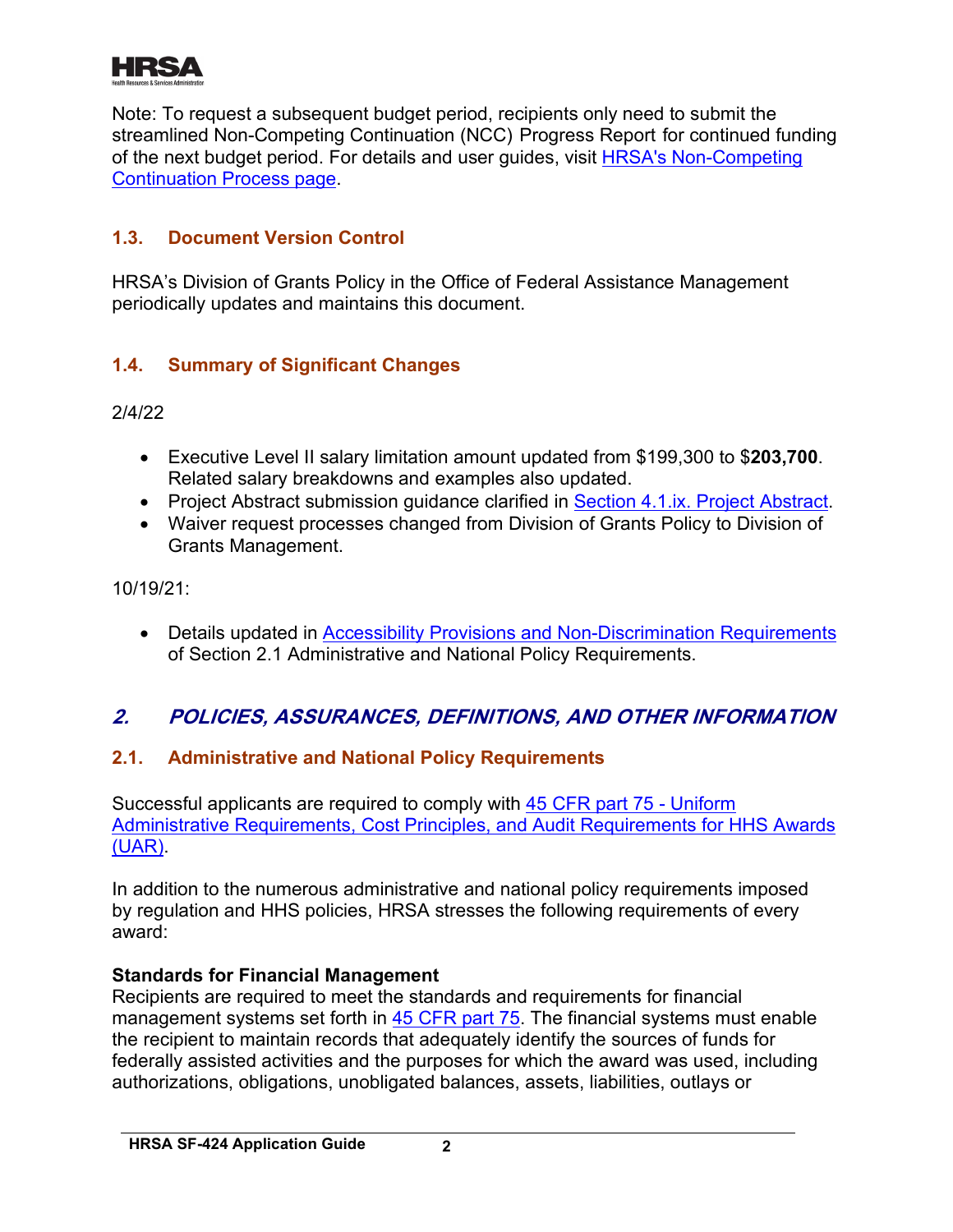

expenditures, and any program income. The system must also enable the recipient to compare actual expenditures or outlays with the approved budget for the award.

Internal controls must be in place to ensure that costs charged to HRSA awards are allowable, allocable to the HRSA award, reasonable, necessary, and documented. For example, controls must be in place to ensure that only actual time worked on HRSA projects are charged to HRSA awards, and that the time worked has management approval from the HRSA award recipient. There also must be internal controls in place to ensure that costs charged to HRSA awards through subawards are monitored and evaluated by the HRSA award recipient and that only allowable, allocable, reasonable, necessary, and documented costs are charged to HRSA awards.

HRSA funds must retain their award-specific identity—they may not be commingled with state funds or other federal funds. ["Commingling funds" typically means depositing or recording funds in a general account without the ability to identify each specific source of funds for any expenditure.]

#### <span id="page-4-0"></span>**Accessibility Provisions and Non-Discrimination Requirements**

Should you successfully compete for an award, recipients of federal financial assistance (FFA) from HHS must administer their programs in compliance with federal civil rights laws that prohibit discrimination on the basis of race, color, national origin, disability, age and, in some circumstances, religion, conscience, and sex (including gender identity, sexual orientation, and pregnancy). This includes ensuring programs are accessible to persons with limited English proficiency and persons with disabilities. The HHS Office for Civil Rights (OCR) provides guidance on complying with civil rights laws enforced by HHS. See [Providers of Health Care and Social Services](https://www.hhs.gov/civil-rights/for-providers/provider-obligations/index.html) and [HHS](https://www.hhs.gov/civil-rights/for-individuals/nondiscrimination/index.html)  [Nondiscrimination Notice.](https://www.hhs.gov/civil-rights/for-individuals/nondiscrimination/index.html)

- . [Guidance](https://www.hhs.gov/civil-rights/for-individuals/special-topics/limited-english-proficiency/fact-sheet-guidance/index.html) and [Limited English Proficiency](https://www.lep.gov/) • Recipients of FFA must ensure that their programs are accessible to persons with limited English proficiency. For guidance on meeting your legal obligation to take reasonable steps to ensure meaningful access to your programs or activities by limited English proficient individuals, see [Fact Sheet on the Revised HHS LEP](https://www.hhs.gov/civil-rights/for-individuals/special-topics/limited-english-proficiency/fact-sheet-guidance/index.html)
- accessible to them, see <u>[Discrimination on the Basis of Disability](http://www.hhs.gov/ocr/civilrights/understanding/disability/index.html)</u> . • For information on your specific legal obligations for serving qualified individuals with disabilities, including reasonable modifications and making services
- environment free of sexual harassment. See <u>[Discrimination on the Basis of Sex](https://www.hhs.gov/civil-rights/for-individuals/sex-discrimination/index.html)</u>. • HHS-funded health and education programs must be administered in an
- <u>[for Health Care Providers](https://www.hhs.gov/conscience/conscience-protections/index.html)</u> and <u>Religious Freedom</u> • For guidance on administering your program in compliance with applicable federal religious nondiscrimination laws and applicable federal conscience protection and associated anti-discrimination laws, see [Conscience Protections](https://www.hhs.gov/conscience/conscience-protections/index.html)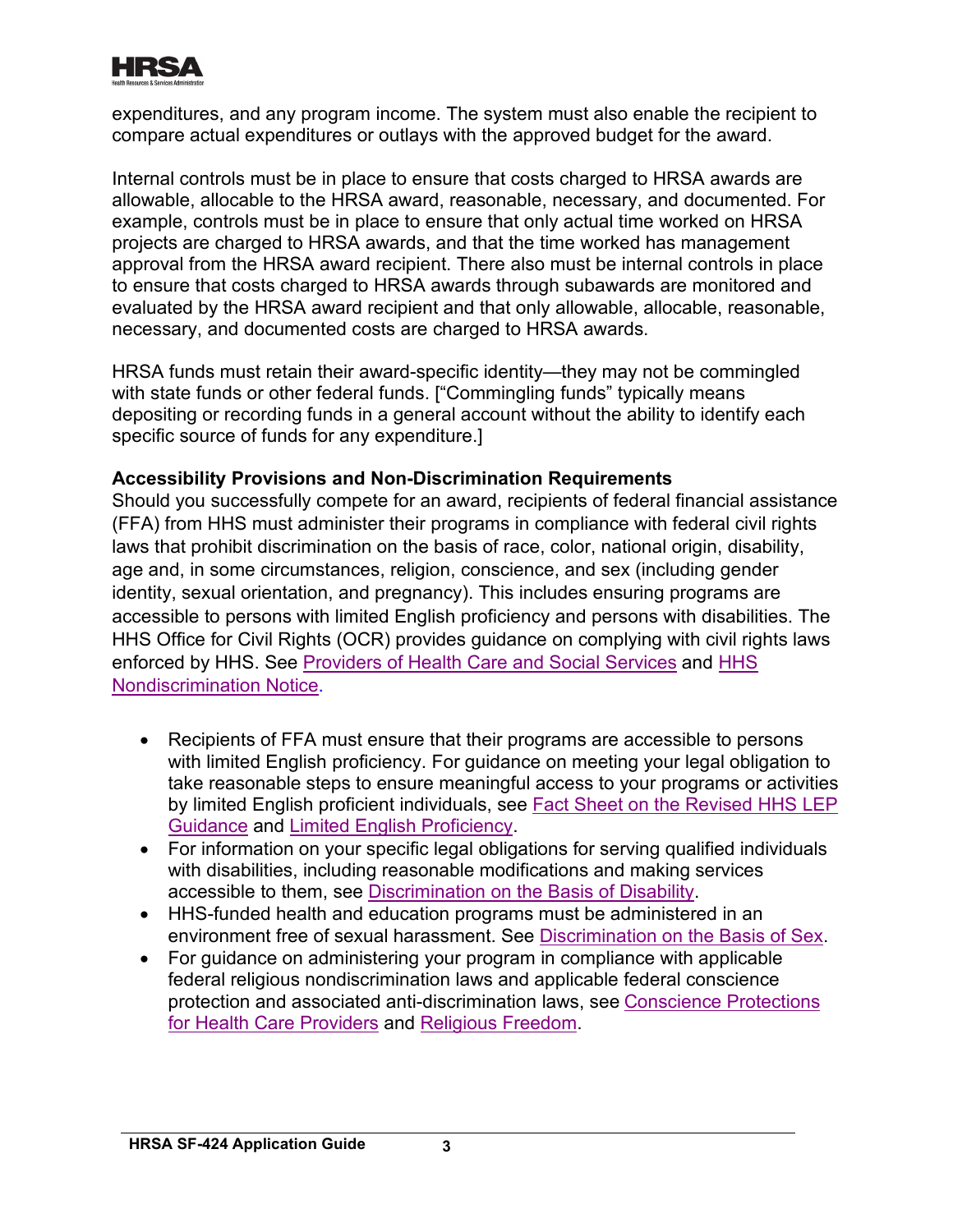

Please contact the [HHS Office for Civil Rights](https://www.hhs.gov/ocr/about-us/contact-us/index.html) for more information about obligations and prohibitions under federal civil rights laws or call 1-800-368-1019 or TDD 1-800- 537-7697.

The HRSA Office of Civil Rights, Diversity, and Inclusion (OCRDI) offers technical assistance, individual consultations, trainings, and plain language materials to supplement OCR guidance and assist HRSA recipients in meeting their civil rights obligations. Visit [OCRDI's website](https://www.hrsa.gov/about/organization/bureaus/ocrdi#recipients) to learn more about how federal civil rights laws and accessibility requirements apply to your programs, or contact OCRDI directly at [HRSACivilRights@hrsa.gov.](mailto:HRSACivilRights@hrsa.gov)

## **Acknowledgment of Federal Funding**

If the NOFO notes that the program is subject to the General Provisions of P.L. 116- 260, the following statutory mandate applies:

#### Division H, Title V, Section 505

"When issuing statements, press releases, requests for proposals, bid solicitations and other documents describing projects or programs funded in whole or in part with federal money, all grantees receiving federal funds included in this Act, including but not limited to state and local governments and recipients of federal research grants, shall clearly state  $-$  (1) the percentage of the total costs of the program or project which will be financed with federal money; (2) the dollar amount of federal funds for the project or program; and (3) percentage and dollar amount of the total costs of the project or program that will be financed by non-governmental sources."

In addition, HRSA requires recipients to use the following acknowledgment and disclaimer:

"This [project/publication/program/website] [is/was] supported by the Health Resources and Services Administration (HRSA) of the U.S. Department of Health and Human Services (HHS) as part of an award totaling \$XX with xx percentage financed with non-governmental sources. The contents are those of the author(s) and do not necessarily represent the official views of, nor an endorsement, by HRSA, HHS, or the U.S. Government."

. [Communicating and Acknowledging Federal Funding webpage](https://www.hrsa.gov/grants/manage/acknowledge-hrsa-funding) Recipients are required to use this language when issuing statements, press releases, requests for proposals, bid solicitations, and other HRSA-supported publications and forums describing projects or programs funded in whole or in part with HRSA funding. Examples of HRSA-supported publications include, but are not limited to, manuals, toolkits, resource guides, case studies and issues briefs. For more details, see HRSA's

## **Conflict of Interest**

HRSA has established a [Federal Financial Assistance Conflict of Interest Policy \(COI](https://www.hrsa.gov/sites/default/files/hrsa/grants/manage/HRSA_COI_Policy.pdf)  [Policy\)](https://www.hrsa.gov/sites/default/files/hrsa/grants/manage/HRSA_COI_Policy.pdf) pursuant to 45 CFR § 75.112, which requires that awarding agencies establish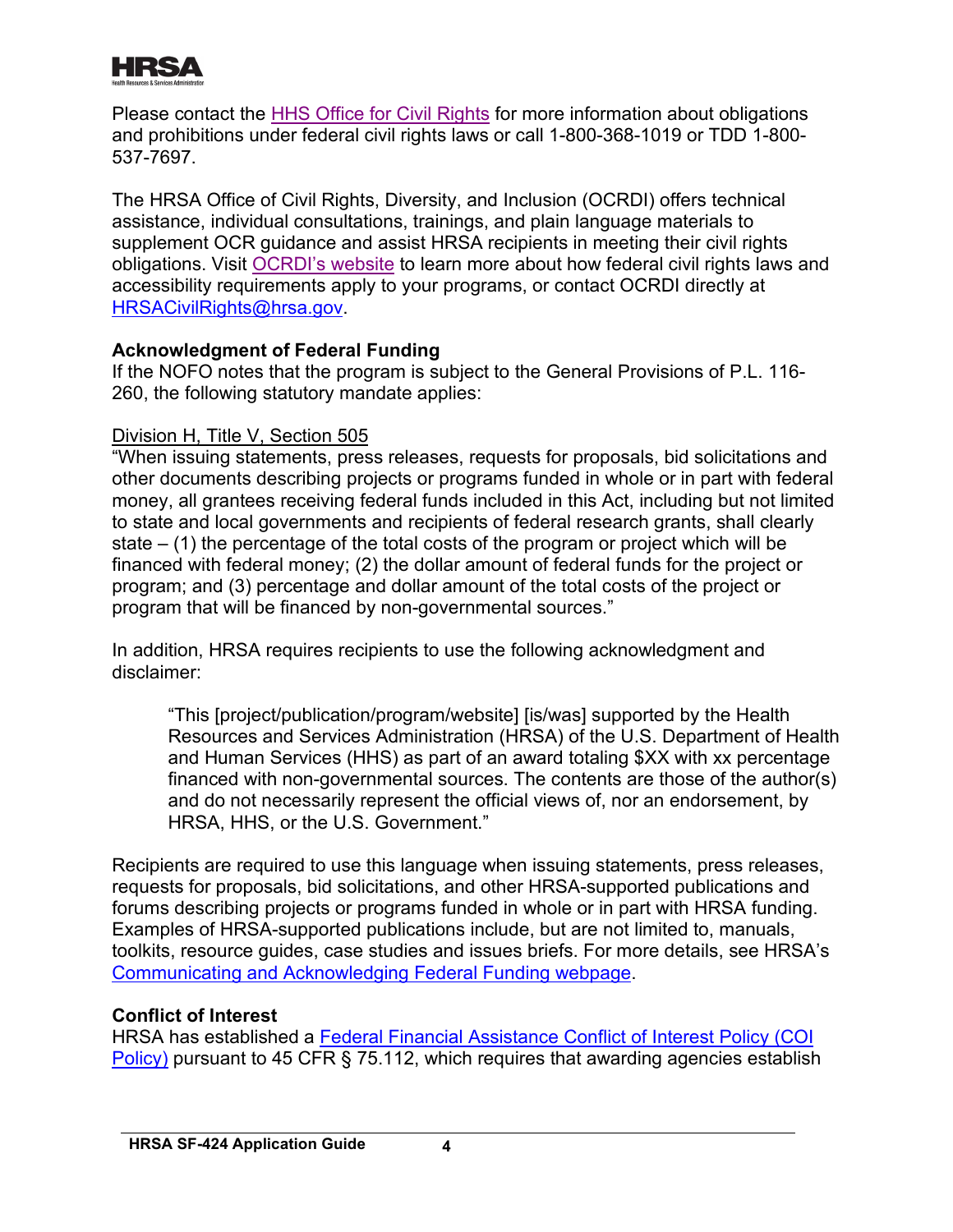

conflict of interest policies for federal awards that: 1) Address conditions under which outside activities, relationships, or financial interests are proper or improper; 2) Provide for advance notification of outside activities, relationships, or financial interests, and a process of review as appropriate; and 3) Outline how financial conflicts of interest may be addressed. This policy addresses such conditions; identifies when and how a non-federal entity (NFE) must provide written notification of such outside activities, relationships, or financial interests to HRSA or, in the case of grant subrecipients, to the pass-through entity, and describes a process of review of such disclosures; and discusses the means by which financial conflicts of interest may be addressed.

This COI Policy, except as noted below, applies to all NFEs receiving HRSA financial assistance, either directly (from HRSA) or indirectly (i.e., through a subaward from a pass-through entity). Note: For the purposes of this COI Policy, institutions of higher education that are instrumentalities of a state under applicable state laws are subject to the requirements applicable to such entities.

#### **Healthy People 2030**

Led by HHS, Healthy People 2030 is the nation's 10-year plan for addressing our most critical public health priorities and challenges. Since 1980, HHS's Office of Disease Prevention and Health Promotion has set measurable objectives and targets to improve the health and well-being of the nation.

This decade, Healthy People 2030 features 355 core – or measurable – objectives with 10-year targets, new objectives related to opioid use disorder and youth ecigarette use, and resources for adapting Healthy People 2030 to emerging public health threats like COVID-19. For the first time, Healthy People 2030 also sets 10 year targets for objectives related to social determinants of health. More information about Healthy People 2030 may be found [online](https://health.gov/healthypeople) at [https://health.gov/healthypeople.](https://health.gov/healthypeople)

#### **Mandatory Disclosures**

The non-federal entity or applicant for a federal award must disclose, in a timely manner, in writing to the HHS awarding agency or pass-through entity all violations of federal criminal law involving fraud, bribery, or gratuity violations potentially affecting the federal award [\(45 CFR § 75.113\)](https://www.ecfr.gov/cgi-bin/retrieveECFR?gp=1&SID=4d52364ec83fab994c665943dadf9cf7&ty=HTML&h=L&r=PART&n=pt45.1.75). Failure to make required disclosures can result in any of the remedies described in [45 CFR § 75.371,](https://www.ecfr.gov/cgi-bin/retrieveECFR?gp=1&SID=4d52364ec83fab994c665943dadf9cf7&ty=HTML&h=L&r=PART&n=pt45.1.75) including suspension or debarment. (See also 2 CFR parts 180 and 376, and 31 U.S.C. 3321).

Submission is required for all applicants and recipients, in writing, to the awarding agency and to the HHS Office of Inspector General (OIG) all information related to violations of federal criminal law involving fraud, bribery, or gratuity violations potentially affecting the federal award. Disclosures must be sent in writing to:

HRSA (The Awarding Agency)

**AND**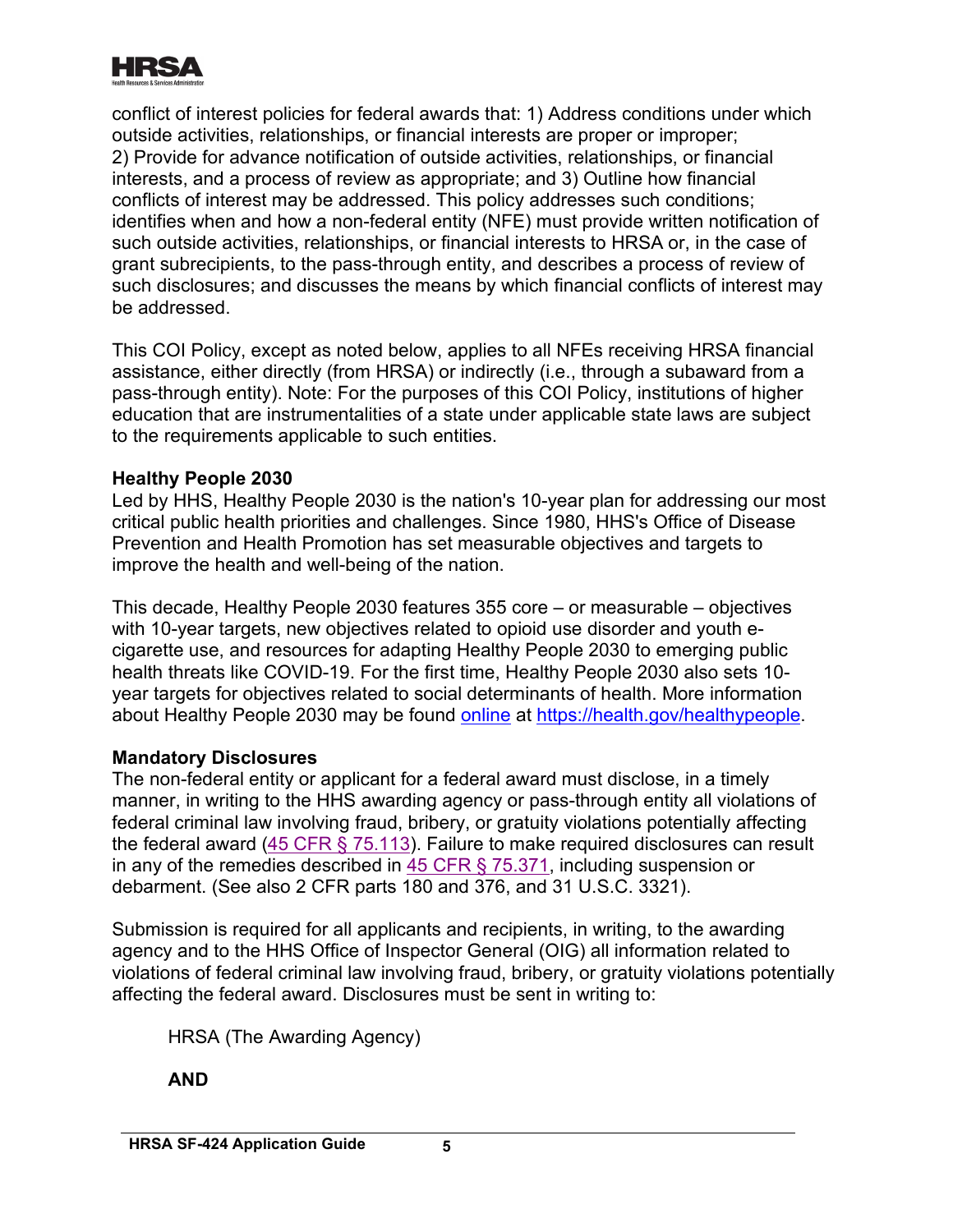

U.S. Department of Health and Human Services Office of Inspector General ATTN: Mandatory Grant Disclosures, Intake Coordinator 330 Independence Avenue, SW, Cohen Building Room 5527

Washington, DC 20201 URL: <https://oig.hhs.gov/fraud/report-fraud/index.asp> (Include "Mandatory Grant Disclosures" in subject line) Fax: (202) 205-0604 (Include "Mandatory Grant Disclosures" in subject line) or Email: grantdisclosures@oig.hhs.gov

## **Prohibition on Certain Telecommunications and Video Surveillance Services or Equipment**

- (a) As described in 2 CFR § 200.216, recipients and subrecipients are prohibited to obligate or spend grant funds (to include direct and indirect expenditures as well as cost share and program) to:
	- (1) Procure or obtain,
	- (2) Extend or renew a contract to procure or obtain; or
	- (3) Enter into contract (or extend or renew contract) to procure or obtain equipment, services, or systems that use covered telecommunications equipment or services as a substantial or essential component of any system, or as critical technology as part of any system. As described in Pub. L. 115-232, section 889, covered telecommunications equipment is telecommunications equipment produced by Huawei Technologies Company or ZTE Corporation (or any subsidiary or affiliate of such entities).
		- i. For the purpose of public safety, security of government facilities, physical security surveillance of critical infrastructure, and other national security purposes, video surveillance and telecommunications equipment produced by Hytera Communications Corporation, Hangzhou Hikvision Digital Technology Company, or Dahua Technology Company (or any subsidiary or affiliate of such entities).
		- ii. Telecommunications or video surveillance services provided by such entities or using such equipment.
		- iii. Telecommunications or video surveillance equipment or services produced or provided by an entity that the Secretary of Defense, in consultation with the Director of the National Intelligence or the Director of the Federal Bureau of Investigation, reasonably believes to be an entity owned or controlled by, or otherwise, connected to the government of a covered foreign country.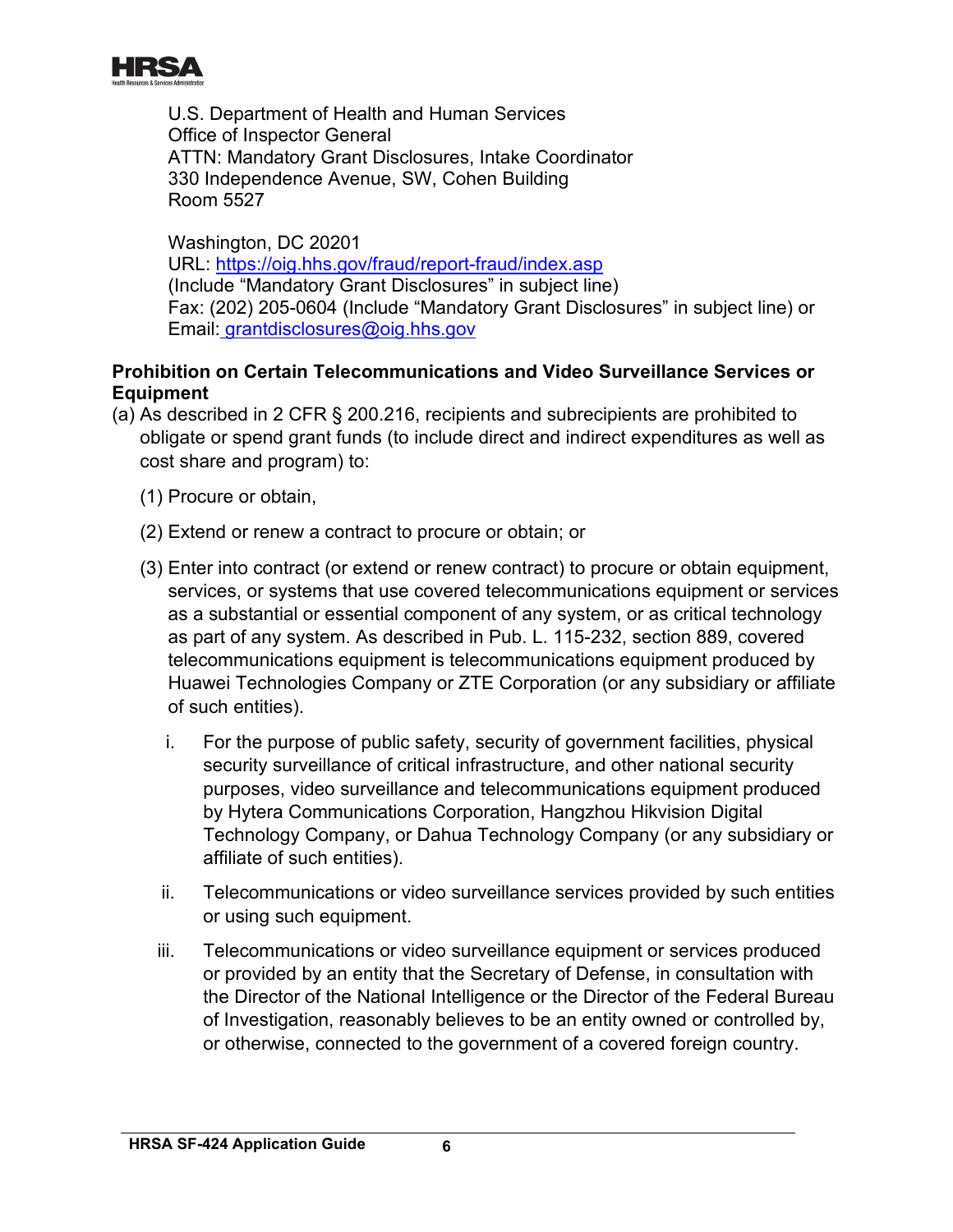

#### **Smoke-Free Workplace**

The Public Health Service strongly encourages all award recipients to provide a smokefree workplace and to promote the non-use of all tobacco products. Further, Public Law (P.L.) 103-227, the Pro-Children Act of 1994, prohibits smoking in certain facilities (or in some cases, any portion of a facility) in which regular or routine education, library, day care, health care or early childhood development services are provided to children.

#### **Trafficking in Persons**

Awards issued under HRSA NOFOs are subject to the requirements of Section 106(g) of the Trafficking Victims Protection Act of 2000, as amended (22 U.S.C. 7104). For the full text of the award term, go to [Trafficking Victims Protections](https://www.hrsa.gov/sites/default/files/hrsa/grants/manage/trafficking-in-persons.pdf) [online.](https://www.hrsa.gov/sites/default/files/hrsa/grants/manage/trafficking-in-persons.pdf)

**NOTE:** The signature of the Authorized Organization Representative (AOR) on the application serves as the required certification of compliance for your organization regarding the administrative and national policy requirements.

#### <span id="page-8-0"></span>**2.2. Compliance Requirements at a Glance**

For reference, the chart below provides compliance requirements by recipient and requirement type.

| <b>Compliance Requirements at a Glance</b> |                                              |                                       |                                     |  |
|--------------------------------------------|----------------------------------------------|---------------------------------------|-------------------------------------|--|
| <b>Recipient Type</b>                      | <b>Administrative</b><br><b>Requirements</b> | <b>Cost Principles</b>                | <b>Audit</b><br><b>Requirements</b> |  |
| State, Local, & Tribal<br>Governments      | 45 CFR part 75                               | 45 CFR part 75; subpart<br>E          | 45 CFR part 75;<br>subpart F        |  |
| Colleges &<br><b>Universities</b>          |                                              |                                       |                                     |  |
| Non-Profits                                |                                              |                                       |                                     |  |
| Hospitals                                  |                                              | 45 CFR part 75,<br><b>Appendix IX</b> |                                     |  |
| <b>For-Profits</b>                         |                                              | 48 CFR subpart 31.2<br>(FAR 31.2)     |                                     |  |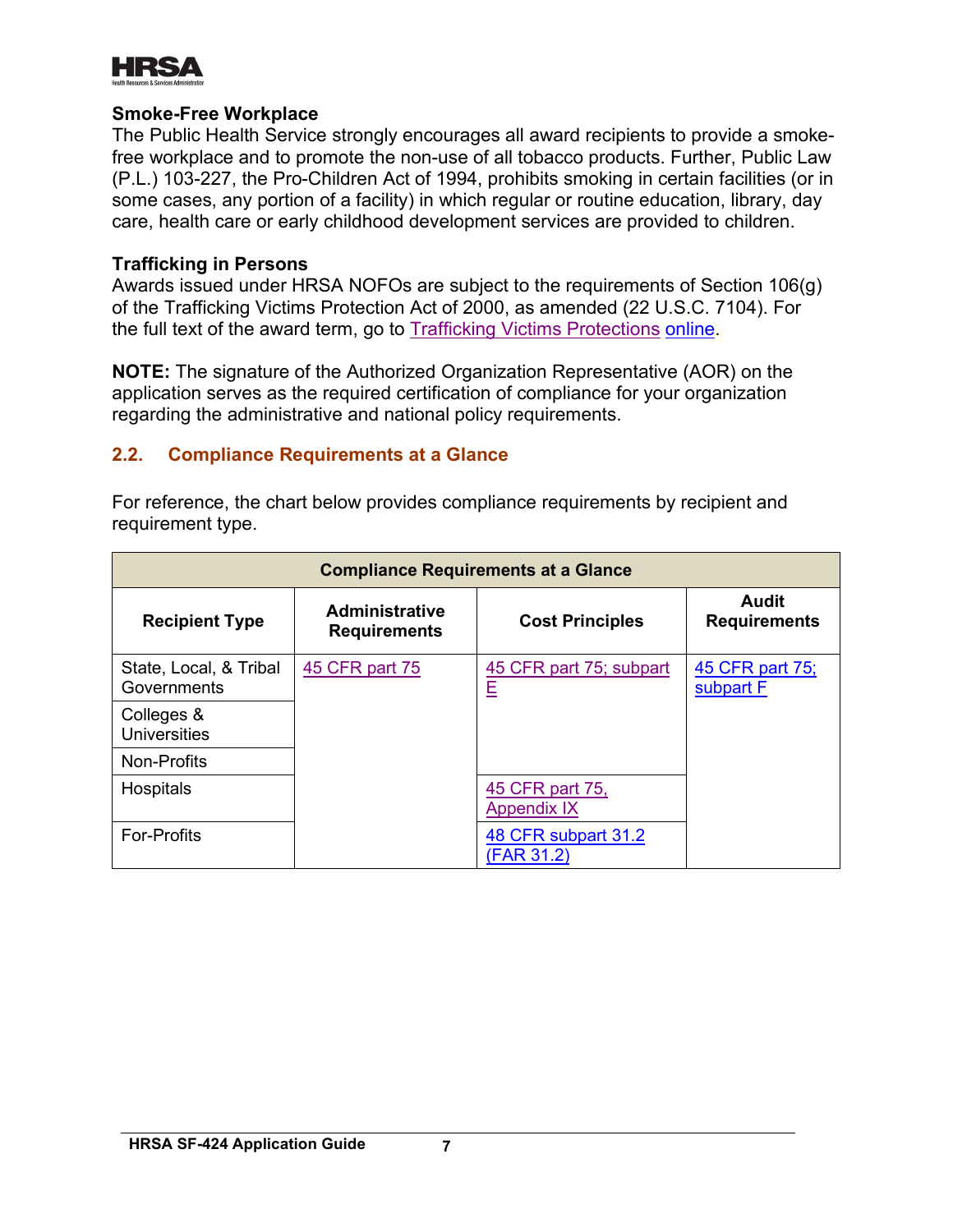

| <b>Compliance Requirements at a Glance</b> |                                              |                                            |                                                                                                                                                                                                                                                                                                 |  |
|--------------------------------------------|----------------------------------------------|--------------------------------------------|-------------------------------------------------------------------------------------------------------------------------------------------------------------------------------------------------------------------------------------------------------------------------------------------------|--|
| <b>Recipient Type</b>                      | <b>Administrative</b><br><b>Requirements</b> | <b>Cost Principles</b>                     | Audit<br><b>Requirements</b>                                                                                                                                                                                                                                                                    |  |
| Foreign                                    |                                              | As stated above for each<br>recipient type | 45 CFR part 75<br>except where the<br><b>HHS</b> awarding<br>agency<br>determines that<br>the application of<br>these subparts<br>would be<br>inconsistent with<br>the international<br>obligations of the<br>United States or<br>the statutes or<br>regulations of a<br>foreign<br>government. |  |

## <span id="page-9-0"></span>**2.3. Assurances and Certifications**

Complete the required Certification Regarding Lobbying Form and, if applicable, the Disclosure of Lobbying Activities Form provided with the application package.

**NOTE:** The signature of the AOR on the application serves as the required certification of compliance for your organization regarding assurances and certification.

annually through SAM located at <u>SAM.gov</u> In accordance with the Federal Government's efforts to reduce reporting burden for recipients of federal financial assistance, the general certification and representation requirements contained in the Standard Form 424B (SF-424B) – Assurances – Non-Construction Programs, and the Standard Form 424D (SF-424D) – Assurances – Construction Programs, have been standardized federal-wide. Effective January 1, 2020, the forms themselves are no longer required to be part of HRSA's Application Package and the updated common certification and representation requirements will be stored and maintained within the System for Award Management (SAM). Organizations or individuals applying for federal financial assistance as of January 1, 2020, must validate the federally required common certifications and representations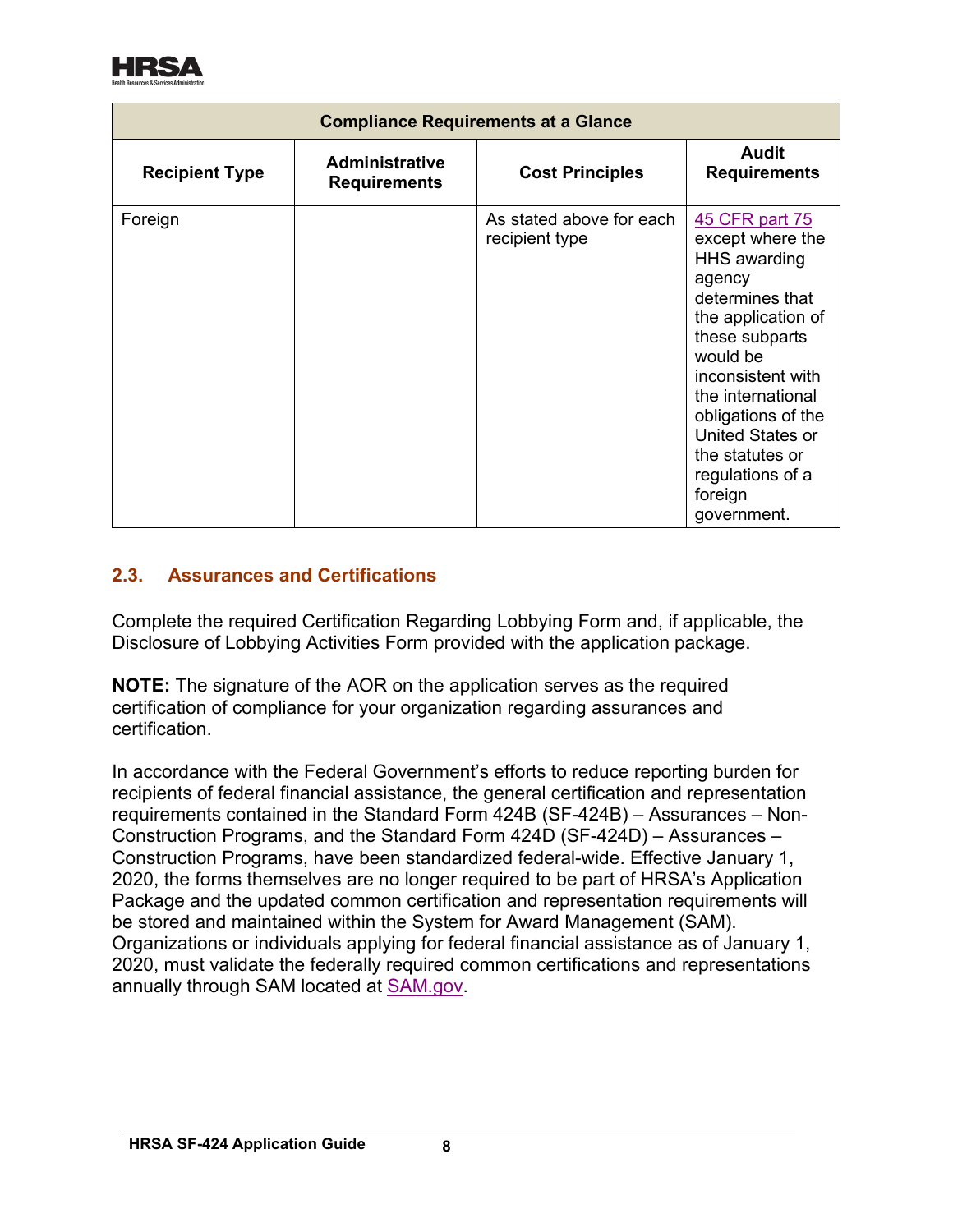

#### <span id="page-10-0"></span>**2.4. References**

[About HRSA](http://www.hrsa.gov/about/index.html)

[Grants.gov Online](http://www.grants.gov/help/html/help/index.htm) User Guide

[Grants.gov Workspace Overview](https://www.grants.gov/web/grants/applicants/workspace-overview.html)

[How to Apply for a](http://www.hrsa.gov/grants/apply/index.html) Grant

[Tips for Preparing Grant Proposals](https://www.hhs.gov/grants/grants/get-ready-for-grants-management/tips-for-preparing-grant-proposals/)

[System for Award Management](https://www.sam.gov/) (SAM) | [SAM.gov Knowledge Base](https://nam12.safelinks.protection.outlook.com/?url=https%3A%2F%2Fwww.fsd.gov%2Fgsafsd_sp%3Fid%3Dgsa_kb_view2%26kb_id%3Df66d8e6cdb76d4100d73f81d0f9619c6&data=04%7C01%7Ccshifflett%40dminc.com%7C8eee7a2adab549a3b3c008d925e9a364%7Cdb7ac9ef779d46e59bca00509580ad6b%7C0%7C0%7C637582507851821018%7CUnknown%7CTWFpbGZsb3d8eyJWIjoiMC4wLjAwMDAiLCJQIjoiV2luMzIiLCJBTiI6Ik1haWwiLCJXVCI6Mn0%3D%7C1000&sdata=UrR%2B%2FM2wWF2fZG05Z8O6JS2C3FXXSl%2F7B3%2FB45XHRrg%3D&reserved=0)

## <span id="page-10-1"></span>**2.5. Definitions**

Please refer to <u>45 CFR § 75.2 Definitions</u>

## <span id="page-10-2"></span>**2.6. Acronyms**

| <b>AL</b>       | Assistance Listings (formerly the Catalog of Federal Domestic                    |
|-----------------|----------------------------------------------------------------------------------|
|                 | Assistance (CFDA))                                                               |
| <b>AO</b>       | <b>Authorizing Official</b>                                                      |
| <b>AOR</b>      | <b>Authorized Organization Representative</b>                                    |
| <b>BPHC</b>     | <b>Bureau of Primary Health Care</b>                                             |
| <b>BHW</b>      | <b>Bureau of Health Workforce</b>                                                |
| <b>CAS</b>      | <b>Cost Allocation Services</b>                                                  |
| <b>CCR</b>      | Central Contractor Registration (now defunct)                                    |
| <b>CFDA</b>     | Catalog of Federal Domestic Assistance (now named "assistance<br>listings" (AL)) |
| <b>CFR</b>      | <b>Code of Federal Regulations</b>                                               |
| <b>CGMO</b>     | <b>Chief Grants Management Officer</b>                                           |
| <b>DSO</b>      | <b>Digital Services Operation</b>                                                |
| <b>DUNS</b>     | Data Universal Numbering System                                                  |
| <b>EBiz POC</b> | <b>E-Business Point of Contact</b>                                               |
| <b>EHBs</b>     | <b>Electronic Handbooks</b>                                                      |
| <b>EIN</b>      | <b>Employer Identification Number</b>                                            |
| EO.             | <b>Executive Order</b>                                                           |
| <b>FAQ</b>      | <b>Frequently Asked Questions</b>                                                |
| <b>FAR</b>      | <b>Federal Acquisition Regulation</b>                                            |
| <b>FFATA</b>    | Federal Funding Accountability and Transparency Act                              |
| <b>FORHP</b>    | Federal Office of Rural Health Policy                                            |
| <b>FY</b>       | <b>Fiscal Year</b>                                                               |
| F&A             | <b>Facilities and Administration</b>                                             |
| <b>GMO</b>      | <b>Grants Management Officer</b>                                                 |
| <b>GMS</b>      | <b>Grants Management Specialist</b>                                              |
| <b>HAB</b>      | <b>HIV/AIDS Bureau</b>                                                           |
|                 |                                                                                  |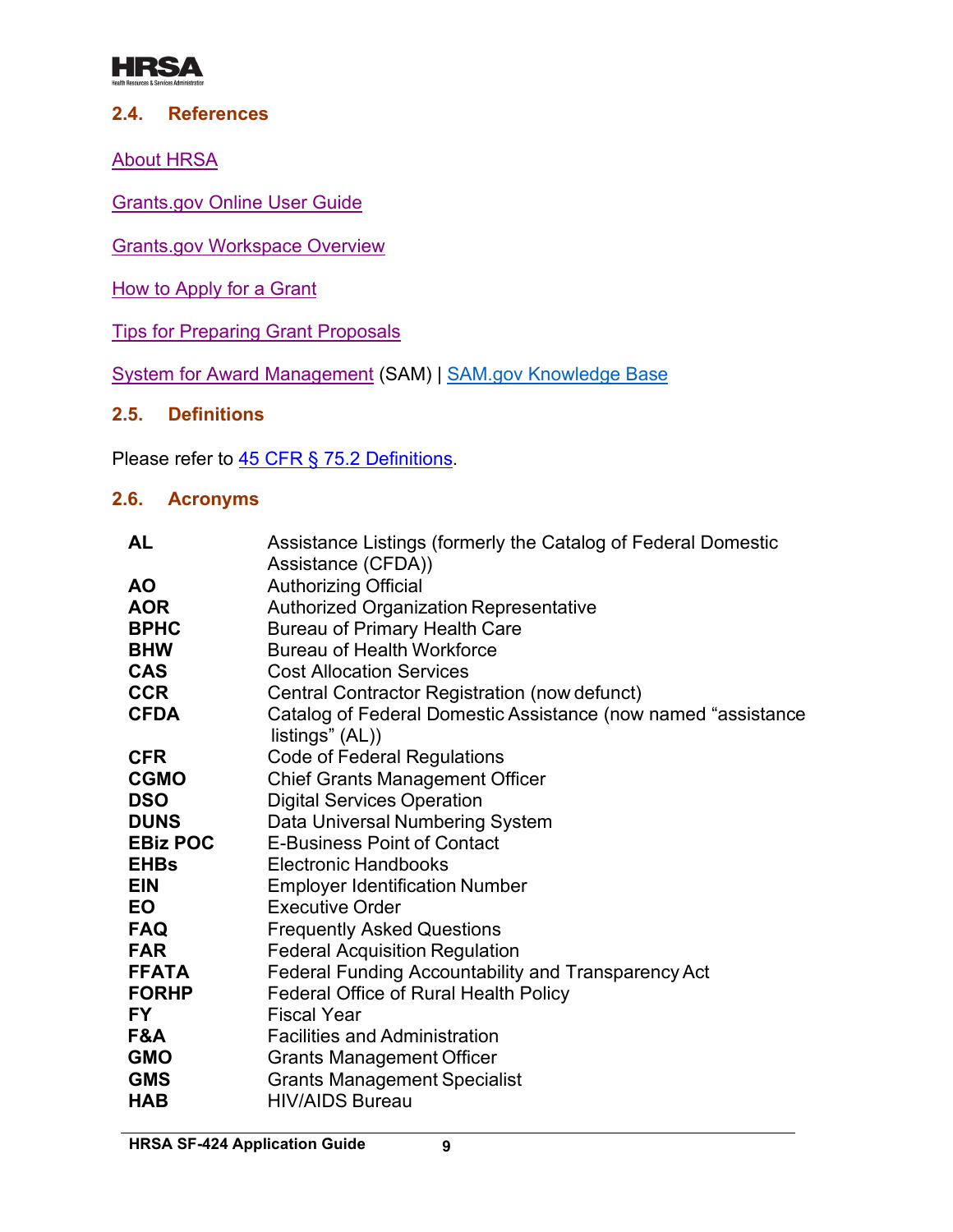

| <b>HHS</b>  | <b>Health and Human Services</b>                    |
|-------------|-----------------------------------------------------|
| <b>HRSA</b> | <b>Health Resources and Services Administration</b> |
| <b>HSB</b>  | <b>Healthcare Systems Bureau</b>                    |
| IE.         | <b>Internet Explorer</b>                            |
| <b>MCHB</b> | <b>Maternal and Child Health Bureau</b>             |
| <b>MPIN</b> | <b>Marketing Partner ID Number</b>                  |
| <b>MTDC</b> | <b>Modified Total Direct Cost</b>                   |
| <b>NCC</b>  | <b>Noncompeting Continuation</b>                    |
| <b>NHAS</b> | <b>National HIV/AIDS Strategy</b>                   |
| <b>NOA</b>  | Notice of Award                                     |
| <b>NOFO</b> | <b>Notice of Funding Opportunity</b>                |
| <b>OFAM</b> | Office of Federal Assistance Management             |
| <b>OMB</b>  | Office of Management and Budget                     |
| <b>ORO</b>  | <b>Office of Regional Operations</b>                |
| OS          | <b>Operating System</b>                             |
| РC          | <b>Program Contact</b>                              |
| <b>PD</b>   | <b>Project Director</b>                             |
| P.L.        | <b>Public Law</b>                                   |
| <b>PMS</b>  | <b>Payment Management System</b>                    |
| PO          | Project Officer / Program Official                  |
| <b>POC</b>  | <b>Point of Contact</b>                             |
| R&R         | <b>Research and Related</b>                         |
| <b>SAM</b>  | System for Award Management                         |
| SF          | <b>Standard Form</b>                                |
| <b>TA</b>   | <b>Technical Assistance</b>                         |
| <b>TIN</b>  | <b>Tax Identification Number</b>                    |
| UEI         | Unique Entity Identifier                            |

## <span id="page-11-0"></span>**3. REGISTERING AND APPLYING THROUGH GRANTS.GOV USING WORKSPACE**

Grants.gov Application Submission and Receipt Procedures

*This section provides the application submission and receipt instructions for HRSA program applications. Read the following instructions carefully and completely.*

## <span id="page-11-1"></span>**3.1. Electronic Delivery**

HRSA is participating in the Grants.gov initiative to provide the grant community with a single site to find and apply for funding opportunities. HRSA requires you to submit your applications online.

• **NOTE:** HRSA highly recommends that you complete the Grants.gov registration process at least 4 WEEKS before your organization's first Grants.gov submission.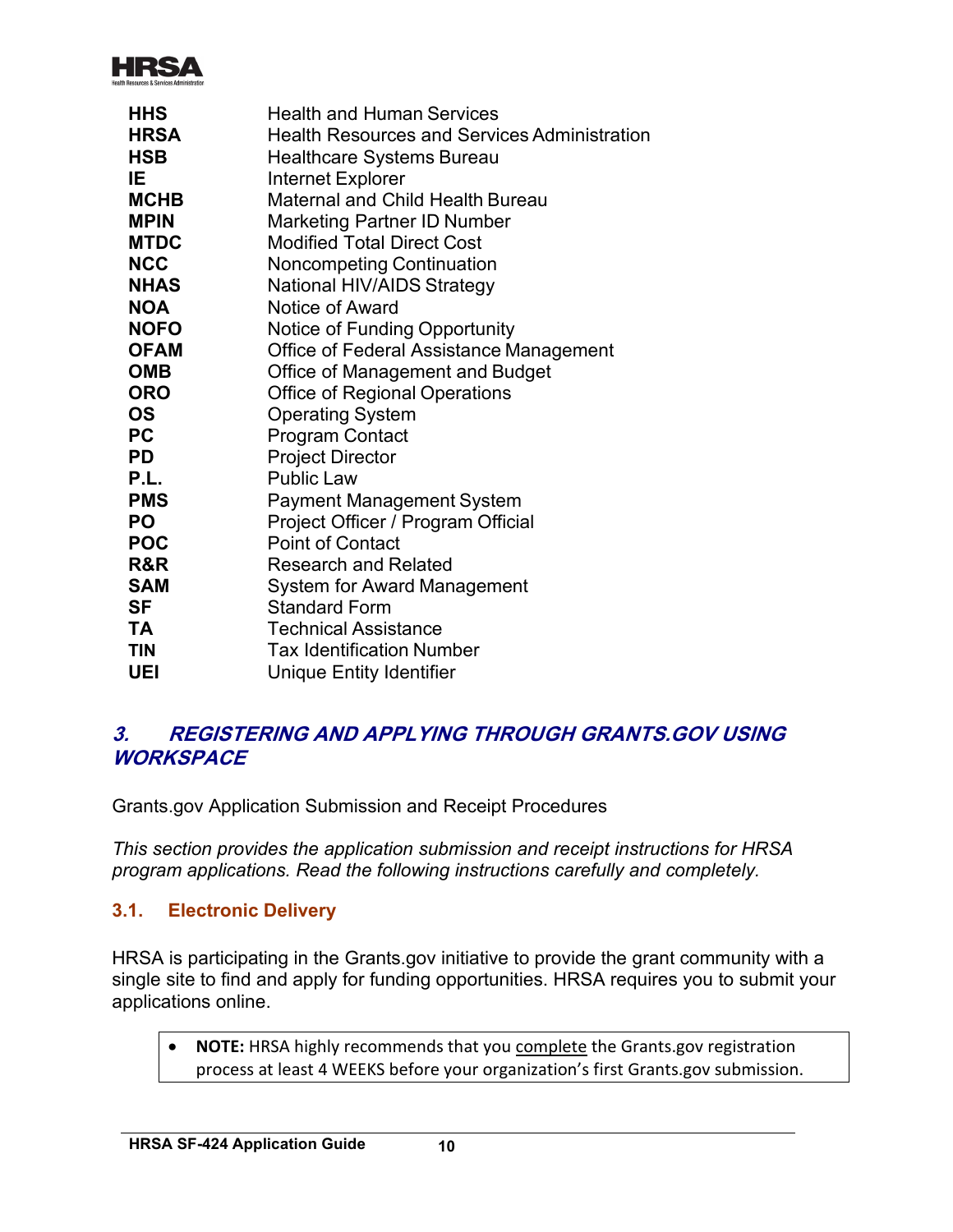

## <span id="page-12-0"></span>**3.2. How to Register to Apply through Grants.gov**

a. *Instructions:* Read the instructions below about registering to apply for HRSA funds. You should read the registration instructions carefully and prepare the information requested before beginning the registration process. Reviewing and assembling the required information before beginning the registration process will alleviate last-minute searches for required information.

The registration process can take up to 4 weeks to complete. Therefore, registration should be done in sufficient time to ensure it does not impact your ability to meet required application submission deadlines.

. [Grants.gov Individual Registration](https://www.grants.gov/web/grants/applicants/registration.html?inheritRedirect=true) If individual applicants are eligible to apply for this funding opportunity, refer to:

Organization applicants can find complete instructions here: [Grants.gov Registering an Organization](https://www.grants.gov/web/grants/applicants/organization-registration.html)

1) *Obtain a Unique Entity Identifier (UEI) Number*: The UEI, a "new, nonproprietary identifier" assigned by the System for Award Management [\(SAM.gov\)](https://sam.gov/content/home), will replace the \*Data Universal Numbering System (DUNS) number.

From now until April 3, 2022, if you are not already registered in SAM.gov and wish to do business with the federal government, you need to obtain and/or use a UEI (DUNS) to register your entity in SAM.gov.

On and after April 4, you can register in SAM.gov and you will be assigned your Unique Entity ID (SAM) within SAM.gov. You will no longer obtain or use a UEI (DUNS) for entity registration or reporting.

Continue to use your UEI (DUNS) for registration and reporting until April 3, 2022. **After that time, you will no longer use UEI (DUNS) and that number will not be maintained in any Integrated Award Environment (IAE) systems (SAM.gov, CPARS, FAPIIS, eSRS, FSRS, FPDS-NG). Beginning April 4, 2022, you will only use the UEI (SAM).**

. [Grant Application Forms](https://www.grants.gov/web/grants/forms/planned-uei-updates.html) and [General Service Administration's UEI Update](https://www.gsa.gov/entityid) For more details, visit the following webpages: [Planned UEI Updates in](https://www.grants.gov/web/grants/forms/planned-uei-updates.html) 

Through April 3, 2022, applicants must enter the UEI (DUNS) number in the data entry field labeled "UEI" on the SF-424 form. For more detailed instructions for obtaining a DUNS number, refer to: [Grants.gov Obtaining a DUNS Number.](https://www.grants.gov/web/grants/applicants/organization-registration/step-1-obtain-duns-number.html)

Starting April 4, 2022, applicants must enter the UEI (SAM) in the data entry field labeled "UEI" on the SF-424 form.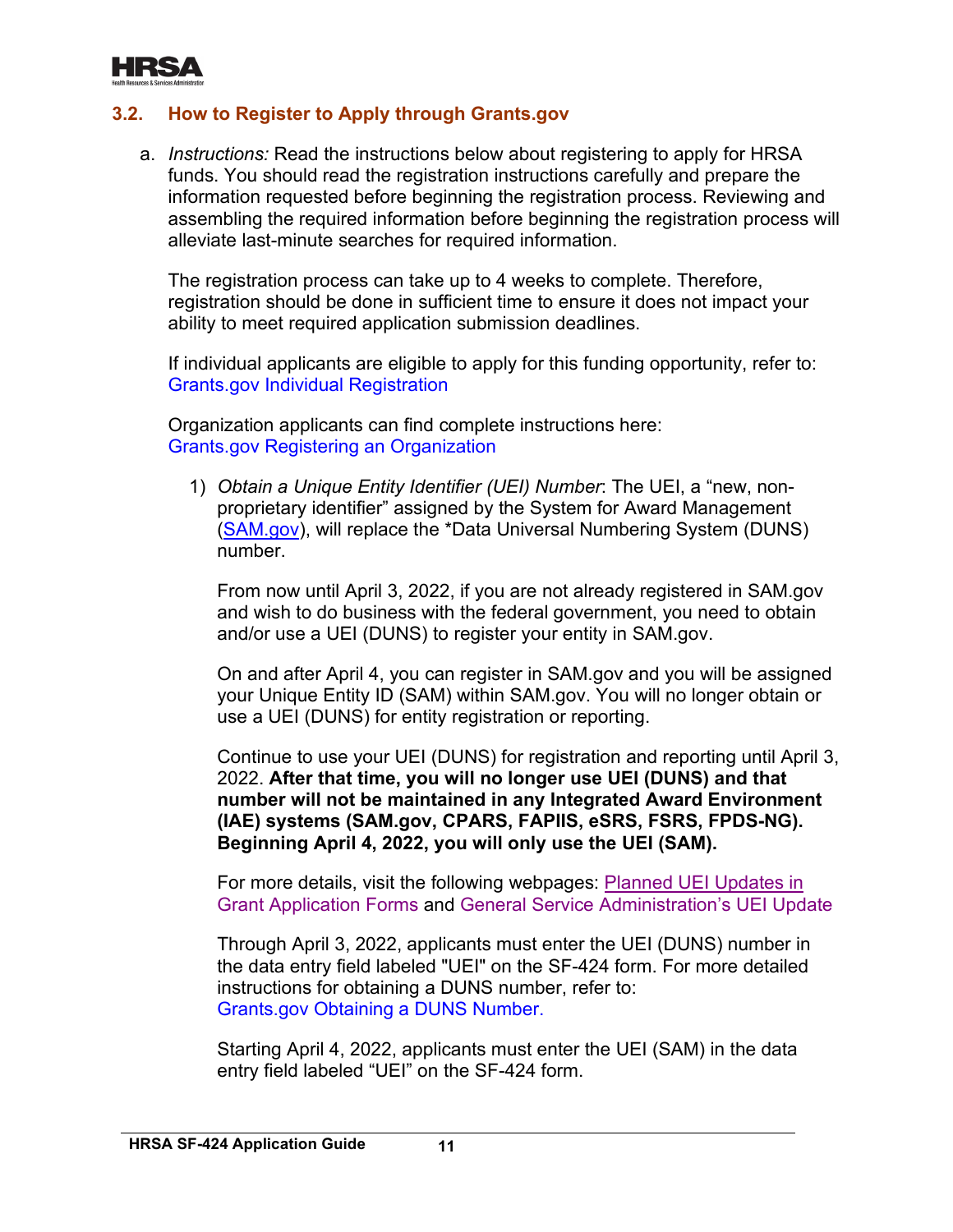

2) *Register with SAM*: In addition to having a UEI number, organizations applying online through Grants.gov must register with the System for Award Management (SAM) at [SAM.gov.](https://www.sam.gov/) All organizations must register with SAM in order to apply online. Failure to register with SAM will prevent your organization from applying through Grants.gov.

Make sure you "opt-in" for public display of your record within SAM so HRSA can easily access and review your information. If you see the question "Is my information available for viewing by the public?" please answer "Yes."

. [Grants.gov: Register with SAM](https://www.grants.gov/web/grants/applicants/organization-registration/step-2-register-with-sam.html) For more detailed instructions for registering with SAM, refer to:

3) *Create a Grants.gov Account:* The next step in the registration process is to create an account with Grants.gov. You must know your organization's UEI number to complete this process. Completing this process automatically triggers an email request for applicant roles to the organization's E-Business Point of Contact (EBiz POC) for review. The EBiz POC is a representative from your organization who is the contact listed for SAM. To apply for awards on behalf of your organization, you will need the Authorized Organizational Representative (AOR) role.

For more detailed instructions about creating a profile on Grants.gov, refer to:

[Grants.gov: Creating a Profile.](https://www.grants.gov/web/grants/applicants/registration/add-profile.html?inheritRedirect=true)

4) *Authorize Grants.gov Roles:* After creating an account on Grants.gov, the EBiz POC receives an email notifying them of your registration and request for roles. The EBiz POC will then log in to Grants.gov and authorize the appropriate roles, which may include the AOR role, thereby giving you permission to complete and submit applications on behalf of the organization. You will be able to submit your application online any time after you have been approved as an AOR.

For more detailed instructions about creating a profile on Grants.gov, refer to: [Grants.gov: AOR Authorization](https://www.grants.gov/web/grants/s2s/applicant/web-services/authenticate-aor.html?inheritRedirect=true)

- 5) *Track Role Status:* To track your role request, refer to: [Grants.gov: Track](https://www.grants.gov/web/grants/applicants/track-my-application.html?inheritRedirect=true)  [AOR Status](https://www.grants.gov/web/grants/applicants/track-my-application.html?inheritRedirect=true)
- b. *Electronic Signature:* When submitting applications through Grants.gov, insert the name of your organization's AOR who submits the application into the signature line of the application, serving as the electronic signature. The EBiz POC must authorize individuals who are able to make legally binding commitments on behalf of the organization as an AOR. Applicants often miss this step and it is crucial for valid and timely submissions.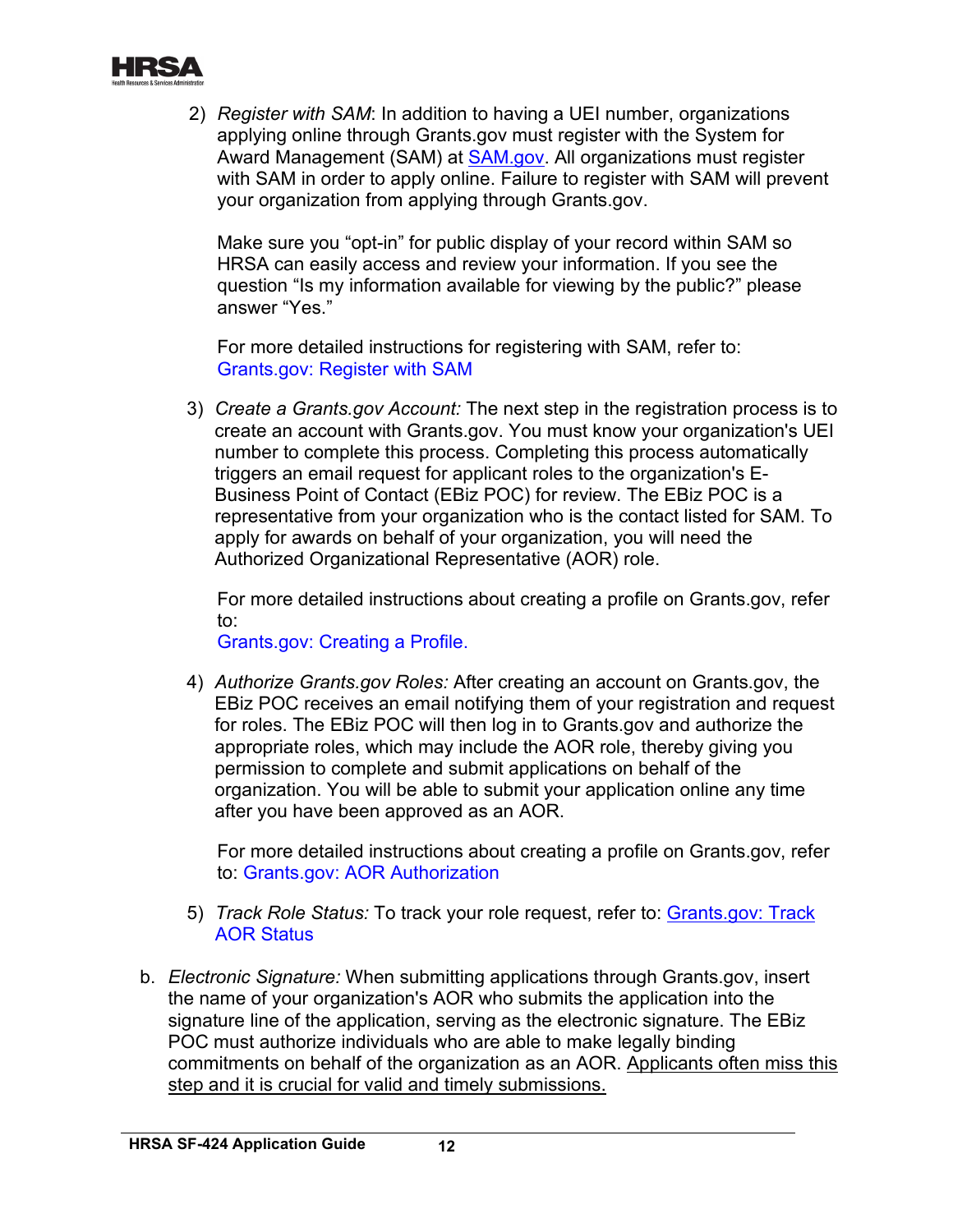

## **3.2.1. Find Funding Opportunity**

There are three ways to search for HRSA funding opportunities on Grants.gov.

- 1. Enter keyword or phrase in the Search box at the top of the home page at [Grants.gov.](http://www.grants.gov/)
- 2. Click on one of the following tabs in the middle of the home page to: Browse Newest, Browse Categories, Browse Agencies, or Browse Eligibilities.
- 3. Click the **SEARCH GRANTS** tab, enter the funding opportunity number and/or assistance listings (AL/CFDA) number, and then select the funding opportunity for which you wish to apply. Refer to the NOFO for eligibility criteria. Otherwise, use the various filters to help narrow your search.

Search for the funding opportunity under the APPLICANTS tab under *[How to](https://www.grants.gov/web/grants/applicants/apply-for-grants.html) [Apply for](http://www.grants.gov/web/grants/applicants/apply-for-grants.html)  [Grants](http://www.grants.gov/web/grants/applicants/apply-for-grants.html)*. Enter the NOFO number provided in the field, Funding Opportunity Number. (Example: HRSA-21-000.)

## **3.2.2. Subscribing to a NOFO**

HRSA strongly recommends subscribing to NOFOs you are interested in by using the Subscribe button located next to the Apply button on the Grant Opportunity page. By subscribing and providing your email address before reviewing or preparing the workspace application package, you will receive notifications including modifications, related documents and/or republications of the NOFO on Grants.gov before its closing date.

## <span id="page-14-0"></span>**3.3. How to Submit an Application to HRSA via Grants.gov**

Grants.gov applicants can apply online using Workspace. Workspace is a shared, online environment where members of a grant team may simultaneously access and edit different webforms within an application. For each NOFO, you can create individual instances of a workspace.

Below is an overview of applying on Grants.gov. For access to **complete** instructions on how to apply for opportunities, refer to: [Grants.gov: How to Apply for Grants](https://www.grants.gov/web/grants/applicants/apply-for-grants.html)

1) *Create a Workspace*: Creating a workspace allows you to complete your application online and route it through your organization for review before submitting.

2) *Complete a Workspace*: Add participants to the workspace, complete all the required forms, and check for errors before submission.

a. *Adobe Reader*: If you decide not to apply by filling out webforms you can download individual PDF forms in Workspace so that they will appear similar to other Standard or HRSA forms. You can download and save the individual PDF forms to your local device storage, network drive(s), or external drives, and then access through Adobe Reader.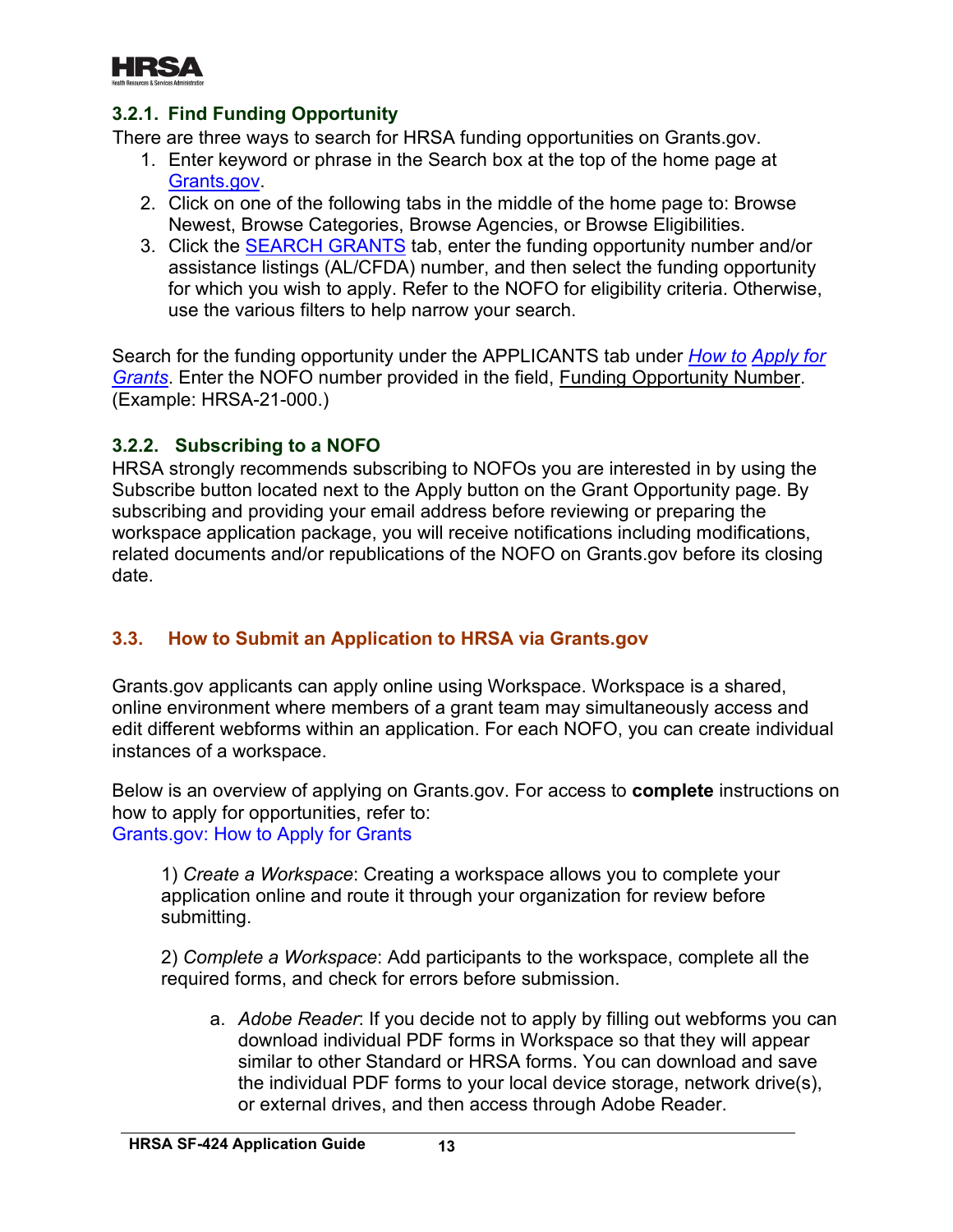

NOTE: Visit the [Adobe Software Compatibility](https://www.grants.gov/web/grants/applicants/adobe-software-compatibility.html) page on Grants.gov to download the appropriate version of the software.

- b. *Mandatory Fields in Forms:* In the forms, you will note fields marked with an asterisk and a different background color. You must complete these mandatory fields to successfully submit your application.
- c. *Complete SF-424 Fields First:* The forms are designed to fill in common required fields across other forms, such as the applicant name, address, and UEI number. To trigger this feature, an applicant must complete the SF-424 information first. Once it is completed, the information will transfer to the other forms.

3) *Submit a Workspace*: You may submit an application through workspace by clicking the Sign and Submit button on the Manage Workspace page, under the Forms tab. Note: Your application will not be submitted until you complete this step. Grants.gov recommends submitting your application package at least 24–48 hours (1–2 calendar days) before the close date to provide you with time to correct any potential technical issues that may disrupt the application submission. However, HRSA suggests submitting applications to Grants.gov **at least 3 calendar days before** the deadline to allow for any unforeseen circumstances.

4) *Track a Workspace*: After successfully submitting a workspace package, a Grants.gov Tracking Number (GRANTXXXXXXXX) is automatically assigned to the package. The number will be listed on the Confirmation page that is generated after submission.

. [Training](https://www.grants.gov/web/grants/applicants/applicant-training.html) For additional training resources, including video tutorials, refer to [Grants.gov: Applicant](https://www.grants.gov/web/grants/applicants/applicant-training.html) 

*Applicant Support*: Grants.gov provides applicants 24/7 support via the toll-free number 1-800-518-4726 (International callers dial 1-606-545-5035) and email at [support@grants.gov.](mailto:support@grants.gov) For questions related to the specific funding opportunity, contact the number listed in the application package of the award you are applying for.

If you are experiencing difficulties with your submission, it is best to call the Grants.gov Support Center and get a ticket number. The Support Center ticket number will assist HRSA with tracking and understanding the issue.

## <span id="page-15-0"></span>**3.4. Timely Receipt Requirements and Proof of Timely Submission**

*Online Submission.* All applications must be received by 11:59 p.m. ET on the date listed in Section IV.4. Submission Dates and Times in the NOFO, unless otherwise noted. Grants.gov automatically records proof of timely submission. An electronic date/time stamp is generated within the system and sent to the AOR when Grants.gov successfully receives the application. The applicant AOR will receive an acknowledgment of receipt and a tracking number (GRANTXXXXXXXX) from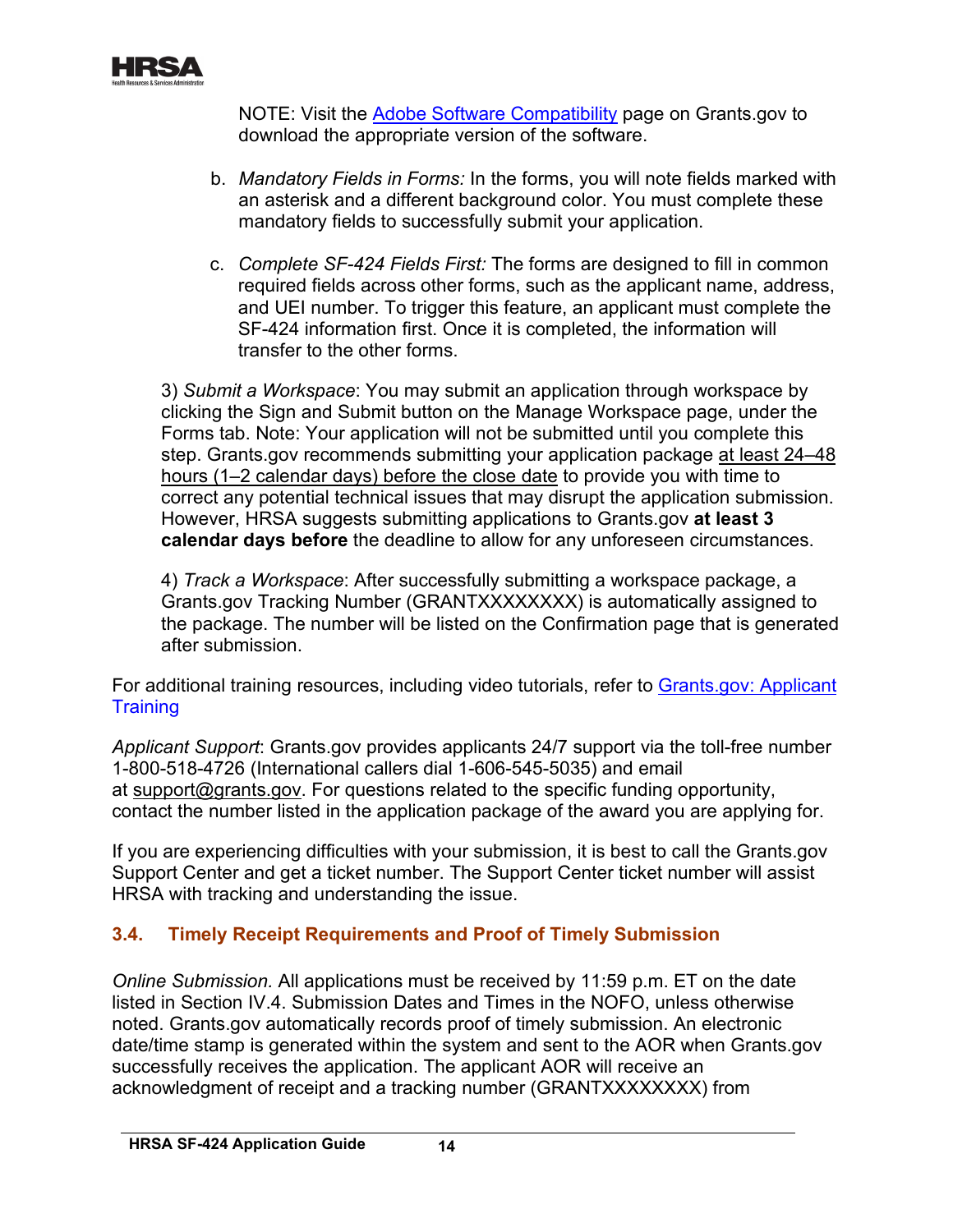

Grants.gov with the successful transmission of their application serving as proof of their timely submission.

When HRSA successfully retrieves the application from Grants.gov and acknowledges the download of submissions, Grants.gov will provide an electronic acknowledgment of receipt of the application to the email address of the applicant with the AOR role. Again, proof of timely submission shall be the official date and time that Grants.gov receives your application. Applications received by Grants.gov after the established due date for the program will be considered late and HRSA will not consider the application for funding. HRSA strongly suggests that you apply **at least 3 calendar days before** the deadline to allow for any unforeseen circumstances. HRSA is under no obligation to accept applications that are late due to problems with computer systems at your organization or system-to-system grant submission service, failure to submit by the deadline, or failure to follow instructions in the Application Guide or instructions in the NOFO.

If you are using slow internet, such as dial-up connections, be aware that transmission can take some time before Grants.gov receives your application. Again, Grants.gov will provide either an error or a successfully received transmission in the form of an email sent to the applicant with the AOR role. The Grants.gov Support Center reports that some applicants end the transmission because they think that nothing is occurring during the transmission process. Please be patient and give the system time to process the application.

## <span id="page-16-0"></span>**3.5. Late Applications**

Applications which do not meet the criteria as outlined in Section IV.4. Submission Dates and Times of the NOFO will be considered late applications and will not be reviewed.

## <span id="page-16-1"></span>**3.6. Requesting a Waiver from the Submission Requirement**

HRSA **requires** you to apply electronically and have the application validated under the correct funding opportunity number on or before the deadline date and time. The registration and application process protects you against fraud and ensures that only authorized representatives from an organization can submit an application. You are responsible for maintaining these registrations, which should be completed well in advance of submitting an application. You *must* submit your application electronically by the deadline posted on the NOFO. If you wish to request a waiver from the submission requirement, you must request an exemption in writing from **[Applicationwaivers@hrsa.gov](mailto:Applicationwaivers@hrsa.gov) no later than 5 calendar days after the opportunity's closing date.** Requests received after 5 calendar may not be considered. The request should provide details as to why you are technologically unable to submit electronically through the Grants.gov portal. If requesting a waiver from the submission requirements, include the following in the email request: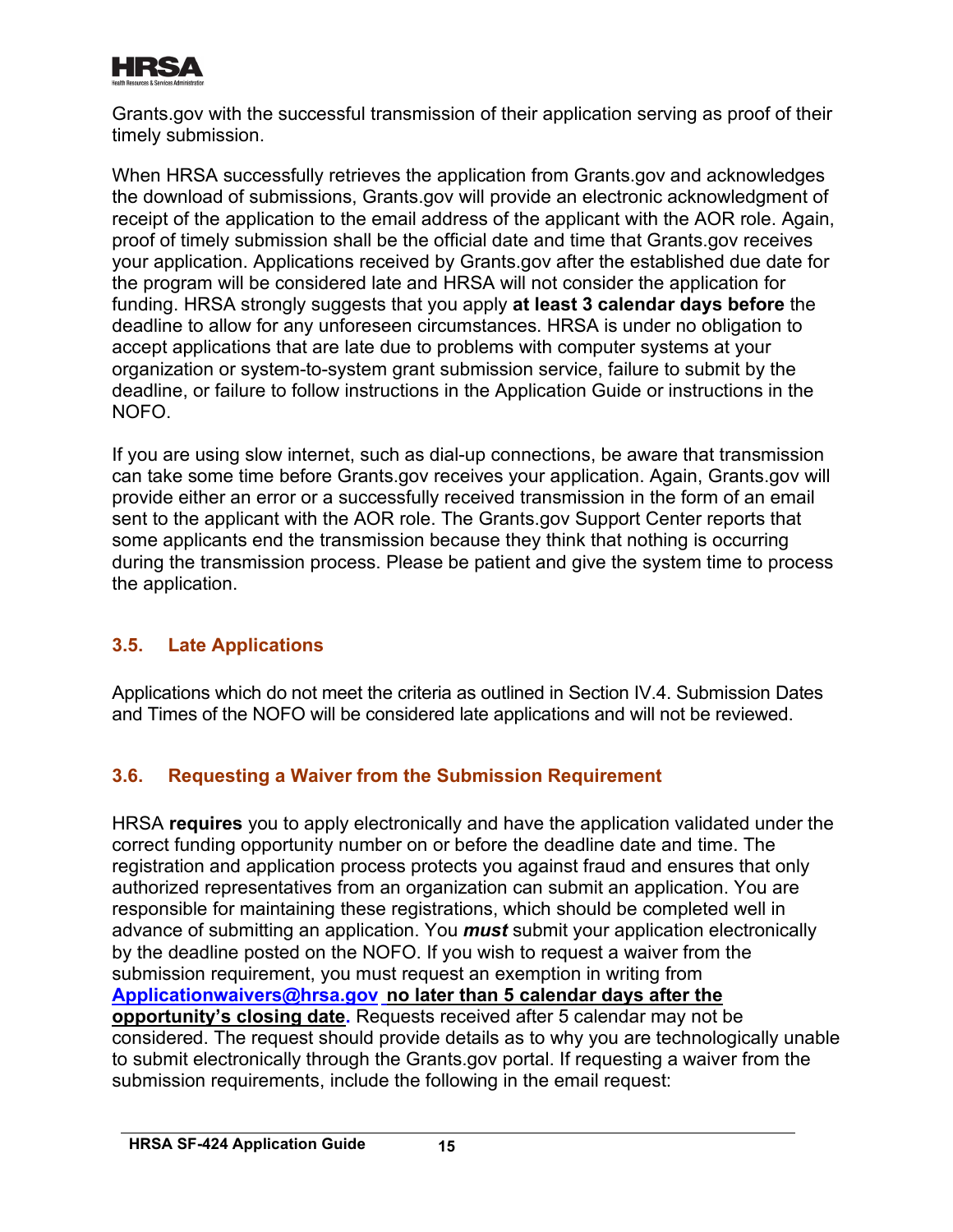

- HRSA funding opportunity number
- Organization's name
- Address
- Telephone number
- UEI number
- Name, address, and telephone number of the PD
- Grants.gov Tracking Number (GRANTXXXXXXXX) assigned to the submission along with a copy of the "Rejected with Errors" notification as received from Grants.gov, if applicable
- If case numbers were given from calling Grants.gov, include those as well
- Any other details regarding the justification

HRSA's Division of Grants Management (DGMO) in the Office of Federal Assistance Management is the only office authorized to grant waivers.

HRSA is very strict on adhering to application deadlines and submission requirements. Deadline extensions will not be granted for Grants.gov verification errors, last-minute registration, or submission errors on your part. DGMO may consider an extension of published deadlines or allowance of a submission outside of the Grants.gov system, when justified by circumstances such as natural disasters (e.g., floods or hurricanes), other disruptions of services (e.g., a prolonged blackout), or in the rare event of a validated technical issue on the side of the government that prevented you from applying before the deadline. DGMO will determine the affected geographical area(s) or other applicant group parameters.

**HRSA and its Digital Services Operation (DSO) will only accept paper applications from applicants that received prior written approval.** However, the application must still be validated by the deadline.

# <span id="page-17-0"></span>**4. GENERAL INSTRUCTIONS FOR APPLICATION SUBMISSION**

<span id="page-17-2"></span>HRSA *requires* you to apply electronically. HRSA encourages you to apply through [Grants.gov](https://www.grants.gov/) using the Standard Form 424 (SF-424) application package associated with the funding opportunity and follow the directions provided at [Grants.gov.](http://grants.nih.gov/grants/guide/url_redirect.htm?id=11127) Applications must be submitted in the English language and in the terms of U.S. dollars (45 CFR §  $75.111(a)$ 

The following instructions are applicable to all submissions unless otherwise noted in the relevant NOFO. Failure to follow the instructions may make your application nonresponsive. HRSA will not consider non-responsive applications and will notify applicants. It is mandatory to follow the instructions provided to ensure HRSA can efficiently and consistently print your application for review, if needed.

## <span id="page-17-1"></span>**4.1. Instructions for Completing the SF-424**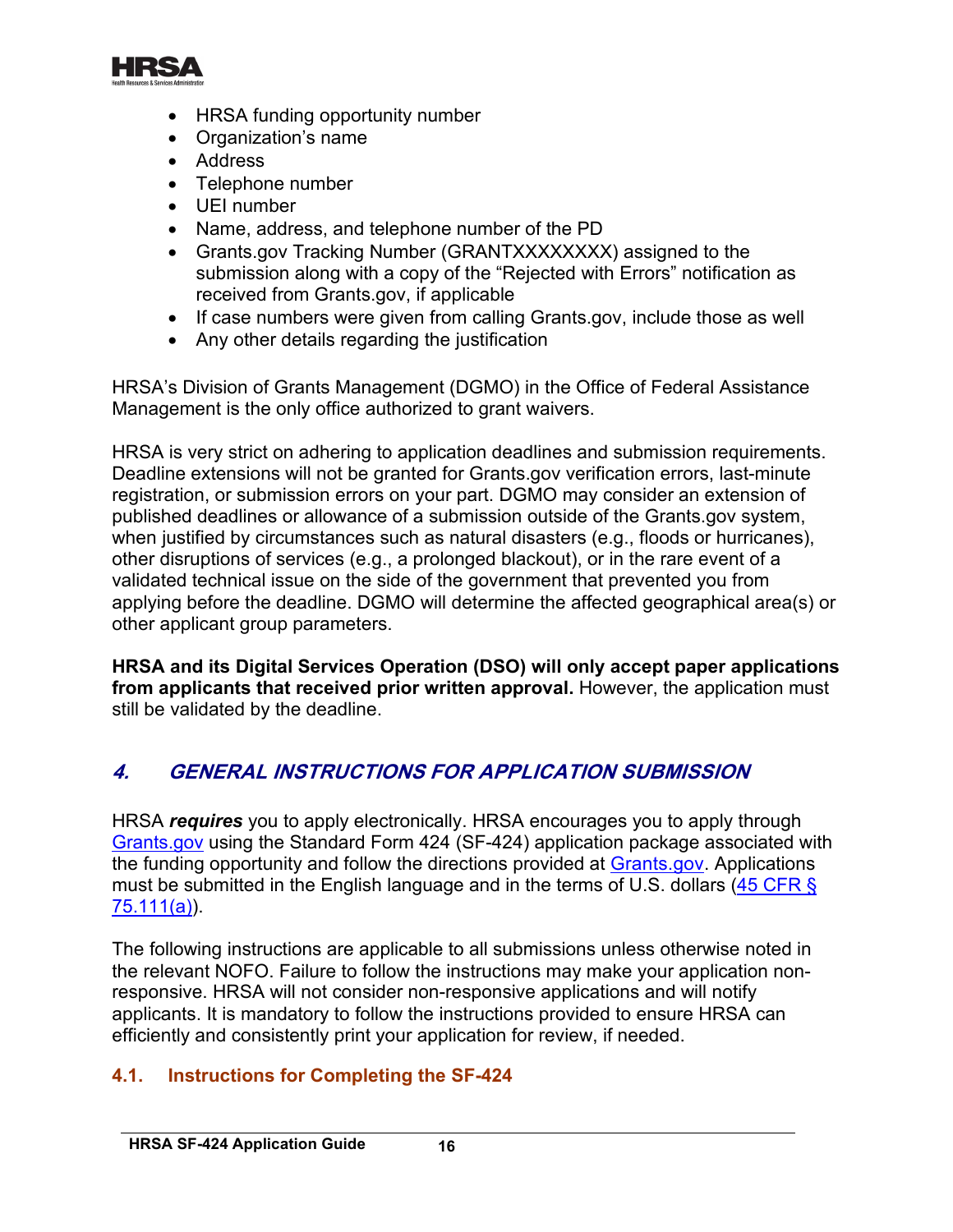

## *i. Application Face Page*

Complete Application Form SF-424 provided with the application package. Prepare according to instructions provided in the form itself.

Important notes for applicants:

- Changes to improve grant award data accuracy have led HHS to require that applicant street addresses (SF-424 cover page and Project/Performance Site Location Form) contain a valid 9-digit zip code. Use the following USPS.com link to find your 9-digit zip code: [USPS: Look Up a Zip Code](https://tools.usps.com/go/ZipLookupAction!input.action?mode=1&refresh=true)
- Enter the name of the **Project Director** in 8.f. "Name and contact information of person to be contacted on matters involving this application." If, for any reason, the Project Director will be out of the office, please ensure the email Out of Office Assistant is set so HRSA will be aware if any issues arise with the application and a timely response is required.
- Enter the amount requested during the first budget period in item 18.a.

#### **Unique Entity Identifier (UEI) Number**

Your organization (and subrecipients of HRSA award funds) is required to have a UEI number in order to apply for a grant or cooperative agreement from the Federal Government. Include the Organizational UEI number in form SF-424 (item 8.c. on the application face page). Applications *will not* be reviewed without a UEI number. Note: A missing or incorrect UEI number is the number one reason for applications being "Rejected for Errors" by Grants.gov. HRSA will not extend the deadline for applications with a missing or incorrect UEI number. You should take care in entering the correct UEI number in the application.

with SAM can be found at <u>SAM.gov</u>. Additionally, your organization (and any subrecipient of HRSA award funds) is required to register annually with SAM in order to conduct electronic business with the Federal Government. SAM registration must be maintained with current, accurate information at all times during which an entity has an active award or an application or plan under consideration by HRSA. It is extremely important to verify that your organization's SAM registration is active and the Marketing Partner ID Number (MPIN) is current. Organizations will not be able to submit an application or accept an award if SAM registration is not complete and accurate. Information about registering

#### **Assistance Listings Number**

The assistance listings (AL/CFDA) number, as listed on the cover of the **NOFO**, is prepopulated in box 11 of the form.

## *ii. Intergovernmental Review (Executive Order (EO) 12372)*

If a NOFO is subject to EO 12372, "Intergovernmental Review of Federal Programs," it will be noted in Section IV.5. Intergovernmental Review of the funding opportunity. Refer to section 19 on the SF-424.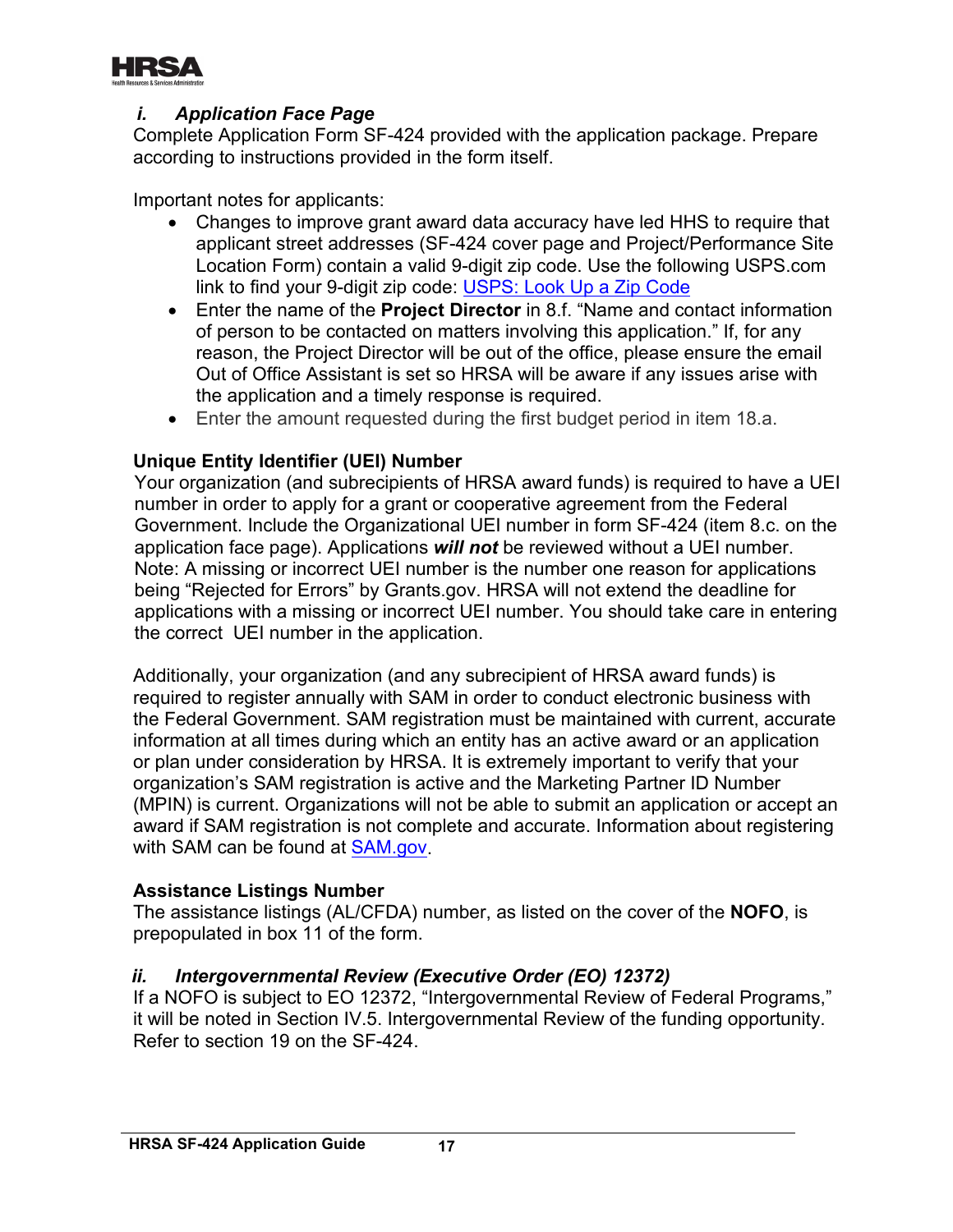

If intergovernmental review applies, the following language will appear in the NOFO:

Program X is subject to the provisions of Executive Order 12372, as implemented by 45 CFR part 100.

. [Intergovernmental Review \(SPOC List as of April 20, 2020\)](https://www.whitehouse.gov/wp-content/uploads/2020/04/SPOC-4-13-20.pdf) EO 12372 allows states the option of setting up a system for reviewing applications from within their states for assistance under certain federal programs. Information on states that have chosen to set up such a review system and corresponding State Single Points of Contact may be obtained from the following website:

All applicants other than federally recognized Native American tribes or tribal organizations should contact their Single Point of Contact as early as possible to alert them to the prospective applications and receive any necessary instructions on the state's process used under this EO.

#### *iii. Table of Contents*

The application should be presented in the order of the Table of Contents provided in [Section 4.3](#page-38-1) of this *SF-424 Application Guide*. Again, for electronic applications no table of contents is necessary as it will be generated by the system. (Note: the Table of Contents will not be counted in the page limit.)

#### *iv. Budget*

#### **Note: the directions here may differ from those offered by Grants.gov. Follow the instructions included in the program-specific NOFO and the instructions below when completing the project budget forms.**

The Total Project or Program Costs are the total allowable costs (inclusive of direct **and** indirect costs) incurred by the recipient to carry out a HRSA-supported project or activity. Total project or program costs include costs charged to the award and costs borne by the recipient to satisfy a matching or cost-sharing<sup>[2](#page-19-0)</sup> requirement, as applicable.

#### **Classification of Costs:**

federal awards are provided in <u>45 CFR part 75, subpart E</u>. There is no universal rule for classifying certain costs as either direct or indirect facilities and administration (F&A) under every accounting system. A cost may be direct with respect to some specific service or function, but indirect with respect to the federal award or other final cost objective. Therefore, it is essential that each item of cost incurred for the same purpose be treated consistently in like circumstances either as a direct or an indirect F&A cost in order to avoid possible double-charging of federal awards. Guidelines for determining direct and indirect F&A costs charged to

#### **For multi-year non-construction projects:**

Complete Sections A – F of the SF-424A Budget Information – Non-Construction

<span id="page-19-0"></span><sup>&</sup>lt;sup>2</sup> If not a requirement per statute or requlation, voluntary matching or cost sharing is not considered during merit review.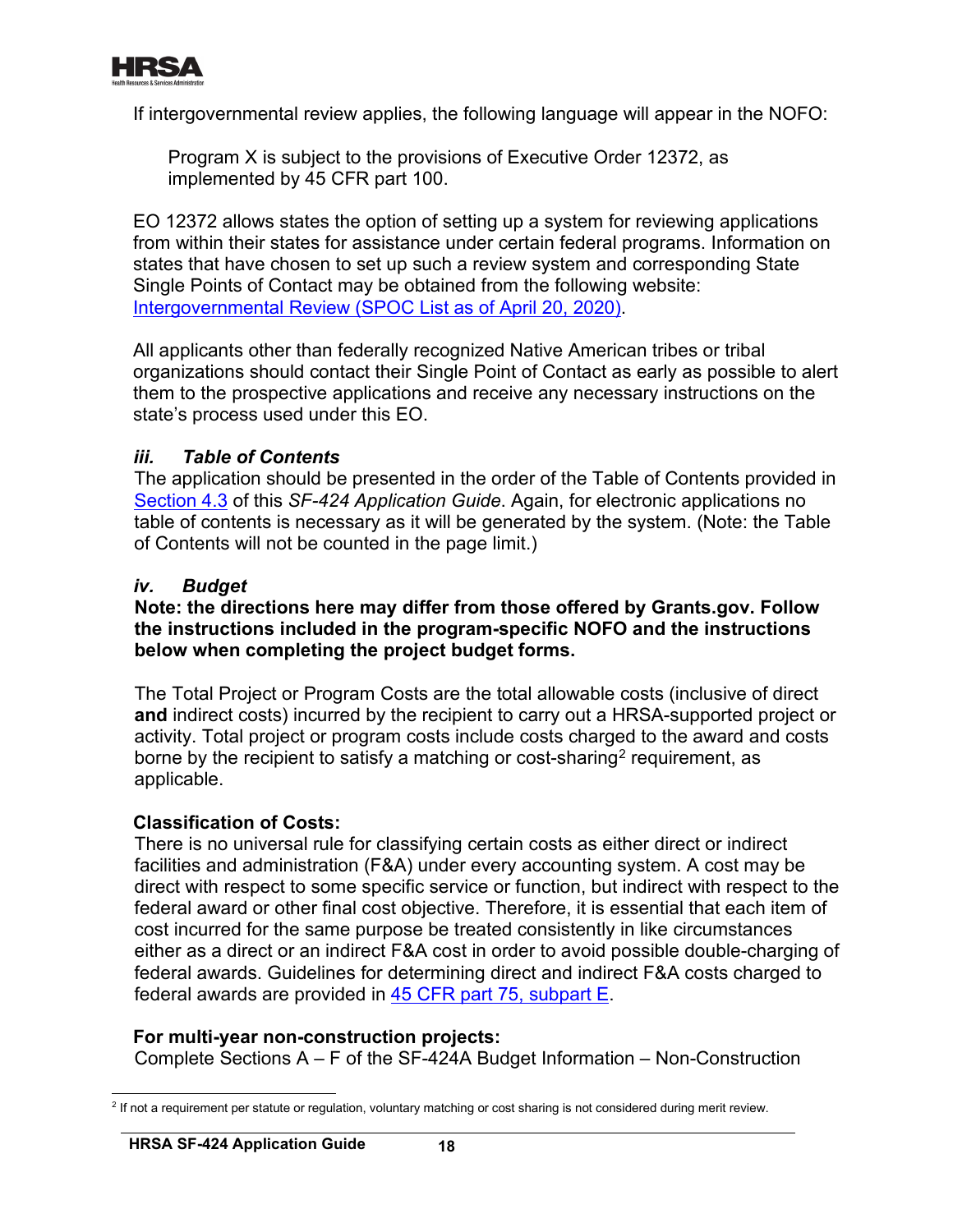

Programs form included with the application package for each year of the period of performance. The budget period is for 1 year. However, you **must** submit 1-year budgets for each of the subsequent budget periods within the requested period of performance at the time of application. In Section A use rows 1–4 to provide the budget amounts for the first 4 years of the project. Enter the amounts in the "New or Revised Budget" column- not the "Estimated Unobligated Funds" column. In Section B 6. Object Class Categories of the SF-424A, provide the object class category breakdown (i.e., line item budget) for each year of the period of performance specified in Section A. In Section B, use column (1) to provide category amounts for year 1 and use columns (2) through (4), if applicable, for subsequent budget years. If applicable for year 5, submit a copy of Section B of the SF-424A as an Attachment (specific attachment number will be listed in the NOFO - **not** counted in the page limit).

Section C – Non-Federal Resources: complete **only if** Section III. 2. Cost Sharing/Matching of the NOFO indicates that cost sharing/matching is required. Lines 8–11 correspond to the first 4 years of the project. If applicable for year 5, submit a copy of Section C of the SF-424A as an Attachment (specific attachment number will be listed in the NOFO).

Section D – Forecasted Cash Needs: If no cost sharing/matching is required, complete only line "13. Federal" in the first column titled "Total for 1st Year." If cost sharing/matching is required, complete all three lines "13. Federal," "14. Non-Federal," and "15. Total (Sum of lines 13 and 14)" in the first column titled "Total for 1st Year."

Section E – Budget Estimates of Federal Funds Needed for Balance of the Project: Complete line 16 of the Future Funding Periods columns for the outyears, with *(b) First* being the 2<sup>nd</sup> year, *(c)* Second being the 3<sup>rd</sup> year, etc.

Section F – Other Budget Information. Complete as appropriate.

If the NOFO notes that the program is subject to the General Provisions of P.L. 116- 260, the following Salary Limitation applies:

## **Salary Limitation:**

The Consolidated Appropriations Act, 2021 (P.L. 116-260), Division H, Section 202, provides a salary rate limitation. The law limits the salary amount that may be awarded and charged to HRSA grants and cooperative agreements. Award funds may not be used to pay the salary of an individual at a rate in excess of Executive Level II, which is **\$203,700 (***effective January 2022***).** This amount reflects an individual's base salary exclusive of fringe and any income that an individual may be permitted to earn outside of the duties to your organization. This salary limitation also applies to subrecipients under a HRSA grant or cooperative agreement. Note that these or other salary limitations will apply in the following fiscal years, as required by law.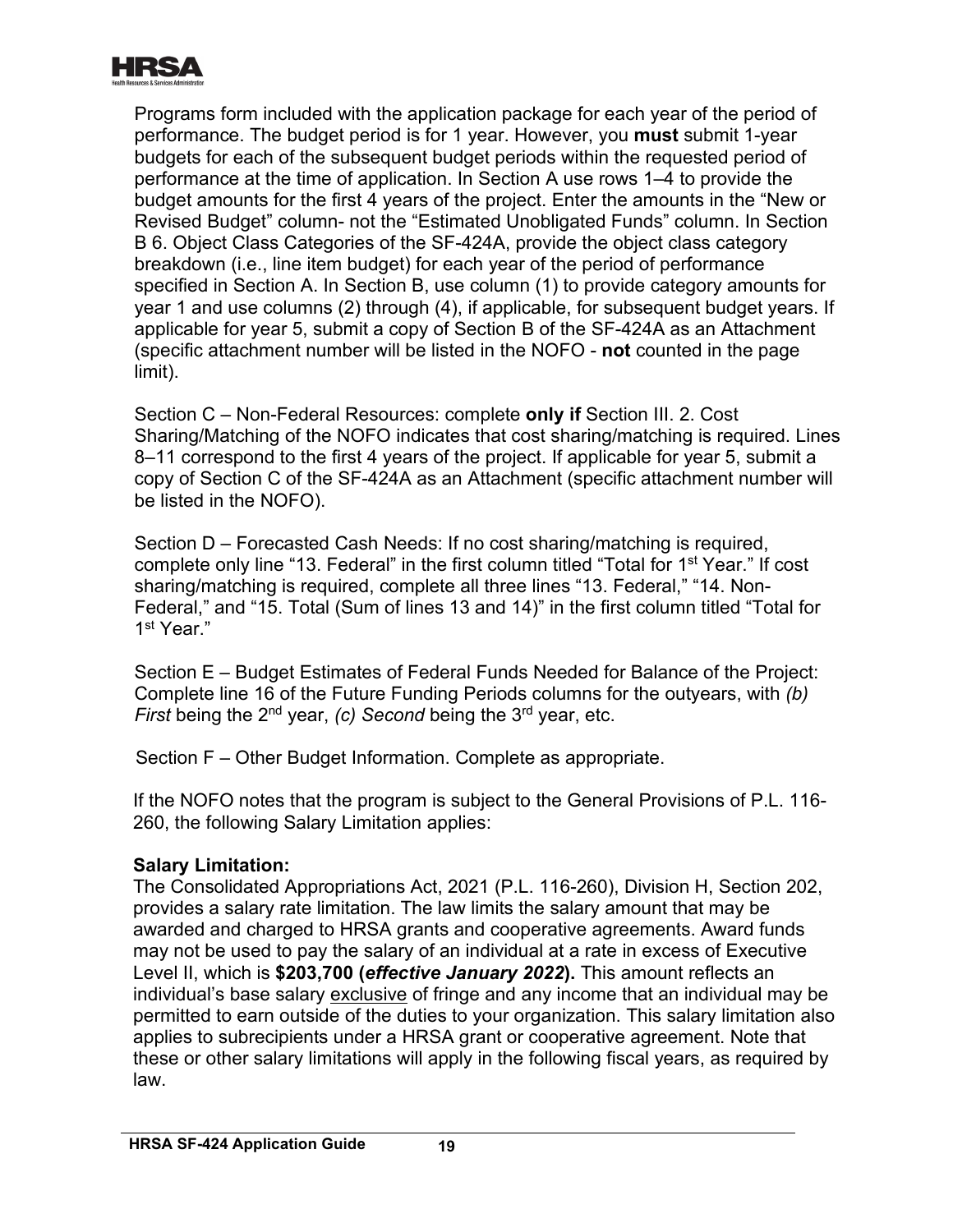

See the breakdown and examples of the limitation below:

| Individual's actual base full time salary:    | \$255,000 |
|-----------------------------------------------|-----------|
| 50 percent of time will be devoted to project |           |
| Direct salary                                 | \$127,500 |
| Fringe (25 percent of salary)                 | \$31,875  |
| Total                                         | \$159,375 |

## **Amount that may be claimed on the application budget due to the statutory salary limitation:**

Individual's base full time salary *adjusted* to Executive Level II: **\$203,700** 50 percent of time will be devoted to the project

| Direct salary                 | \$101,850    |
|-------------------------------|--------------|
| Fringe (25 percent of salary) | \$25,462.50  |
| Total                         | \$127,312.50 |

## **Personnel Justification Table** *(varied FTE percentages)*

<span id="page-21-0"></span>

| <b>Name</b> | <b>Position Title</b>     | $%$ of FTE $ $ | <b>Base Salary</b> | <b>Adjusted</b><br>Annual<br>Salary* | <b>Federal Amount</b><br><b>Requested</b> |
|-------------|---------------------------|----------------|--------------------|--------------------------------------|-------------------------------------------|
| J. Smith    | CEO                       | 50             | \$255,000          | \$203,700                            | \$101,850                                 |
| C. Moore    | Physician                 | 50             | \$150,000          | No adjustment<br>needed              | \$75,000                                  |
| R. Doe      | <b>Nurse Practitioner</b> | 100            | \$75,950           | No adjustment<br>needed              | \$75,950                                  |
| M. Green    | Dentist                   | 100            | \$210,000          | \$203,700                            | \$203,700                                 |
| D. Jones    | Data/AP Specialist        | 25             | \$33,000           | No adjustment<br>needed              | \$8,250                                   |
| H. Black    | <b>Outreach Director</b>  | 50             | \$65,000           | No adjustment<br>needed              | \$32,500                                  |
|             | TOTAL                     |                | \$788,950          |                                      | \$497,250                                 |

\*used only when salary is over limitation of \$203,700

Finally, remember that in order to be considered as allowable costs on your HRSA award, you need to ensure that personnel costs are supported by official records that accurately reflect the work performed and that internal controls provide reasonable assurance that the personnel costs are accurate, allowable, and allocable to the HRSA award.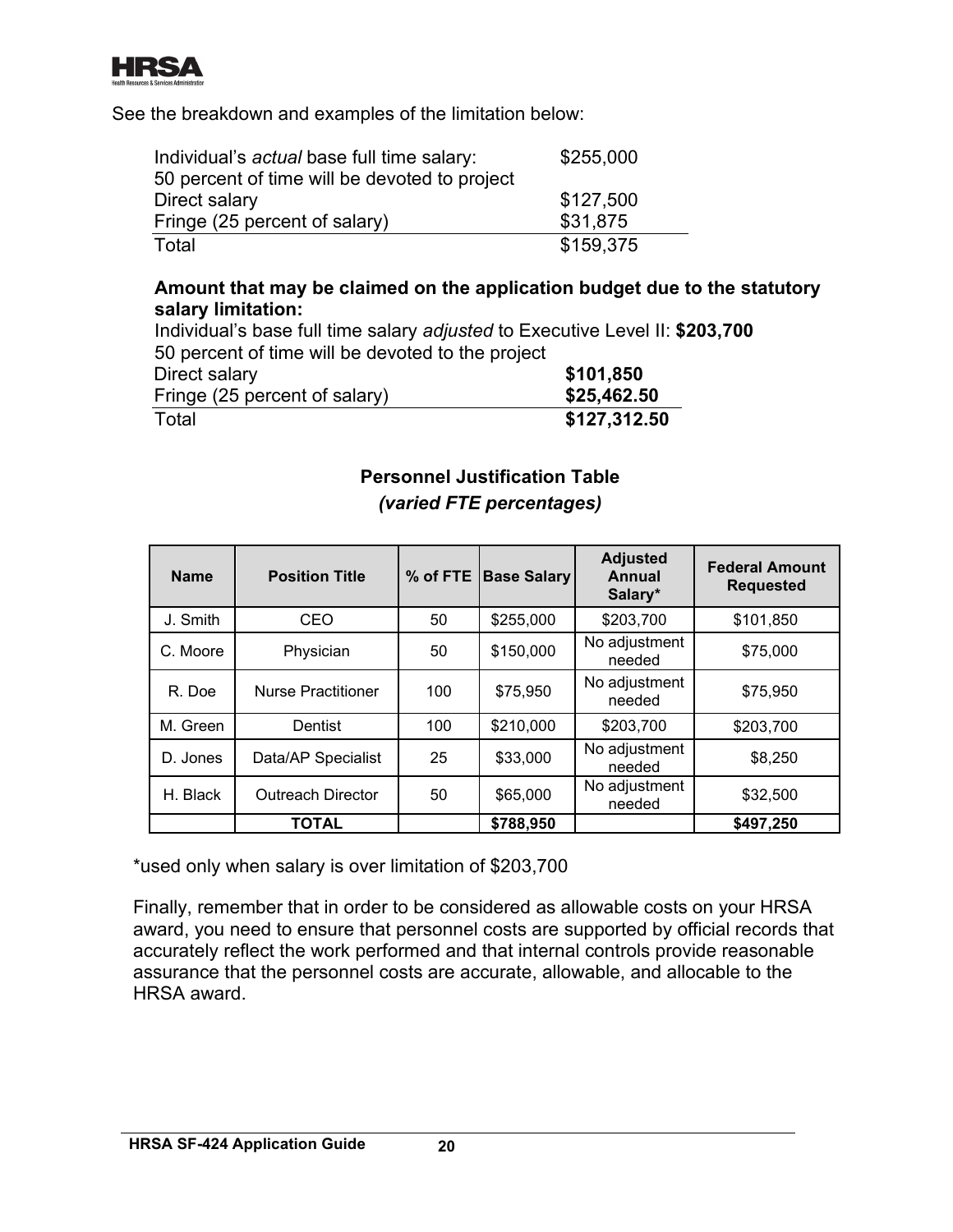

#### **Funding Restrictions (in general)**

You may request no more than the ceiling amount listed in Section II.2. Summary of Funding and Section IV.6. Funding Restrictions of the NOFO. Awards to support projects beyond the first budget year will be contingent upon Congressional appropriation, satisfactory progress in meeting the project's objectives, and a determination that continued funding would be in the best interest of the Federal Government.

#### *Unallowable Costs*

The governing cost principles address selected items of cost. The NOFO specifies unallowable costs that apply to each funding opportunity. The following list of unallowable costs is not intended to be all-inclusive. Consult the cost principles for the complete explanation of the allowability or unallowability of costs they address. For the full list of cost principles refer to Section 2.2 ["Compliance Requirements at a](#page-8-0)  [Glance"](#page-8-0) to see which cost principles apply to your organization and refer to Subpart E [– Cost Principles at 45 CFR part 75.](https://www.ecfr.gov/cgi-bin/retrieveECFR?gp=1&SID=4d52364ec83fab994c665943dadf9cf7&ty=HTML&h=L&r=PART&n=pt45.1.75) The allowability of costs under individual HRSA awards also may be governed by requirements specified in the program statute, regulations, or the specific terms and conditions of the award, which will take precedence over the general information provided here and in the regulations that are referenced.

| <b>Item</b>                                | <b>Description</b>                                                                                                                                                                                                                                                                 |
|--------------------------------------------|------------------------------------------------------------------------------------------------------------------------------------------------------------------------------------------------------------------------------------------------------------------------------------|
| Advertising and<br><b>Public Relations</b> | Conditionally allowable. See 45 CFR § 75.421 for details.                                                                                                                                                                                                                          |
| <b>Advisory Councils</b>                   | Costs incurred by advisory councils or committees are<br>unallowable <b>unless</b> authorized by law, the HHS awarding agency,<br>or as an indirect cost where allocable to federal awards. See 45<br>CFR § 75.444, applicable to states, local governments, and Indian<br>tribes. |
| Alcoholic<br><b>Beverages</b>              | Costs of alcoholic beverages are unallowable.                                                                                                                                                                                                                                      |
| <b>Bad Debts</b>                           | Unallowable.                                                                                                                                                                                                                                                                       |
| Entertainment<br>Costs                     | Conditionally unallowable. This includes the cost of amusements,<br>social activities, and related incidental costs.<br>45 CFR § 75.438 clarifies when entertainment costs may be<br>charged to a federal award with prior approval.                                               |
| Fundraising<br>Costs                       | Unallowable.                                                                                                                                                                                                                                                                       |

Also note that a cost is not allowable if it is not reasonable, necessary, allocable to the award, or adequately documented (45 CFR § 75.403).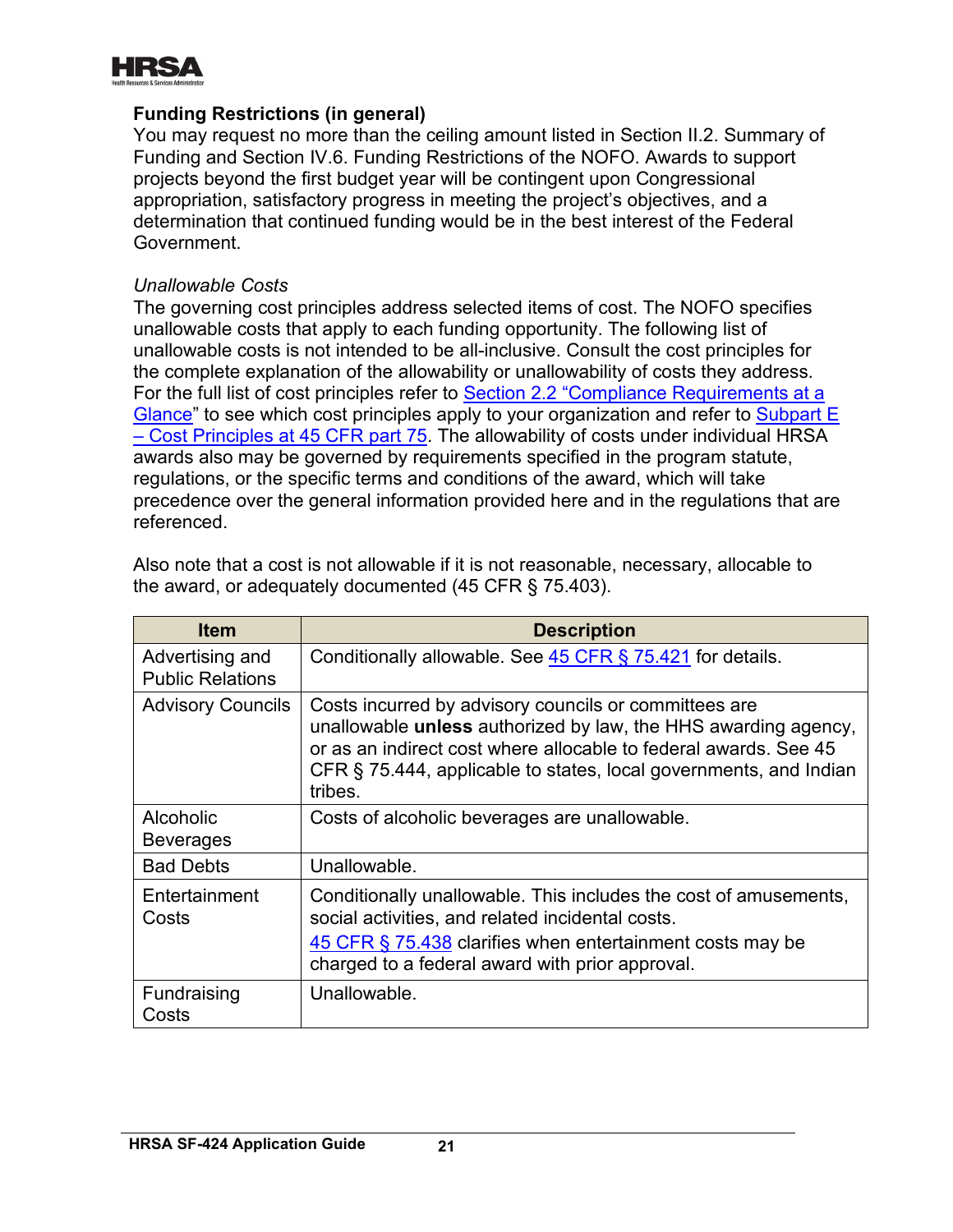

| <b>Item</b>                                 | <b>Description</b>                                                                                                                                                                                                                                                                                                                                                                                                                                                                                                                                                                                                                                                                                                           |  |  |  |
|---------------------------------------------|------------------------------------------------------------------------------------------------------------------------------------------------------------------------------------------------------------------------------------------------------------------------------------------------------------------------------------------------------------------------------------------------------------------------------------------------------------------------------------------------------------------------------------------------------------------------------------------------------------------------------------------------------------------------------------------------------------------------------|--|--|--|
| Honoraria                                   | Unallowable when the primary intent is to confer distinction on, or<br>to symbolize respect, esteem, or admiration for, the recipient of<br>the honorarium. A payment for services rendered, such as a<br>speaker's fee under a conference award, is allowable.                                                                                                                                                                                                                                                                                                                                                                                                                                                              |  |  |  |
| Invention, Patent,<br>or Licensing<br>Costs | Unallowable as a direct cost unless specifically authorized in the<br>NOA. May be allowable as indirect costs provided they are<br>authorized under applicable cost principles and are included in the<br>negotiation of indirect cost rates. Such costs include licensing or<br>option fees, attorney's fees for preparing or submitting patent<br>applications, and fees paid to the U.S. Patent and Trademark<br>Office for patent application, patent maintenance, or recordation of<br>patent-related information.                                                                                                                                                                                                      |  |  |  |
| Lobbying                                    | Generally unallowable, including costs of lobbying activities to<br>influence the introduction, enactment, or modification of legislation<br>by the U.S. Congress or a state legislature. Under certain<br>circumstances, as provided in the applicable cost principles, costs<br>associated with activities that might otherwise be considered<br>"lobbying" that are directly related to the performance of a grant or<br>cooperative agreement may be allowable. The recipient should<br>obtain an advance understanding with the GMS if it intends to<br>engage in these activities. See "Restriction on Lobbying" below<br>and at 45 CFR § 75.450 for additional descriptions and examples<br>of prohibited activities. |  |  |  |
| Meals                                       | Generally unallowable except for the following:<br>Subjects and patients under study.<br>Where specifically approved as part of the project or program<br>activity, e.g., in programs providing children's services.<br>When an organization customarily provides meals to<br>employees working beyond the normal workday, as a part of<br>a formal compensation arrangement.<br>As part of a per diem or subsistence allowance provided in<br>conjunction with allowable travel.<br>Under a conference award, when meals are a necessary and<br>integral part of a conference, provided that meal costs are not<br>duplicated in participants' per diem or subsistence<br>allowances.<br>Guest meals are not allowable.     |  |  |  |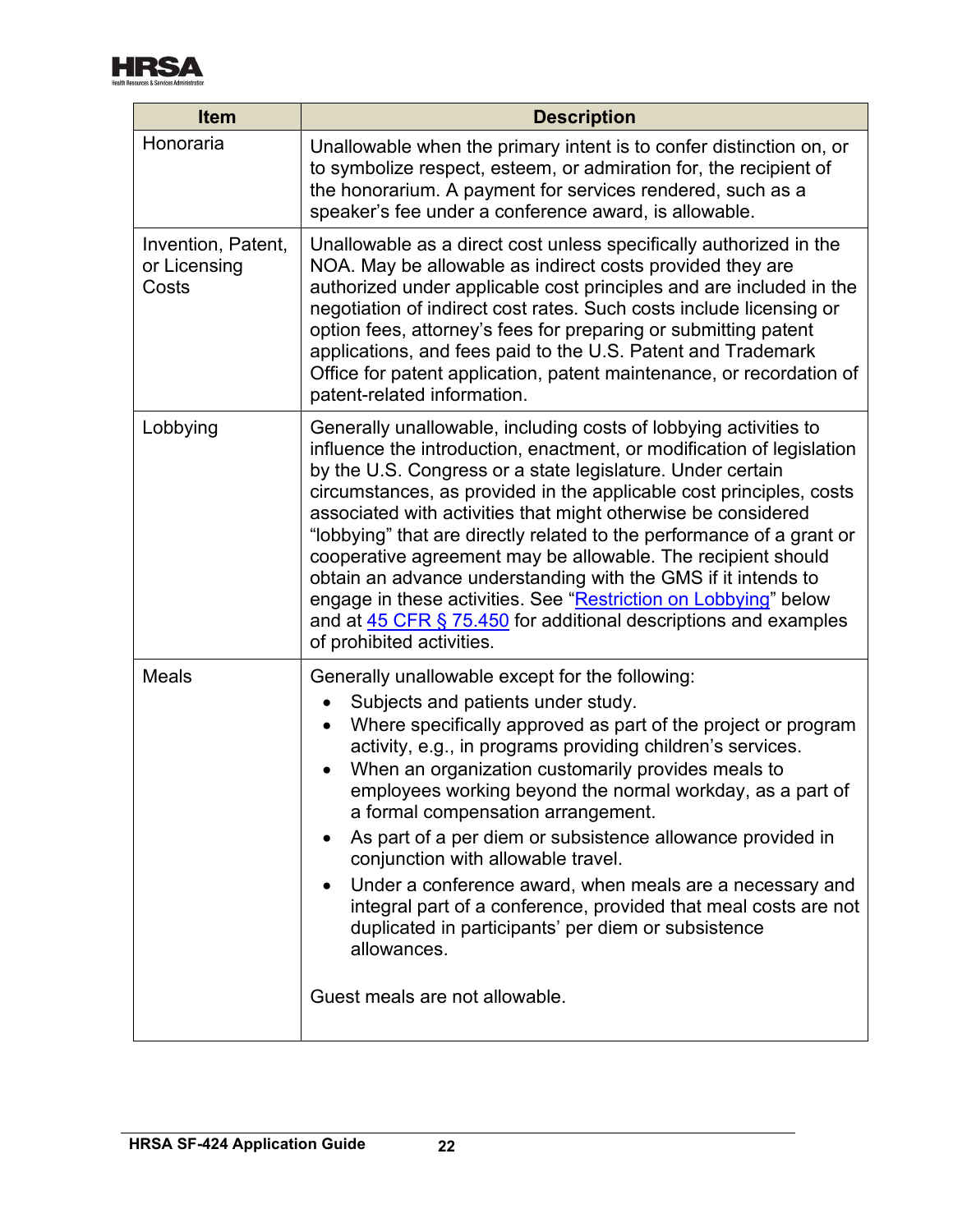

| <b>Item</b>                 | <b>Description</b>                                                                                                                                                                                                                                                                                                                                 |  |  |
|-----------------------------|----------------------------------------------------------------------------------------------------------------------------------------------------------------------------------------------------------------------------------------------------------------------------------------------------------------------------------------------------|--|--|
| <b>Pre-award Costs</b>      | Costs incurred before the effective date of the sponsored<br>agreement, whether or not they would have been allowable<br>thereunder if incurred after such date, are unallowable unless<br>approved by HRSA or authorized under expanded authority.                                                                                                |  |  |
|                             | Where authorized by HRSA as an expanded authority, a recipient<br>may, at its own risk and without HRSA prior approval, incur<br>obligations and expenditures to cover costs up to (and including)<br>90 calendar days before the beginning date of the initial budget<br>period of a new or competing continuation award if such costs            |  |  |
|                             | are necessary to conduct the project or program, and<br>would be allowable under the grant or cooperative<br>agreement, if awarded.                                                                                                                                                                                                                |  |  |
|                             | However, even if authorized as an expanded authority, if a specific<br>expenditure would otherwise require prior approval, the cost or<br>activity must meet the same tests of allowability as if incurred after<br>award.                                                                                                                         |  |  |
|                             | If not authorized as part of expanded authorities, the<br>applicant/recipient must seek HRSA prior approval before<br>incurring pre-award costs. HRSA prior approval is required for any<br>costs to be incurred more than 90 calendar days before the<br>beginning date of the initial budget period of a new or competing<br>continuation award. |  |  |
| Promotional<br>Items (SWAG) | Promotional items and memorabilia (e.g., pencils, cups, t-shirts,<br>cookbooks, bags), gifts, and souvenirs designed to promote the<br>recipient's organization are unallowable as advertising/public<br>relations costs.                                                                                                                          |  |  |

Finally, even if a cost is not included on the above list, if there is not adequate documentation of particular costs, such as vouchers, invoices, timekeeping records, etc. with enough detail to determine if the cost is allowable, then the organization's annual audit might reflect that the costs cannot be charged to the HRSA award and a refund will be necessary if the costs remain undocumented.

<span id="page-24-0"></span>**Funding Restrictions:** If the NOFO notes that the program is subject to the General Provisions of P.L. 116-260, the following statutory mandates are in effect and organizations should ensure that they have policies and procedures in place, and effective financial management practices, to avoid expending any HRSA funds on prohibited activities. Your organization must comply with all legal requirements and restrictions applicable to the receipt of federal funding including statutory restrictions on use of funds for lobbying, executive salaries, gun control, abortion, etc. Like all other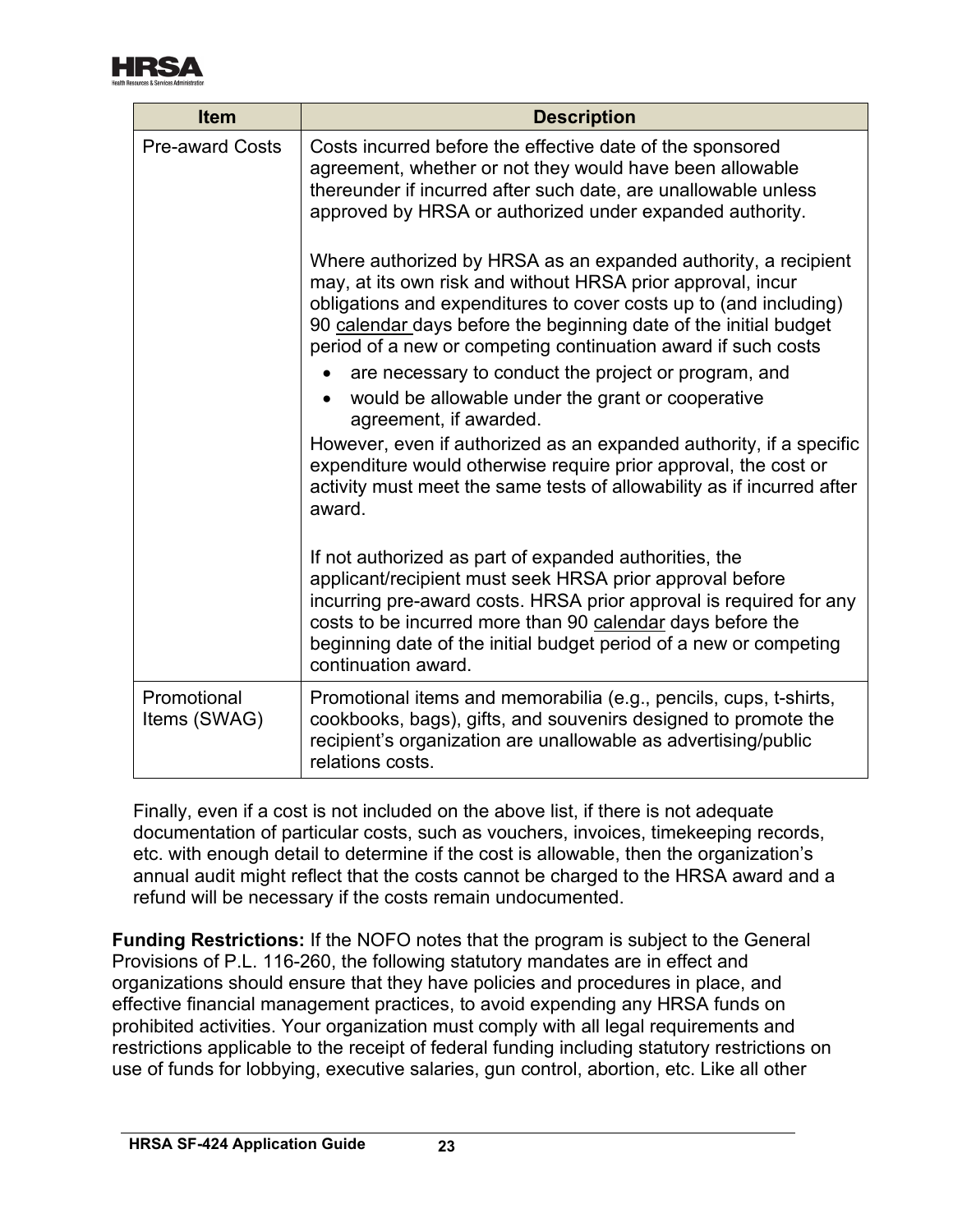

applicable award requirements, the effectiveness of these policies, procedures and controls is subject to audit.

## **Division H, Title II**

- 1. Salary Limitation (Section 202)
- 2. Gun Control (Section 210)

## **Division H, Title V**

- 3. Anti-Lobbying (Section 503)
- 4. Acknowledgment of Federal Funding (Section 505)
- 5. Restriction on Abortions (Section 506)
- 6. Exceptions to Restriction on Abortions (Section 507)
- 7. Ban on Funding Human Embryo Research (Section 508)
- 8. Limit on Use of Funds for Promotion of Legalization of Controlled Substances (Section 509)
- 9. Restriction on Pornography on Computer Networks (Section 520)
- 10.Restriction on Funding ACORN (Section 521)
- 11.Restriction on Distribution of Sterile Needles (Section 527)

# **Division E, Title VII of P.L. 116-260**

12.Confidentiality Agreements (Section 742)

## **Details:**

## **Division H, Title II**

1. Salary Limitation (Section 202)

"None of the funds appropriated in this title shall be used to pay the salary of an individual, through a grant or other extramural mechanism, at a rate in excess of Executive Level II."

Effective January 2022, the Executive Level II salary increased from \$199,300 to **\$203,700.**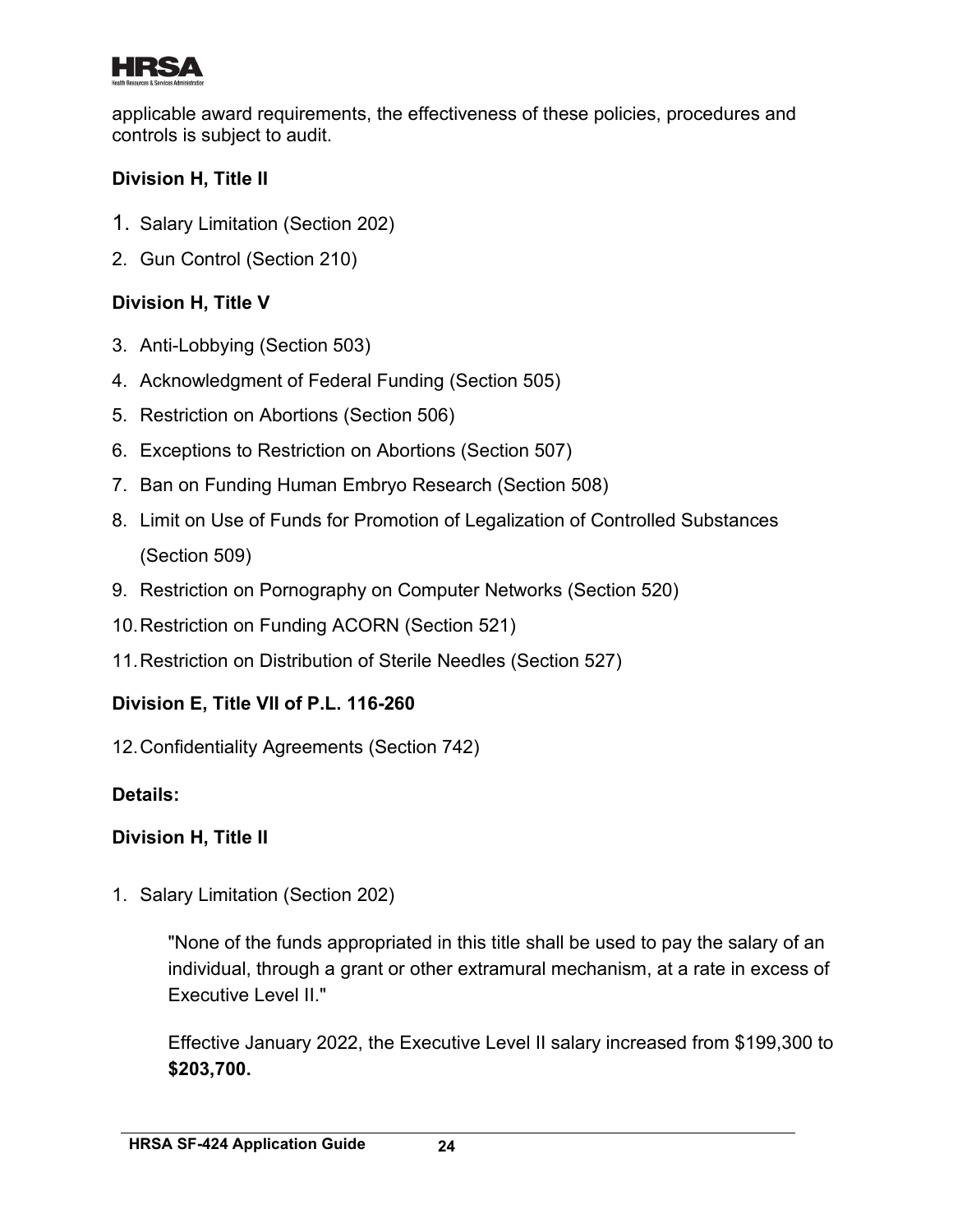

This amount reflects an individual's base salary exclusive of fringe and any income that an individual may be permitted to earn outside of the duties to the applicant organization. This salary limitation also applies to subawards/subcontracts under an HRSA grant or cooperative agreement.

2. Gun Control (Section 210)

"None of the funds made available in this title may be used, in whole or in part, to advocate or promote gun control."

## **Division H, Title V**

3. Anti-Lobbying (Section 503)

"(a) No part of any appropriation contained in this Act or transferred pursuant to section 4002 of Public Law 111–148 shall be used, other than for normal and recognized executive legislative relationships, for publicity or propaganda purposes, for the preparation, distribution, or use of any kit, pamphlet, booklet, publication, electronic communication, radio, television, or video presentation designed to support or defeat the enactment of legislation before the Congress or any State or local legislature or legislative body, except in presentation to the Congress or any State or local legislature itself, or designed to support or defeat any proposed or pending regulation, administrative action, or order issued by the executive branch of any State or local government, except in presentation to the executive branch of any State or local government itself.

(b) No part of any appropriation contained in this Act or transferred pursuant to section 4002 of Public Law 111–148 shall be used to pay the salary or expenses of any grant or contract recipient, or agent acting for such recipient, related to any activity designed to influence the enactment of legislation, appropriations, regulation, administrative action, or Executive order proposed or pending before the Congress or any State government, State legislature or local legislature or legislative body, other than for normal and recognized executive-legislative relationships or participation by an agency or officer of a State, local or tribal government in policymaking and administrative processes within the executive branch of that government.

(c) The prohibitions in subsections (a) and (b) shall include any activity to advocate or promote any proposed, pending or future Federal, State or local tax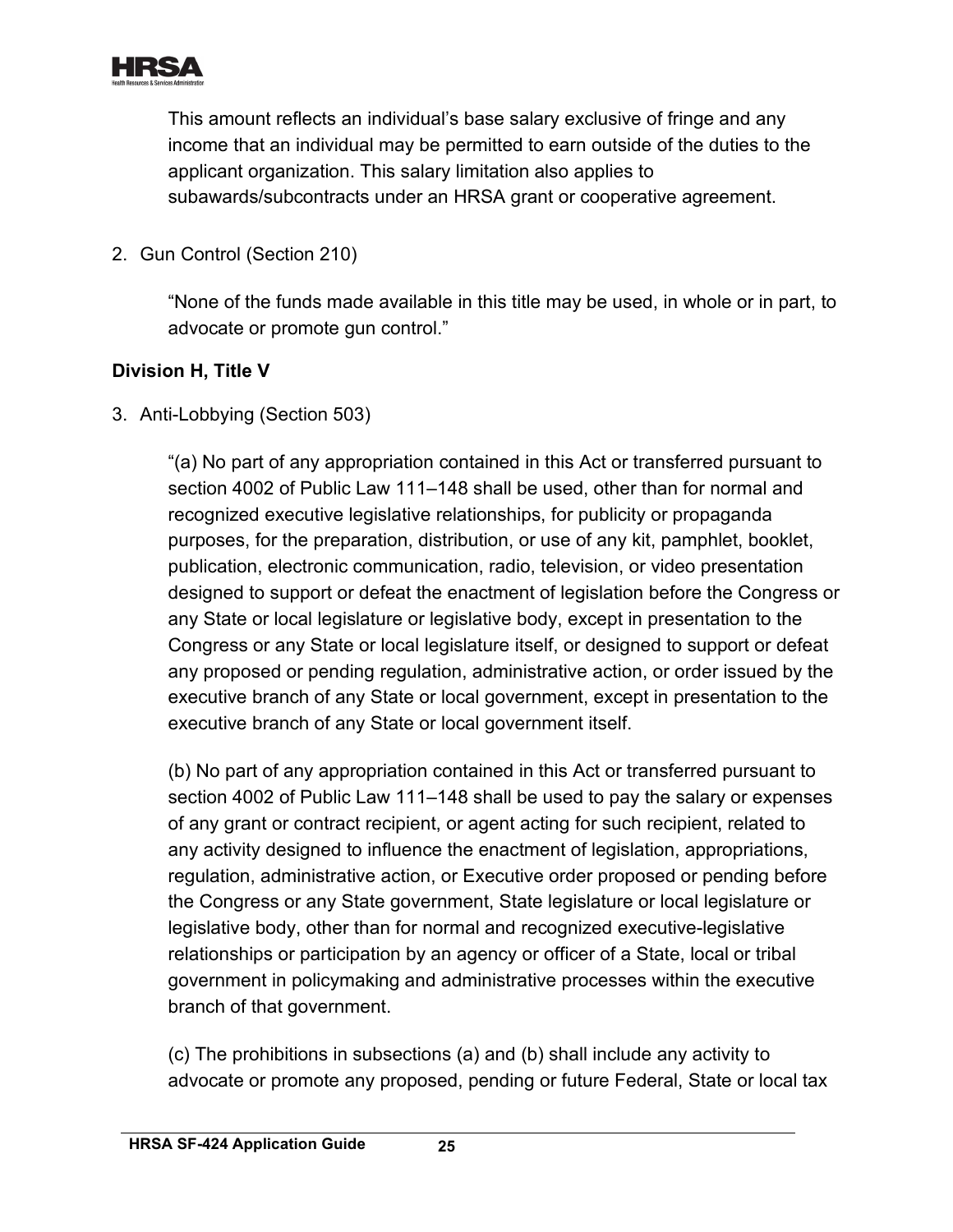

increase, or any proposed, pending, or future requirement or restriction on any legal consumer product, including its sale or marketing, including but not limited to the advocacy or promotion of gun control."

4. Acknowledgment of Federal Funding (Section 505)

"When issuing statements, press releases, requests for proposals, bid solicitations and other documents describing projects or programs funded in whole or in part with Federal money, all grantees receiving Federal funds included in this Act, including but not limited to State and local governments and recipients of Federal research grants, shall clearly state – (1) the percentage of the total costs of the program or project which will be financed with Federal money; (2) the dollar amount of Federal funds for the project or program; and (3) percentage and dollar amount of the total costs of the project or program that will be financed by non-governmental sources."

5. Restriction on Abortions (Section 506)

"(a) None of the funds appropriated in this Act, and none of the funds in any trust fund to which funds are appropriated in this Act, shall be expended for any abortion.

(b) None of the funds appropriated in this Act, and none of the funds in any trust fund to which funds are appropriated in this Act, shall be expended for health benefits coverage that includes coverage of abortion.

(c) The term ''health benefits coverage'' means the package of services covered by a managed care provider or organization pursuant to a contract or other arrangement."

6. Exceptions to Restriction on Abortions (Section 507)

"(a) The limitations established in the preceding section shall not apply to an abortion  $-$  (1) if the pregnancy is the result of an act of rape or incest; or (2) in the case where a woman suffers from a physical disorder, physical injury, or physical illness, including a life-endangering physical condition caused by or arising from the pregnancy itself, that would, as certified by a physician, place the woman in danger of death unless an abortion is performed.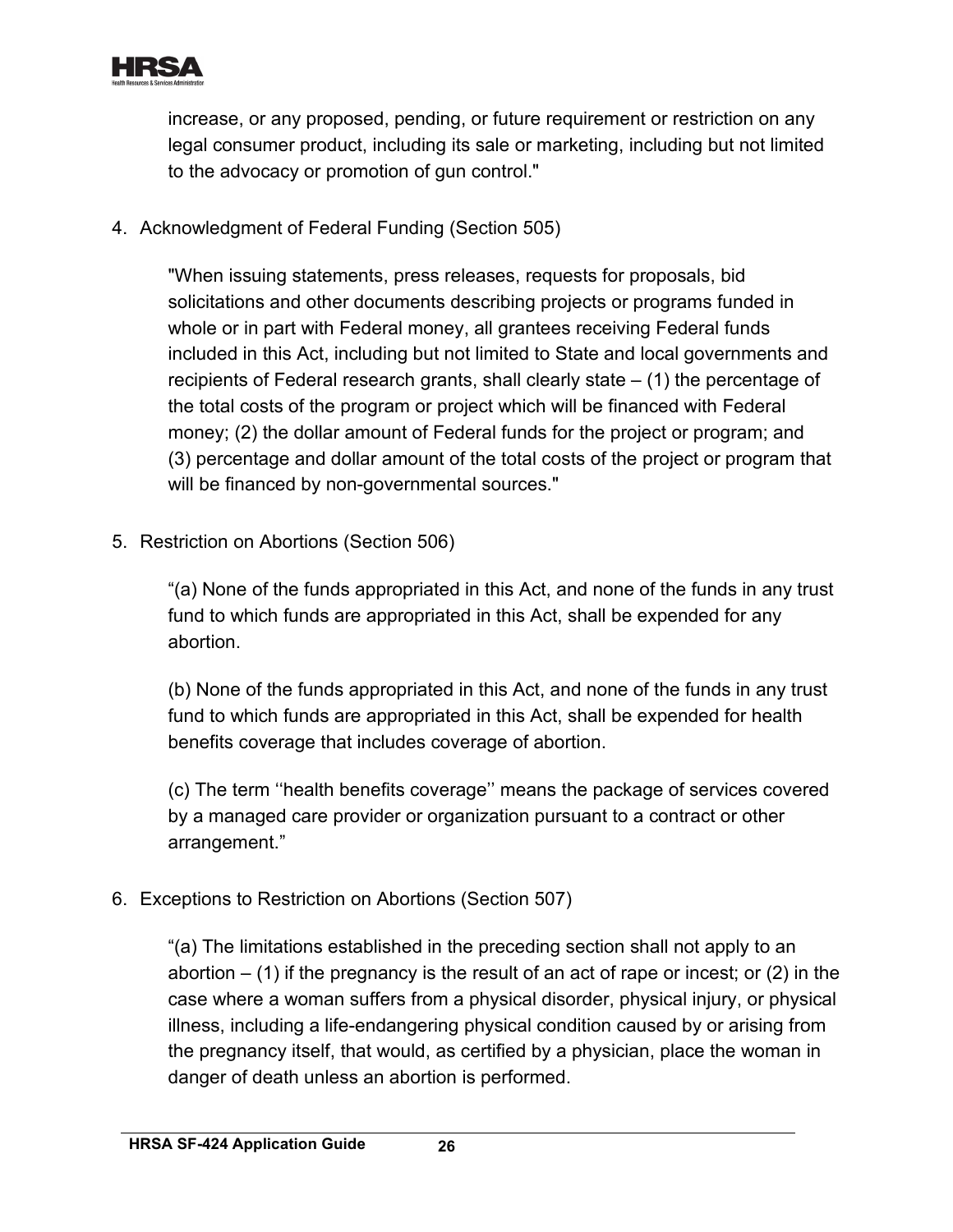

(b) Nothing in the preceding section shall be construed as prohibiting the expenditure by a State, locality, entity, or private person of State, local, or private funds (other than a State's or locality's contribution of Medicaid matching funds).

(c) Nothing in the preceding section shall be construed as restricting the ability of any managed care provider from offering abortion coverage or the ability of a State or locality to contract separately with such a provider for such coverage with State funds (other than a State's or locality's contribution of Medicaid matching funds).

(d)(1) None of the funds made available in this Act may be made available to a Federal agency or program, or to a State or local government, if such agency, program, or government subjects any institutional or individual health care entity to discrimination on the basis that the health care entity does not provide, pay for, provide coverage of, or refer for abortions.

(d)(2) In this subsection, the term ''health care entity'' includes an individual physician or other health care professional, a hospital, a provider-sponsored organization, a health maintenance organization, a health insurance plan, or any other kind of health care facility, organization, or plan."

7. Ban on Funding of Human Embryo Research (Section 508)

"(a) None of the funds made available in this Act may be used for  $-$  (1) the creation of a human embryo or embryos for research purposes; or (2) research in which a human embryo or embryos are destroyed, discarded, or knowingly subjected to risk of injury or death greater than that allowed for research on fetuses in utero under 45 CFR 46.204(b) and section 498(b) of the Public Health Service Act (42 U.S.C. 289g(b)).

(b) For purposes of this section, the term ''human embryo or embryos'' includes any organism, not protected as a human subject under 45 CFR 46 as of the date of the enactment of this Act, that is derived by fertilization, parthenogenesis, cloning, or any other means from one or more human gametes or human diploid cells.

8. Limitation on Use of Funds for Promotion of Legalization of Controlled Substances (Section 509)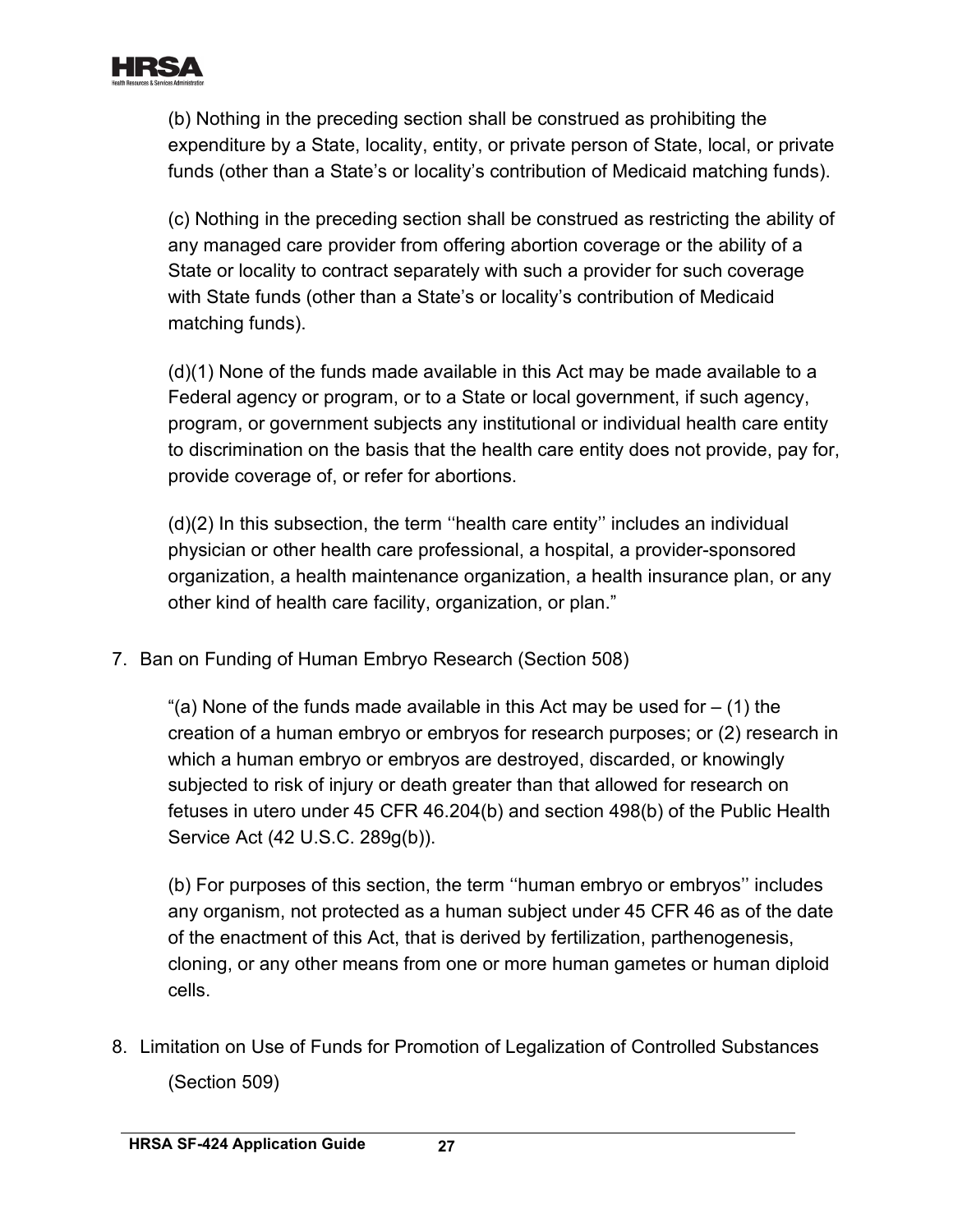

"(a) None of the funds made available in this Act may be used for any activity that promotes the legalization of any drug or other substance included in schedule I of the schedules of controlled substances established under section 202 of the Controlled Substances Act except for normal and recognized executivecongressional communications.

(b)The limitation in subsection (a) shall not apply when there is significant medical evidence of a therapeutic advantage to the use of such drug or other substance or that federally sponsored clinical trials are being conducted to determine therapeutic advantage."

9. Restriction of Pornography on Computer Networks (Section 520)

"(a) None of the funds made available in this Act may be used to maintain or establish a computer network unless such network blocks the viewing, downloading, and exchanging of pornography.

(b) Nothing in subsection (a) shall limit the use of funds necessary for any Federal, State, tribal, or local law enforcement agency or any other entity carrying out criminal investigations, prosecution, or adjudication activities."

10.Restrictions on Funding ACORN (Section 521)

"None of the funds made available under this or any other Act, or any prior Appropriations Act, may be provided to the Association of Community Organizations for Reform Now (ACORN), or any of its affiliates, subsidiaries, allied organizations, or successors."

11.Restriction on Distribution of Sterile Needles (Section 527)

"Notwithstanding any other provision of this Act, no funds appropriated in this Act shall be used to purchase sterile needles or syringes for the hypodermic injection of any illegal drug: Provided, That such limitation does not apply to the use of funds for elements of a program other than making such purchases if the relevant State or local health department, in consultation with the Centers for Disease Control and Prevention, determines that the State or local jurisdiction, as applicable, is experiencing, or is at risk for, a significant increase in hepatitis infections or an HIV outbreak due to injection drug use, and such program is operating in accordance with State and local law."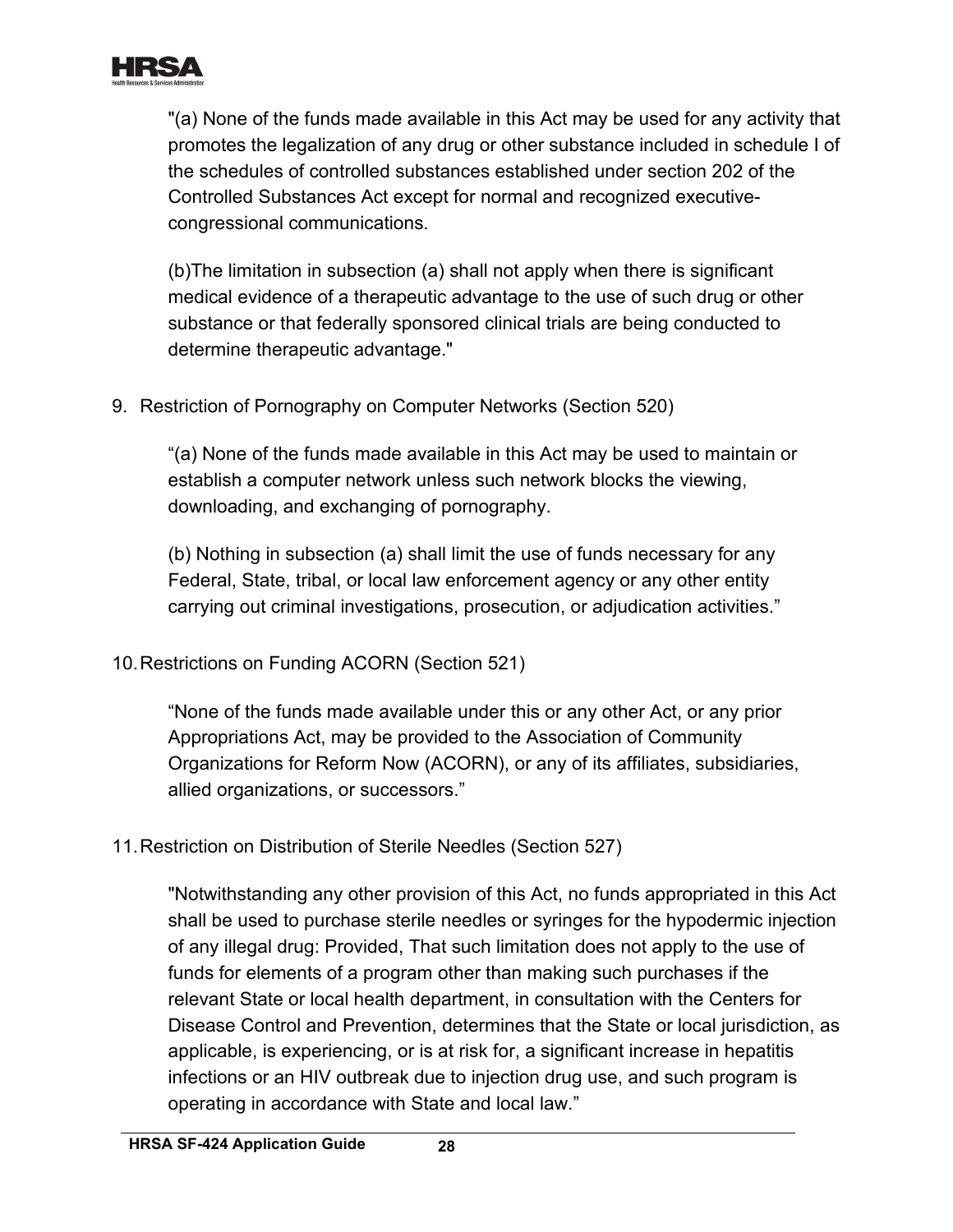

## **Division E, Title VII of P.L. 116-260**

#### <span id="page-30-0"></span>12.Confidentiality Agreements (Section 742)

(a) None of the funds appropriated or otherwise made available by this or any other Act may be available for a contract, grant, or cooperative agreement with an entity that requires employees or contractors of such entity seeking to report fraud, waste, or abuse to sign internal confidentiality agreements or statements prohibiting or otherwise restricting such employees or contractors from lawfully reporting such waste, fraud, or abuse to a designated investigative or law enforcement representative of a Federal department or agency authorized to receive such information.

(b) The limitation in subsection (a) shall not contravene requirements applicable to Standard Form 312, Form 4414, or any other form issued by a Federal department or agency governing the nondisclosure of classified information.

#### *v. Budget Narrative*

Provide a budget narrative that explains the amounts requested for each line of the budget in Section B. 6. Object Class Categories. The budget narrative should specifically describe how each item will support the achievement of proposed objectives. Be very careful about showing how each item in the "other" category is justified. For subsequent budget years, the narrative should highlight the changes from year 1 or clearly indicate that there are no substantive budget changes during the period of performance. Do NOT use the budget narrative to expand the project narrative.

#### **Budget for Multi-Year Award (periods of performance vary, maximum of 5 years)**

NOFOs invite applications for periods of performance of 1 to up to 5 years. Generally, awards, on a competitive basis, will be for a 1-year budget period; although the period of performance may be up to 5 years. Submission and HRSA approval of the progress report(s) and any other required submission or reports is the basis for the budget period renewal and release of subsequent year funds. Funding beyond the 1-year budget period but within the multi-year period of performance is subject to availability of funds, satisfactory progress of the recipient, and a determination that continued funding would be in the best interest of the Federal Government.

In addition to requirements included in the program-specific NOFO, include the following in the Budget Narrative:

*Personnel Costs:* Explain personnel costs by listing each staff member who will be supported from funds, name (if possible), position title, percentage of full-time equivalency, and annual salary. If the NOFO notes that the program is subject to the General Provisions of P.L. 116-260, the following applies: Award funds may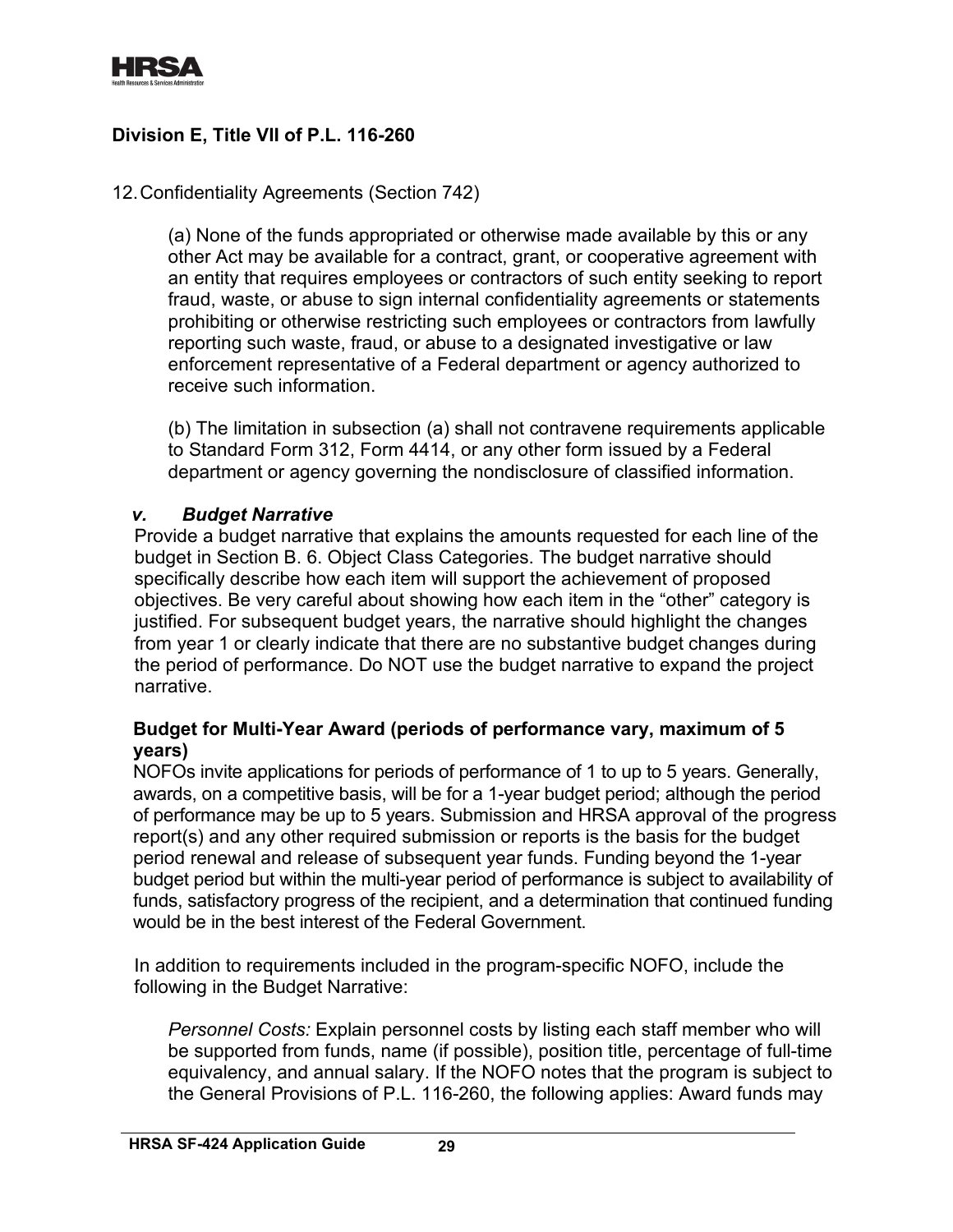

not be used to pay the salary of an individual at a rate in excess of Executive Level II or \$203,700. An individual's base salary, per se, is NOT constrained by the statutory provision for a limitation of salary. The rate limitation simply limits the amount that may be awarded and charged to HRSA grants and cooperative agreements. Provide an individual's actual base salary if it exceeds the cap. See the [Personnel Justification Table](#page-21-0) in the Budget section.

*Fringe Benefits:* List the components that comprise the fringe benefit rate, for example health insurance, taxes, unemployment insurance, life insurance, retirement plans, and tuition reimbursement. The fringe benefits should be directly proportional to that portion of personnel costs that are allocated for the project. If the NOFO notes that the program is subject to the General Provisions of P.L. 116-260, the following applies: If an individual's base salary exceeds the statutory salary cap (i.e., \$203,700), adjust fringe proportionally.

*Travel:* List travel costs according to local and long distance travel. For local travel, outline the mileage rate, number of miles, reason for travel and staff member/consumers completing the travel. The budget should also reflect the travel expenses (e.g., airfare, lodging, parking, per diem, etc.) for each person and trip associated with participating in meetings and other proposed trainings or workshops. Name the traveler(s) if possible, describe the purpose of the travel, provide number of trips involved, the destinations, and the number of individuals for whom funds are requested.

*Equipment:* List equipment costs and provide justification for the need of the equipment to carry out the program's goals. Extensive justification and a detailed status of current equipment must be provided when requesting funds for the purchase of items that meet the definition of equipment (a unit cost of \$5,000 or more and a useful life of 1 or more years). For example, large items of medical equipment.

*Supplies:* List the items that the project will use to implement the proposed project. Separate items into three categories: office supplies (e.g., paper, pencils), medical supplies (e.g., syringes, blood tubes, gloves), and educational supplies (e.g., brochures, videos). Items must be listed separately.

Per 45 CFR § 75.321, property will be classified as supplies if the acquisition cost is under \$5,000. Note that items such as laptops, tablets, and desktop computers are classified as a supply if the value is under the \$5,000 equipment threshold.

*Contractual/Subawards/Consortium/Consultant:* Provide a clear explanation as to the purpose of each contract/subaward, how the costs were estimated, and the specific contract/subaward deliverables. You should not provide line item details on proposed contracts, rather you should provide the basis for your cost estimate for the contract. You are responsible for ensuring that your organization or institution has in place an established and adequate procurement system with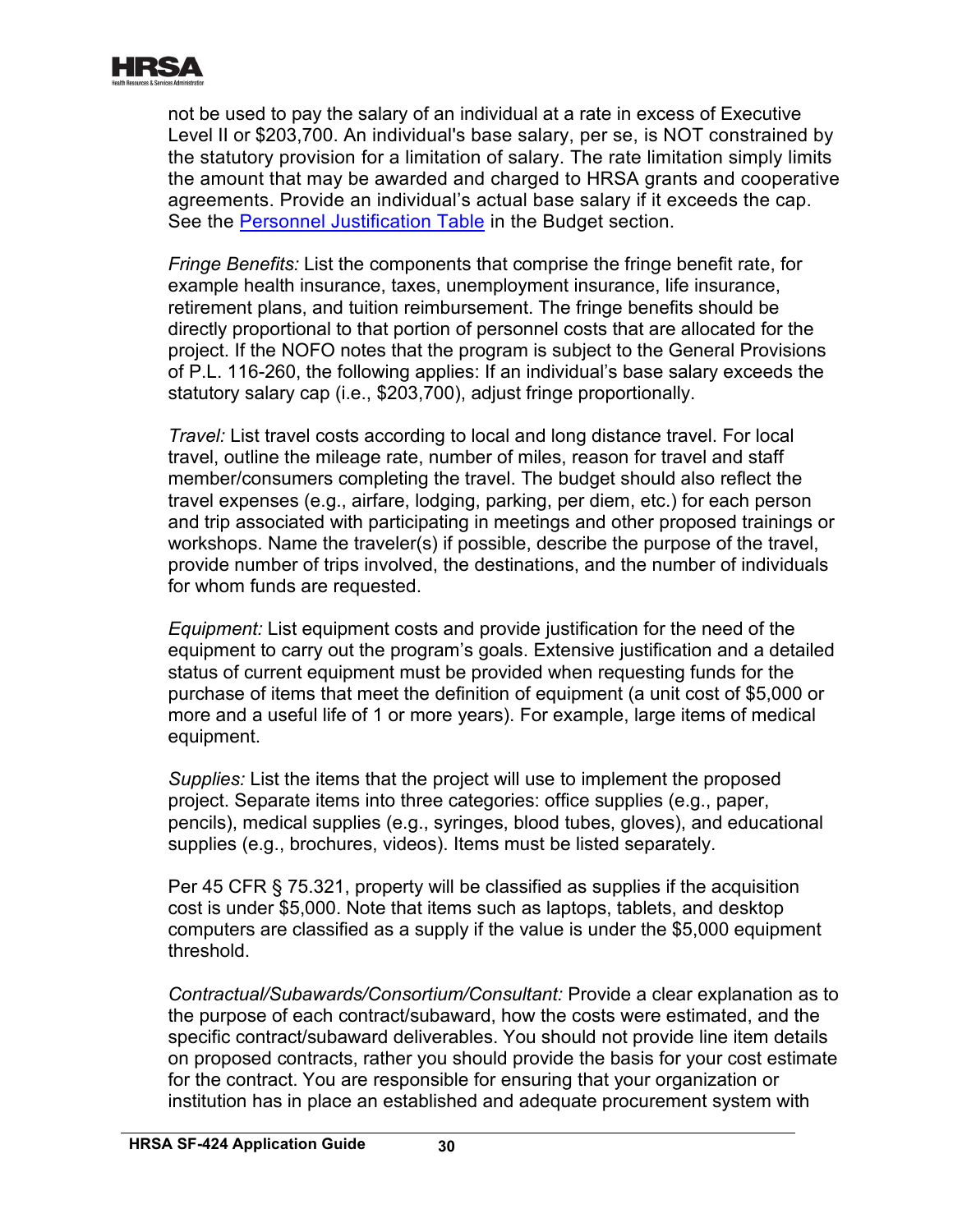

fully developed written procedures for awarding and monitoring all contracts/subawards. Recipients must notify potential subrecipients that entities receiving subawards must be registered in SAM and provide the recipient with their UEI number (see [2 CFR part 25\)](https://www.ecfr.gov/cgi-bin/text-idx?SID=3185b80603454d8e67461ea19aa8a59b&mc=true&node=pt2.1.25&rgn=div5). For consultant services, list the total costs for all consultant services. In the budget narrative, identify each consultant, the services he/she will perform, total number of days, travel costs, and total estimated costs.

For subawards to entities that will help carry out the work of the award, you should decribe how you will monitor their work to ensure the funds are being properly used.

Per the Suspension and Debarment rules in the Uniform Administrative Requirements, as implemented by HRSA under 45 CFR § 75.213 non-federal entities and contractors are subject to the non-procurement debarment and suspension regulations implementing Executive Orders 12549 and 12689, 2 CFR parts 180 and 376. These regulations restrict awards, subawards and contracts with certain parties that are debarred, suspended or otherwise excluded from or ineligible for participation in federal assistance programs or activities.

*Other:* Include all costs that do not fit into any other category and provide an explanation of each cost in this category (e.g., EHR provider licenses, audit, legal counsel). In some cases, rent, utilities, and insurance fall under this category if they are not included in an approved indirect cost rate.

You may include the cost of access accommodations as part of your project's budget, including sign interpreters, plain language and health literacy print materials in alternate formats (including Braille, large print, etc.); and linguistic competence modifications (e.g., translation or interpretation services).

*Indirect Costs:* \*Indirect costs are those costs incurred for common or joint objectives which cannot be readily and specifically identified with a particular project or program but are necessary to the operations of the organization, e.g., the cost of operating and maintaining facilities, depreciation, and administrative salaries. For some institutions, the term "facilities and administration" (F&A) is used to denote indirect costs. If your organization does not have an indirect cost rate, you may wish to obtain one through HHS's Cost Allocation Services (CAS) (formerly the Division of Cost Allocation (DCA)). Visit [CAS's website](https://rates.psc.gov/) to learn more about rate agreements, the process for applying for them, and the regional offices which negotiate them. If indirect costs are included in the budget, attach a copy of the indirect cost rate agreement. If the indirect cost rate agreement is required per the NOFO, it will not count toward the page limit. Any non-federal entity that has never received a negotiated indirect cost rate, (except a governmental department or agency unit that receives more than \$35 million in direct federal funding) may elect to charge a de minimis rate of 10 percent of modified total direct costs (MTDC) which may be used indefinitely. If chosen, this methodology once elected must be used consistently for all federal awards until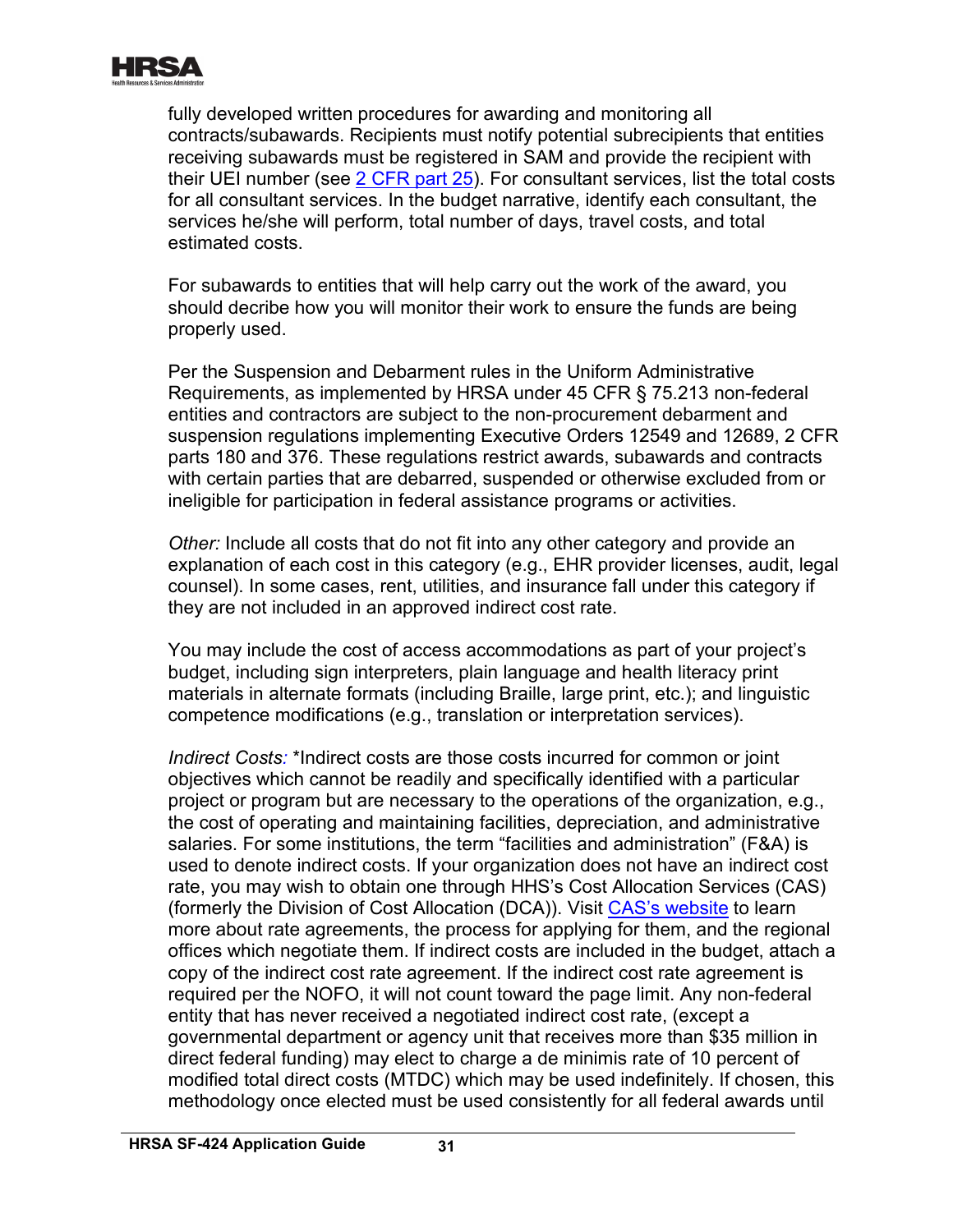

such time as a non-federal entity chooses to negotiate for a rate, which the nonfederal entity may apply to do at any time.

\*Clarifications below codified by HHS and added to [45 CFR § 75.414,](https://www.ecfr.gov/cgi-bin/retrieveECFR?gp=1&SID=4d52364ec83fab994c665943dadf9cf7&ty=HTML&h=L&r=PART&n=pt45.1.75) effective on January 11, 2017:

#### **§ 75.414 Indirect (F&A) costs.** \* \* \* \* \*

 $(c)(1)$ 

(i) Indirect costs on training grants are limited to a fixed rate of eight percent of MTDC exclusive of tuition and related fees, direct expenditures for equipment, and subawards in excess of \$25,000;

(ii) Indirect costs on grants awarded to foreign organizations and foreign public entities and performed fully outside of the territorial limits of the U.S. may be paid to support the costs of compliance with federal requirements at a fixed rate of eight percent of MTDC exclusive of tuition and related fees, direct expenditures for equipment, and subawards in excess of \$25,000; and,

(iii) Negotiated indirect costs may be paid to the American University, Beirut, and the World Health Organization.

\* \* \* \* \*

\* \* \* (f) In addition to the procedures outlined in the appendices in paragraph (e) of this section, any non-federal entity that has never received a negotiated indirect cost rate, except for those non-federal entities described in paragraphs (c)(1)(i) and (ii) and section (D)(1)(b) of appendix VII to this part, may elect to charge a de minimis rate of 10 percent of modified total direct costs (MTDC) which may be used indefinitely. As described in § 75.403, costs must be consistently charged as either indirect or direct costs, but may not be double charged or inconsistently charged as both. If chosen, this methodology once elected must be used consistently for all federal awards until such time as a non-federal entity chooses to negotiate for a rate, which the non-federal entity may apply to do at any time.

## *vi. Staffing Plan and Personnel Requirements*

You must present a staffing plan and provide a justification for the plan that includes education and experience qualifications and rationale for the amount of time being requested for each staff position. Position descriptions that include the roles, responsibilities, and qualifications of proposed project staff must be included in the Attachment *specified in the NOFO*. Biographical sketches for any key employed personnel that will be assigned to work on the proposed project must be included in the Attachment *specified in the NOFO*. When applicable, biographical sketches should include training, language fluency and experience working with the cultural and linguistically diverse populations that are served by your programs. Finally, you should describe your method for ensuring that only actual work performed will be charged to the award and how that method meets federal cost principle requirements under § 75.430 Compensation—personal services.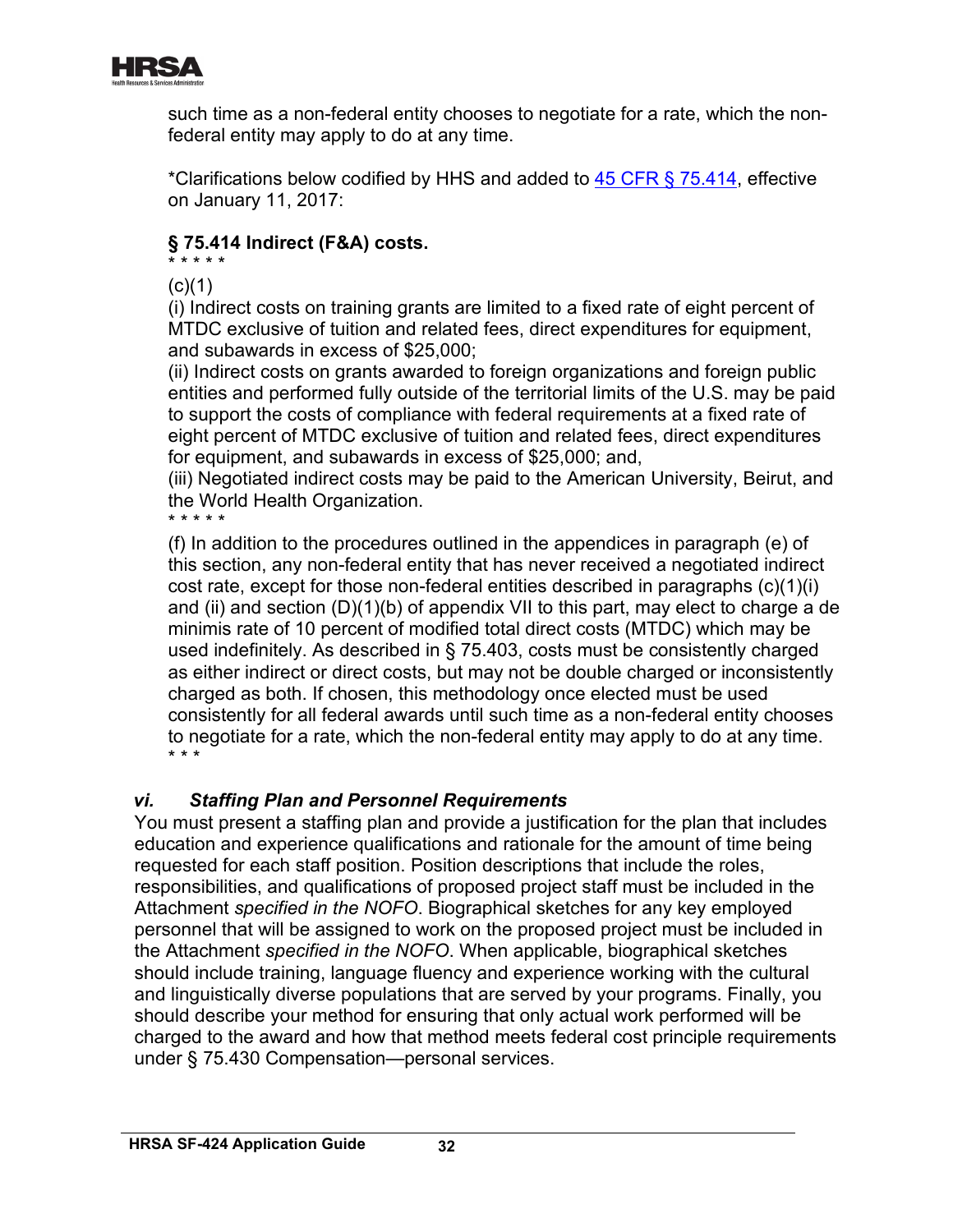

## *vii. Assurances*

If research involving human subjects is anticipated, you must meet the requirements of the HHS regulations to protect human subjects from research risks as specified in the Code of Federal Regulations, [Title 45 – Public Welfare, Part 46 – Protection of](https://www.ecfr.gov/cgi-bin/text-idx?SID=11a69bac3d272c94620c4a804d932ff7&mc=true&node=pt45.1.46&rgn=div5)  [Human Subjects \(45 CFR part 46\),](https://www.ecfr.gov/cgi-bin/text-idx?SID=11a69bac3d272c94620c4a804d932ff7&mc=true&node=pt45.1.46&rgn=div5) available online.

If research involving human subjects is anticipated, you must hold a Federal Wide Assurance (FWA) of compliance from the **Office of Human Research Protections** [\(OHRP\)](https://www.hhs.gov/ohrp/regulations-and-policy/index.html) before award. You must provide your Human Subject Assurance Number (from the FWA) in the application; if you do not have an assurance, you must indicate in the application that you will obtain one from OHRP before award.

#### *viii. Certifications*

Complete the required Certification Regarding Lobbying Form and, if applicable, the Disclosure of Lobbying Activities Form provided with the application package.

#### Lobbying

1) No federal appropriated funds have been paid or will be paid, by or on behalf of the applicant, to any person for influencing or attempting to influence an officer or employee of an agency, a Member of Congress, an officer or employee of Congress, or an employee of a Member of Congress in connection with the awarding of any federal contract, the making of any federal grant, the making of any federal loan, the entering into of any cooperative agreement, and the extension, continuation, renewal, amendment, or modification of any federal contract, grant, loan, or cooperative agreement.

2) If any funds other than federal appropriated funds have been paid or will be paid to any person for influencing or attempting to influence an officer or employee of any agency, a Member of Congress, an officer or employee of Congress, or an employee of a Member of Congress in connection with this federal contract, grant, loan, or cooperative agreement, the applicant must complete and submit Standard Form-LLL, ''Disclosure of Lobbying Activities,'' in accordance with its instructions.

3) Recipients of HRSA awards shall require that the language of this certification be included in the award documents for all subawards at all tiers (including subcontracts, subgrants, and contracts under grants, loans, and cooperative agreements) and that all subrecipients shall certify and disclose accordingly. This certification is a material representation of fact upon which reliance was placed when this transaction was made or entered into. Submission of this certification is a prerequisite for making or entering into this transaction imposed by section 1352, title 31, U.S. Code. Any person who fails to file the required certification shall be subject to a civil penalty of not less than \$10,000 and not more than \$100,000 for each such failure.

## Federal Debt

Any organization or individual that is indebted to the United States, and has a judgment lien filed against it for a debt to the United States, is ineligible to receive a federal grant. By signing the SF-424, the applicant is certifying that they are not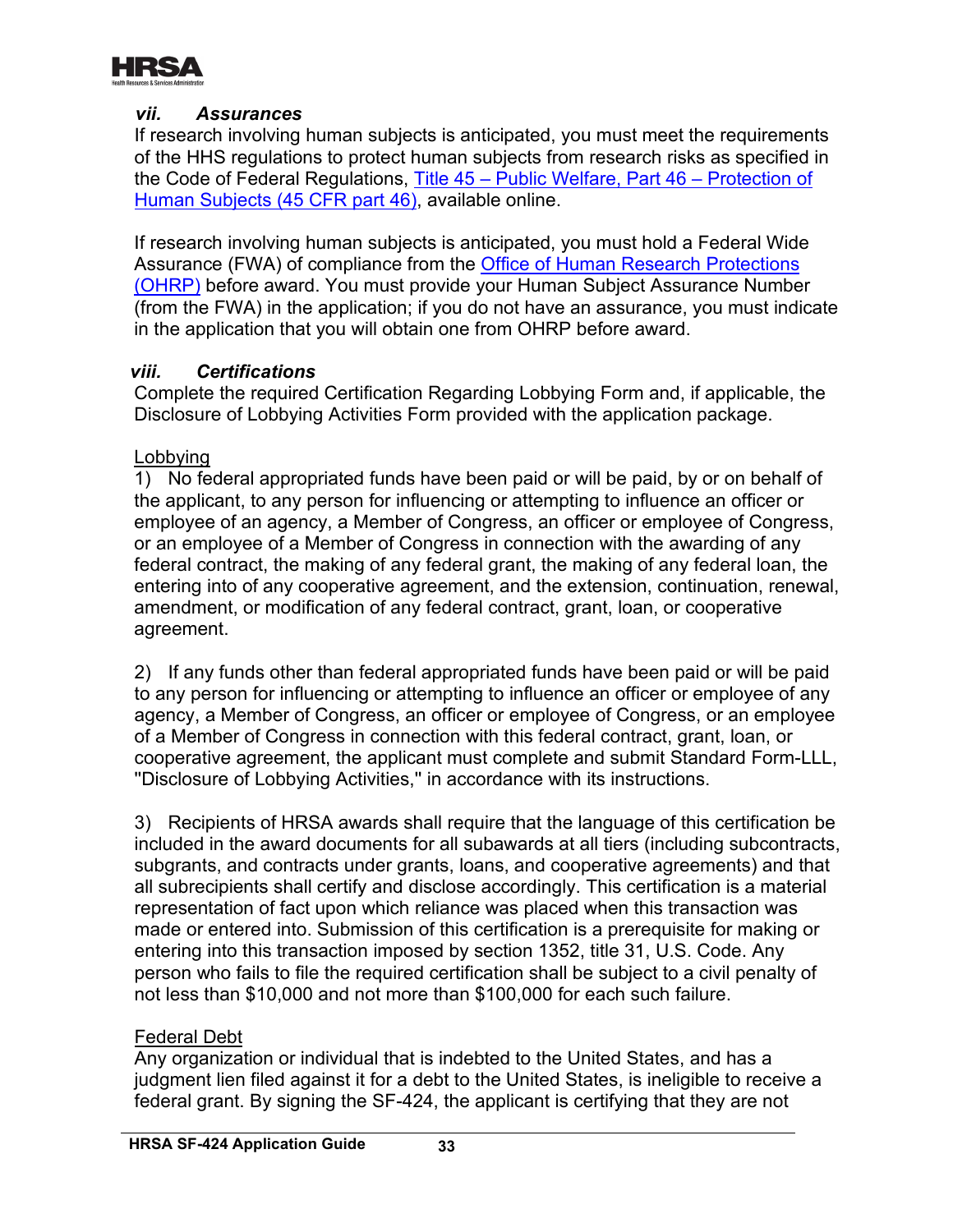

delinquent on federal debt in accordance with OMB Circular A-129. (Examples of relevant debt include delinquent payroll or other taxes, audit disallowances, guaranteed and direct student loans, benefits that were overpaid, etc.). If an applicant is delinquent on federal debt, they should attach an explanation that includes proof that satisfactory arrangements have been made with the Agency to which the debt is owed. This explanation should be uploaded as an Attachment.

Debarment, Suspension, Ineligibility, and Voluntary Exclusion Certification By submitting this proposal, the prospective recipient is providing the certification set out below:

- A. This certification in this clause is a material representation of fact. If it is later determined that the prospective recipient knowingly submitted an erroneous certification, in addition to other remedies available to the Federal Government, HHS may pursue available remedies, including but not limited to, suspension and/or debarment.
- B. The prospective recipient shall provide immediate written notice to HRSA if at any time the recipient learns that its certification was erroneous when submitted, or had become erroneous due to changed circumstances.
- <u>CFR part 180</u>, as supplemented by <u>2 CFR part 376</u>. C. The terms covered transaction, debarred, suspended, ineligible, lower tier covered transaction, participant, person, primary covered transaction, principal, proposal, and voluntarily excluded, as used in this certification, are defined in [2](http://www.ecfr.gov/cgi-bin/text-idx?tpl=/ecfrbrowse/Title02/2cfr180_main_02.tpl)
- D. The prospective recipient agrees by submitting this proposal that, should the proposed covered transaction be entered into, it shall not knowingly enter into any lower tier covered transaction with a person who is proposed for debarment under [2 CFR part 180,](http://www.ecfr.gov/cgi-bin/text-idx?tpl=/ecfrbrowse/Title02/2cfr180_main_02.tpl) or [48 CFR part 9, subpart 9.4,](http://www.ecfr.gov/cgi-bin/text-idx?SID=2068e8951dab76f7b96d51fda6d3325c&mc=true&node=sp48.1.9.9_14&rgn=div6) debarred, suspended, declared ineligible, or voluntarily excluded from participation in this covered transaction, unless authorized in writing by HRSA.
- E. The prospective recipient further agrees by submitting this proposal that it will include this clause titled "Certification Regarding Debarment, Suspension, Ineligibility and Voluntary Exclusion,'' without modification, in all lower tier covered transactions and in all solicitations for lower tier covered transactions, and receive a copy of the signed attestation by such lower tier contractor/subrecipient.
- <u>[Management](https://www.sam.gov/)</u> F. A recipient may rely upon a certification of a prospective recipient in a lower tier covered transaction that neither it nor its [principals,](#page-41-0) are proposed for debarment under [2 CFR part 180](http://www.ecfr.gov/cgi-bin/text-idx?tpl=/ecfrbrowse/Title02/2cfr180_main_02.tpl) or [48 CFR part 9, subpart 9.4,](http://www.ecfr.gov/cgi-bin/text-idx?SID=2068e8951dab76f7b96d51fda6d3325c&mc=true&node=sp48.1.9.9_14&rgn=div6) debarred, suspended, ineligible, or voluntarily excluded from covered transactions, unless it knows that the certification is erroneous. A participant may decide the method and frequency by which it determines the eligibility of its principals. HRSA strongly encourages each participant to check the Excluded Parties database in the [System for Award](https://www.sam.gov/)
- G. Nothing contained in this certification requires establishment of a system of records in order to provide the certification required by this certification.
- H. Except for transactions authorized under paragraph E of this statement, if a participant in a covered transaction knowingly enters into a lower tier covered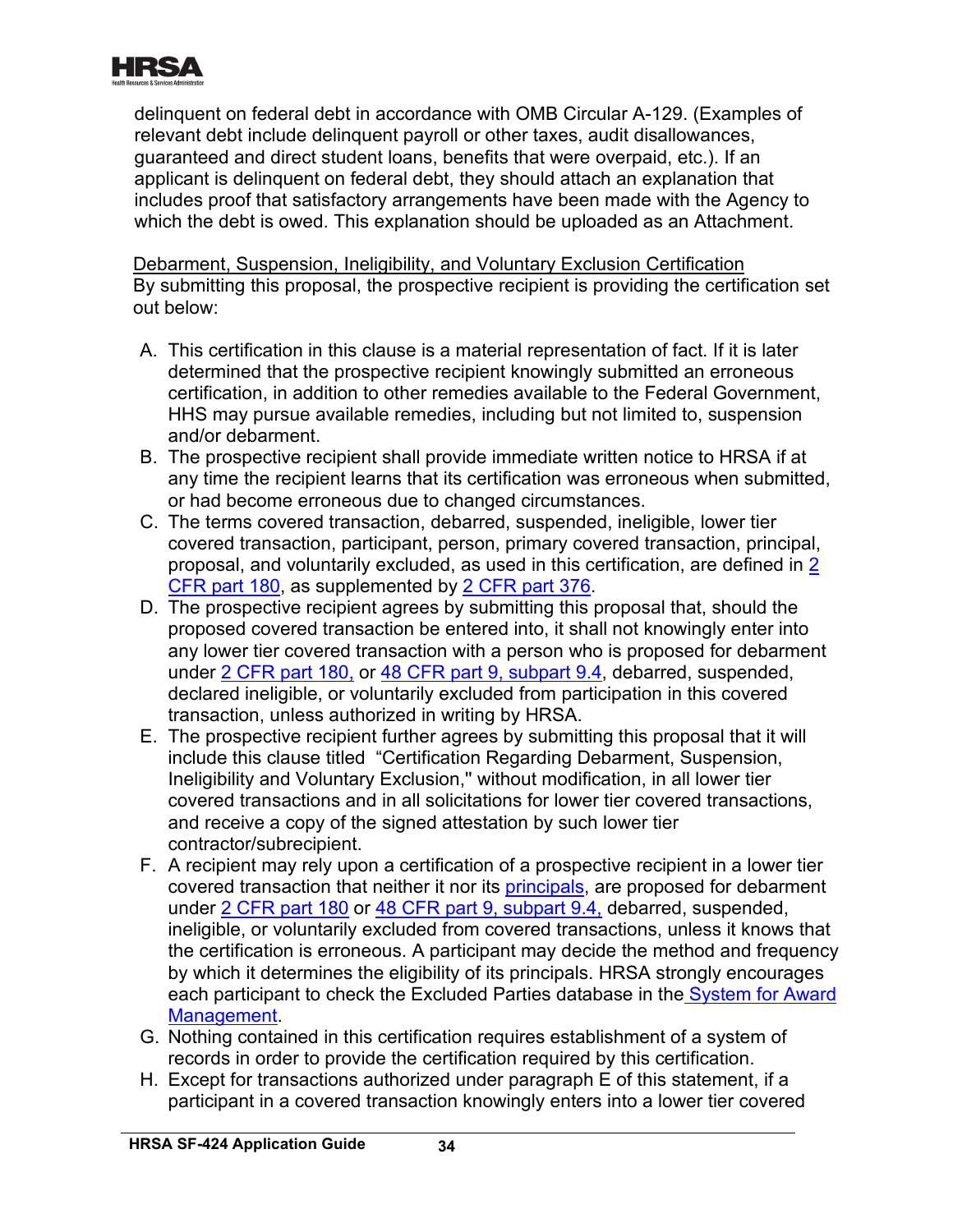<span id="page-36-1"></span>

transaction with a person who is proposed for debarment under [2 CFR part 180](http://www.ecfr.gov/cgi-bin/text-idx?tpl=/ecfrbrowse/Title02/2cfr180_main_02.tpl) or [48 CFR part 9, subpart 9.4,](http://www.ecfr.gov/cgi-bin/text-idx?SID=2068e8951dab76f7b96d51fda6d3325c&mc=true&node=sp48.1.9.9_14&rgn=div6) suspended, debarred, ineligible, or voluntarily excluded from participation in this transaction, in addition to other remedies available to the Federal Government, the Department may pursue available remedies, including, but not limited to, suspension and/or debarment.

## <span id="page-36-0"></span>*ix. Project Abstract*

#### *Effective April 22, 2021*

Use the Standard OMB-approved Project Abstract Summary Form that is included in the workspace application package. Do not upload the abstract as an attachment or it may count toward any applicable page limitation.

Start with the information below and provide a summary of the application in the Project Abstract field / box using 4,000 characters or less.

- Address
- Project Director Name
- **Contact Phone Numbers (Voice, Fax)**
- **Email Address**
- Website Address, if applicable
- List all grant program funds requested in the application, if applicable

Because the abstract is often distributed to provide information to the public and Congress, prepare this so that it is clear, accurate, concise, and without reference to other parts of the application. It must include a brief description of the proposed project including the needs to be addressed, the proposed services, and the population group(s) to be served. If the application is funded, your project abstract information (as submitted) will be made available to public websites and/or databases including [USAspending.gov.](http://www.usaspending.gov/) See the NOFO for additional information that may be required in the project abstract.

## *x. Project Narrative*

This section provides a comprehensive description of all aspects of the proposed project. It should be succinct, self-explanatory, consistent with forms and attachments, and well organized so that reviewers can understand the proposed project. See the NOFO for specific narrative instructions.

## *xi. Attachments*

Provide the attachments as specified in the NOFO to complete the content of the application. You must upload attachments into the application. Any *hyperlinked* attachments will *not* be reviewed/opened by HRSA. Unless otherwise noted, attachments count toward the application page limit specified in the NOFO. **You must clearly label each attachment.**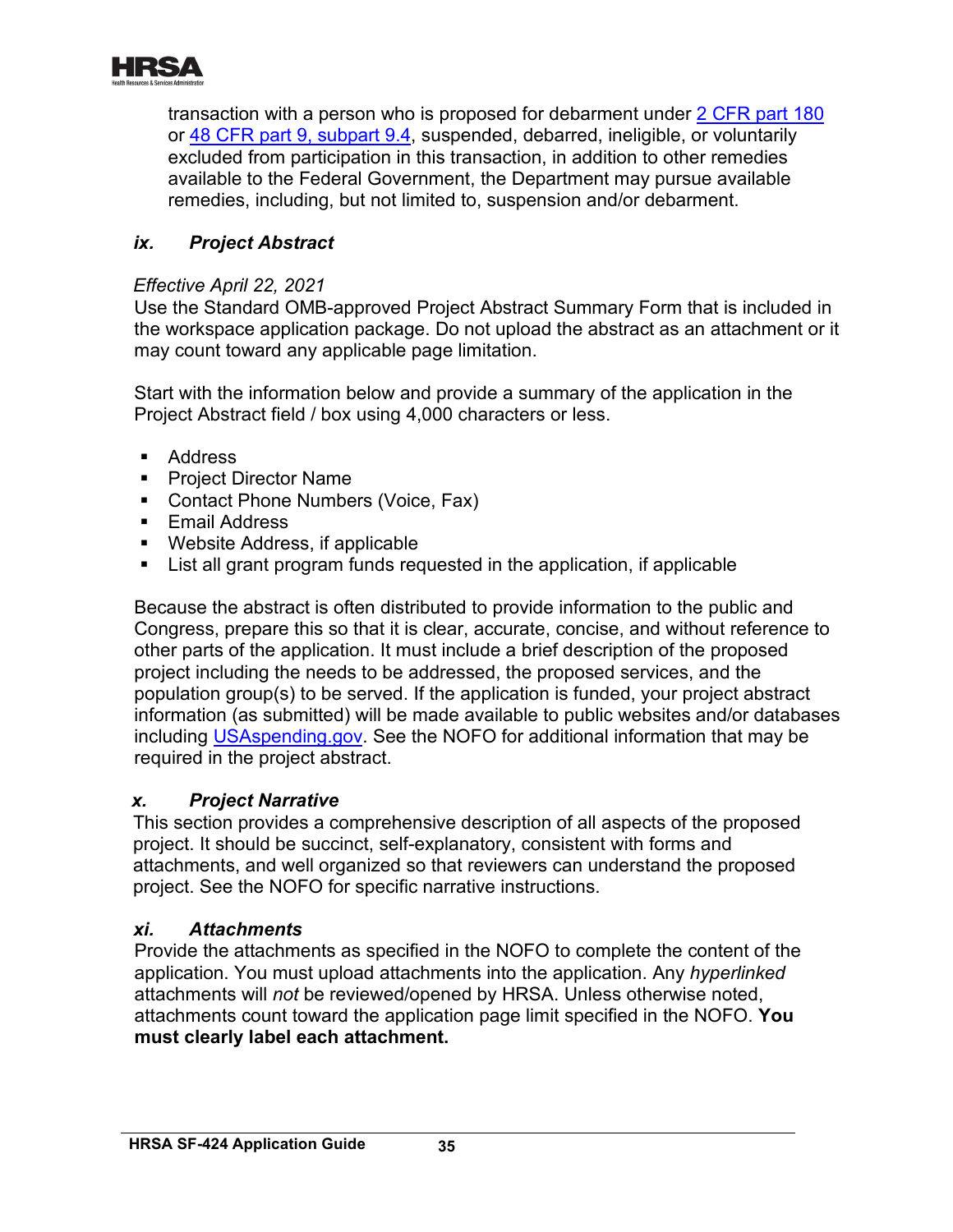

## <span id="page-37-0"></span>**4.2. Narrative and Attachment Formatting Guidelines**

## **4.2.1. Font**

Use an easily readable font, such as Times Roman, Arial, Courier, or CG Times. The text and table portions of the application must be single-spaced and submitted in not less than a 12-point font. Applications not adhering to 12-point font requirements may be deemed non-responsive and returned. For charts/graphs, footnotes, and budget tables, you may use a different pitch or size font but not less than 10-point or size font. It is vital that the charts/graphs are legible when scanned or reproduced.

#### **4.2.2. Paper Size and Margins**

For duplication and scanning purposes, ensure that the application can be printed on 8<sup>1/2"</sup> x 11" white paper. Margins must be at least one inch at the top, bottom, left and right of the paper. Left-align text.

#### **4.2.3. Names**

Include the name of the applicant and 10-digit award number (if competing continuation or competing supplement) on each page as a footer.

#### **4.2.4. Section Headings**

Put all section headings flush left in bold type.

#### **4.2.5. Page Numbering**

Do not number the standard OMB-approved forms. Number each attachment page sequentially. Reset the numbering for each attachment. (Treat each attachment/document as a separate section.)

#### **4.2.6. Allowable Attachment or Document Types**

Unless otherwise noted in the NOFO, do not submit organizational brochures or other promotional materials, slides, films, clips, etc.

The HRSA EHBs supports the attachment types listed below. Although Grants.gov allows you to upload other types of attachments, **HRSA only accepts the following types of attachments. Files with unrecognizable extensions may not be accepted or may be corrupted, and will not be considered as part of the application**. When HRSA prints the application, documents will print as you have formatted them. If using Excel or other spreadsheet documents, be aware that reviewers will only see information that is set in the "Print Area" of the document.

#### **File Attachment Types** (acceptable by HRSA)

- o .DOC/.DOCX Microsoft Word
- o .RTF Rich Text Format
- o .TXT Text
- o .WPD Word Perfect Document
- o .PDF Adobe Portable Document Format
- o .XLS/.XLSX Microsoft Excel
- $\circ$  . VSD Microsoft Visio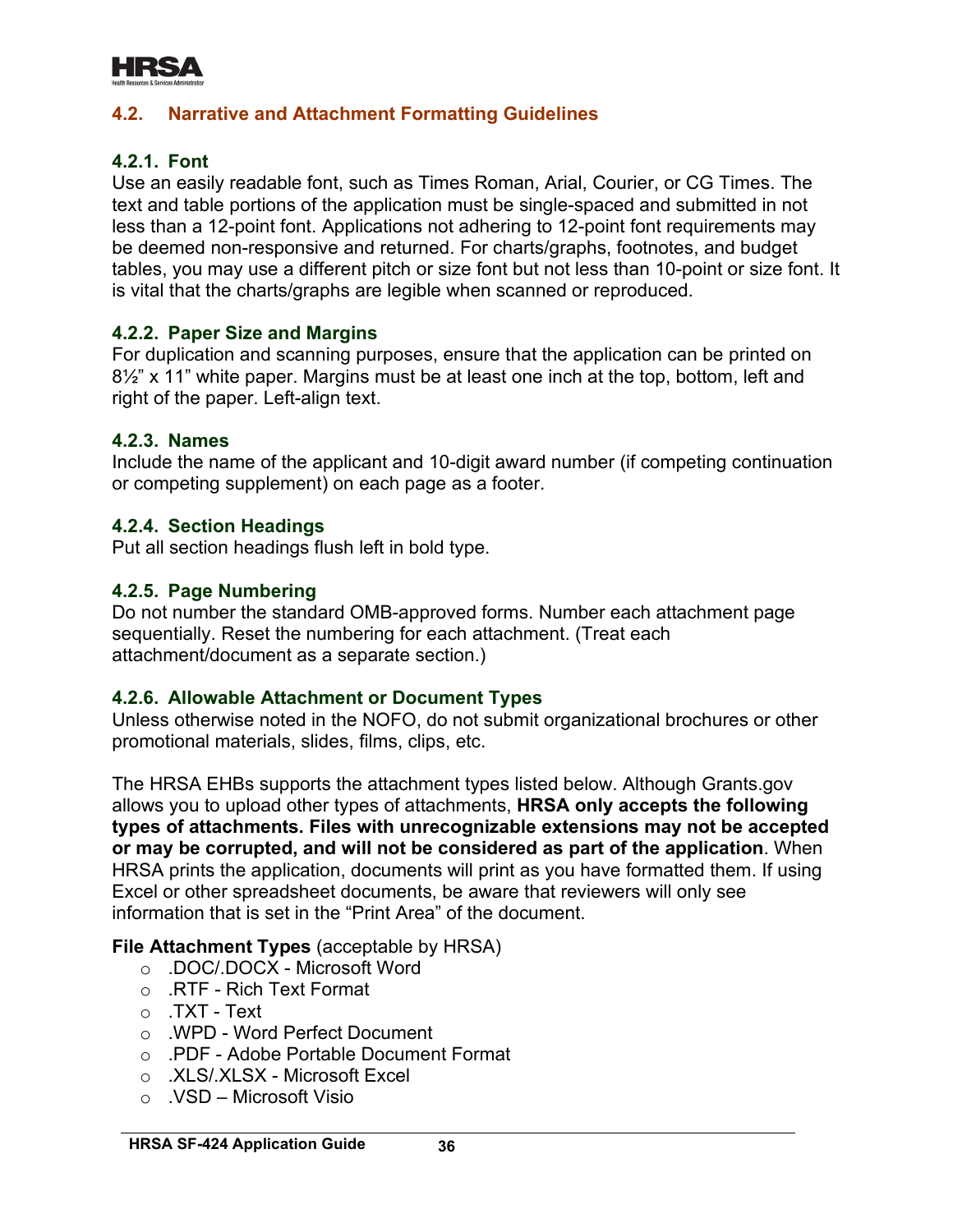

#### **File Attachment Names**

- o Use only the following characters when naming your attachments: A-Z, a-z, 0-9, underscore  $(\_)$ , hyphen  $(\-)$ , space  $(\;)$ , period, parenthesis  $(\;)$ , curly braces  $\{\}$ , square brackets [], ampersand &, tilde ~, exclamation point !, Comma , Semicolon; Apostrophe ', At sign @, Number sign #, Dollar Sign \$, Percent Sign %, Plus sign  $+$ , Equal sign  $=$ .
- o Limit the file attachment name to under 50 characters.

**Your application may be rejected by Grants.gov if you use attachment names greater than 50 characters.**

#### <span id="page-38-0"></span>**4.3. Application Content Order (Table of Contents)**

<span id="page-38-1"></span>HRSA uses an automatic numbering approach to ensure uniformity of all applications when printed for objective review.

HRSA uses a standard package from Grants.gov (SF-424) and a standard order of forms (see the table on the next two pages). The NOFO also provides you with explicit instructions where to upload specific Attachments 1 to maximum of 15.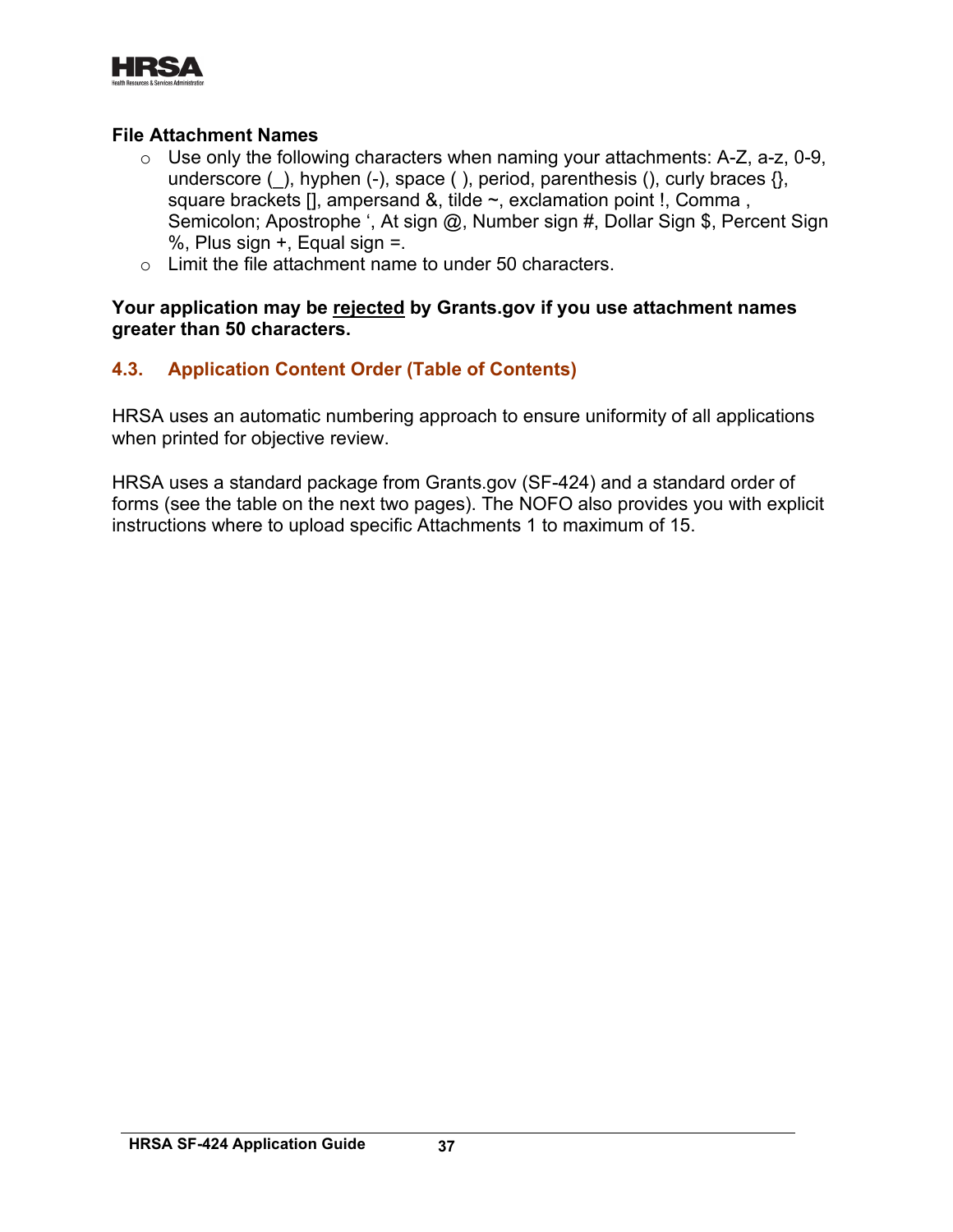

# **SF-424 Application for Federal Assistance – Table of Contents**

- It is mandatory to follow the instructions provided in this section to ensure that the application can be printed efficiently and consistently for review.
- **In NOFOs with page limits:** failure to follow the instructions may make the application non-responsive. Non-responsive applications will not be considered.
- For electronic submissions, you only have to number the electronic attachment pages sequentially, resetting the numbering for each attachment, i.e., start at page 1 for each attachment. Do not attempt to number standard OMB-approved form pages.
- For electronic submissions, no Table of Contents is required for the entire application. HRSA will construct an electronic table of contents in the order specified.

| <b>Application Section</b>                                   | Form Type  | <b>Instruction</b>                                                                                                                                                                                      | <b>HRSA/Program Guidelines</b>                                                                                                                                                       |
|--------------------------------------------------------------|------------|---------------------------------------------------------------------------------------------------------------------------------------------------------------------------------------------------------|--------------------------------------------------------------------------------------------------------------------------------------------------------------------------------------|
| <b>Application for Federal</b><br>Assistance (SF-424)        | Form       | Pages 1, 2 & 3 of the SF-424 face page.                                                                                                                                                                 | Not counted in the page limit                                                                                                                                                        |
| <b>Project Abstract Summary</b><br>Form                      | Form       | <b>Ensure the Project Abstract field</b><br>succinctly describes the project in plain<br>language that the public can understand<br>and use without the full proposal. Use<br>4,000 characters or less. | Required. Not counted in the page limit.<br>Refer to Section 4.1.ix of this Guide and the<br>NOFO for detailed instructions, if applicable.                                          |
| <b>Additional Congressional</b><br><b>District</b>           | Attachment | Can be uploaded on the third page of SF-<br>424 - Box 16                                                                                                                                                | If this attachment is included, it will be<br>counted in the page limit.                                                                                                             |
| <b>Project Narrative File(s)</b><br><b>Attachment Form</b>   | Form       | Supports the upload of Mandatory Project<br>Narrative document                                                                                                                                          | Not counted in the page limit.                                                                                                                                                       |
| <b>Mandatory Project Narrative</b>                           | Attachment | Must be uploaded in Project Narrative File<br>Attachment form. Click the "Add<br>Mandatory Project Narrative File" button.                                                                              | Required attachment. Counted in the page<br>limit. Refer to the NOFO for detailed<br>instructions. Provide table of contents<br>specific to this document only as the first<br>page. |
| SF-424A Budget Information<br>- Non-Construction<br>Programs | Form       | Pages 1-2 to support structured budget<br>for the request of Non-construction<br>related funds.                                                                                                         | Not counted in the page limit.                                                                                                                                                       |
| <b>Budget Narrative File(s)</b><br><b>Attachment Form</b>    | Form       | Supports the upload of Mandatory Budget<br>Narrative.                                                                                                                                                   | Not counted in the page limit.                                                                                                                                                       |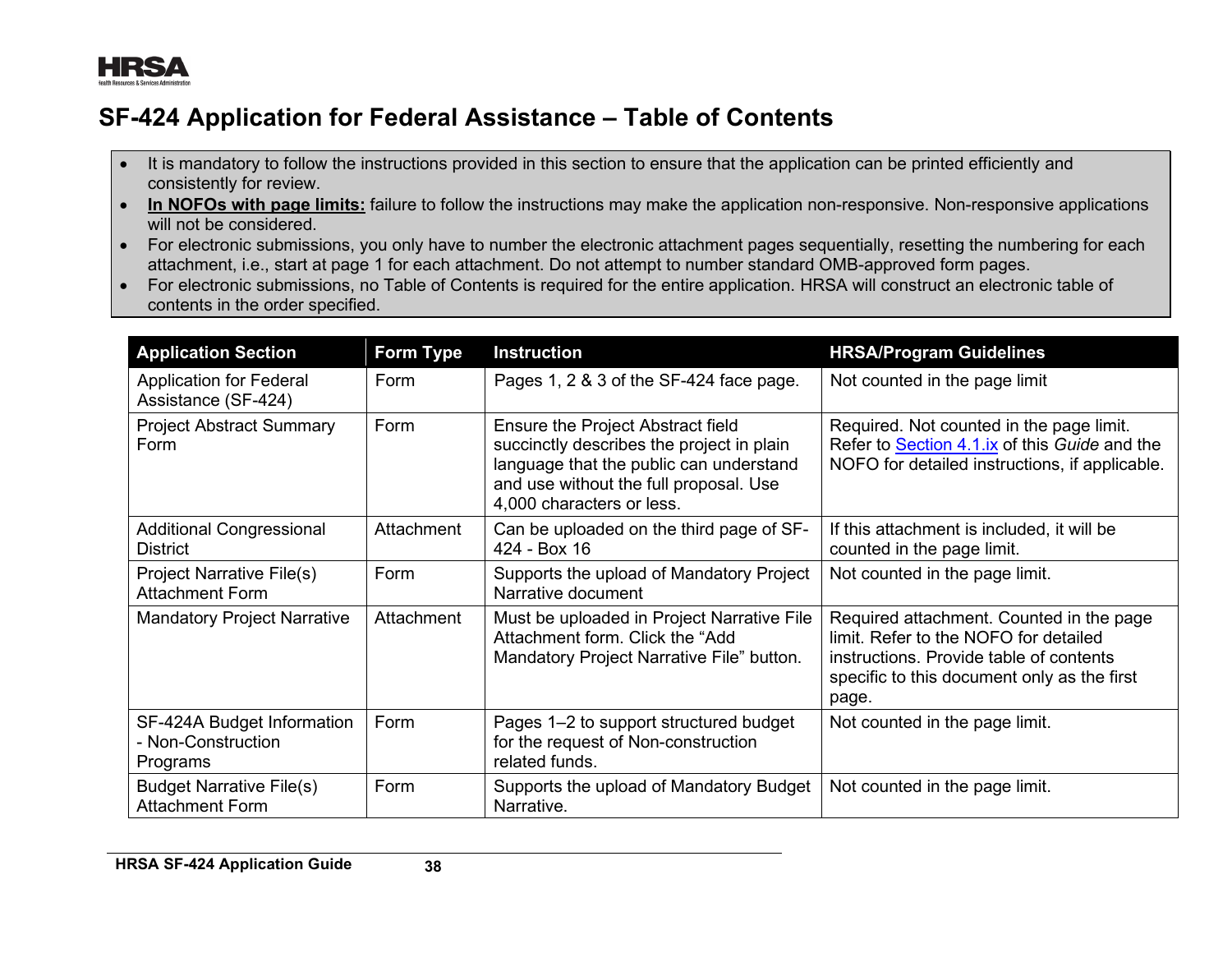

<span id="page-40-0"></span>

| <b>Application Section</b>                             | <b>Form Type</b> | <b>Instruction</b>                                                                                                             | <b>HRSA/Program Guidelines</b>                                                                                                                                       |  |
|--------------------------------------------------------|------------------|--------------------------------------------------------------------------------------------------------------------------------|----------------------------------------------------------------------------------------------------------------------------------------------------------------------|--|
| <b>Mandatory Budget Narrative</b>                      | Attachment       | Must be uploaded in Budget Narrative<br>File(s) Attachment form.                                                               | Required attachment. Counted in the page<br>limit. Refer to the <b>Section 4.1.v</b> of this SF-<br>424 Application Guide and the NOFO for<br>detailed instructions. |  |
| Project/Performance Site<br>Location(s) $3$            | Form             | Supports primary and 299 additional sites<br>in structured form.                                                               | Not counted in the page limit.                                                                                                                                       |  |
| <b>Additional Performance Site</b><br>Location $(s)^3$ | Attachment       | Can be uploaded in the SF-424<br>Performance Site Location(s) form. Single<br>document with all additional site<br>location(s) | If this attachment is included, it will be<br>counted in the page limit.                                                                                             |  |
| Grants.gov Lobbying Form                               | Form             | Supports required lobbying assurances.                                                                                         | Required. Not counted in the page limit.                                                                                                                             |  |
| Disclosure of Lobbying<br>Activities (SF-LLL)          | Form             | Supports structured data for lobbying<br>activities.                                                                           | Optional, as applicable. Not counted in the<br>page limit.                                                                                                           |  |
| <b>Key Contacts Form</b>                               | Form             | Provides information on principals* and<br>key personnel**.                                                                    | Required. Not counted in the page limit.<br>Note: HRSA requires the "Middle Name" for<br>each contact. If the contact has no middle<br>name, insert "N/A."           |  |
| <b>Attachments Form</b>                                | Form             | Supports up to 15 numbered<br>attachments. This form only contains the<br>attachment list.                                     | Not counted in the page limit.                                                                                                                                       |  |
| Attachments 1-15                                       | Attachment       | Can be uploaded in Attachments Form 1-<br>15.                                                                                  | Refer to the attachment table provided in the<br>NOFO for specific sequence. Unless the<br>NOFO says otherwise, attachments are<br>counted in the page limit.        |  |

 $^{\rm 3}$  Changes to improve grant award data accuracy have led HHS to require that applicant street addresses (SF-424 cover page and Project/Performance Site Location Form) contain a valid 9-digit zip code. Use the following <u>USPS.com</u> link to find your 9-digit zip code.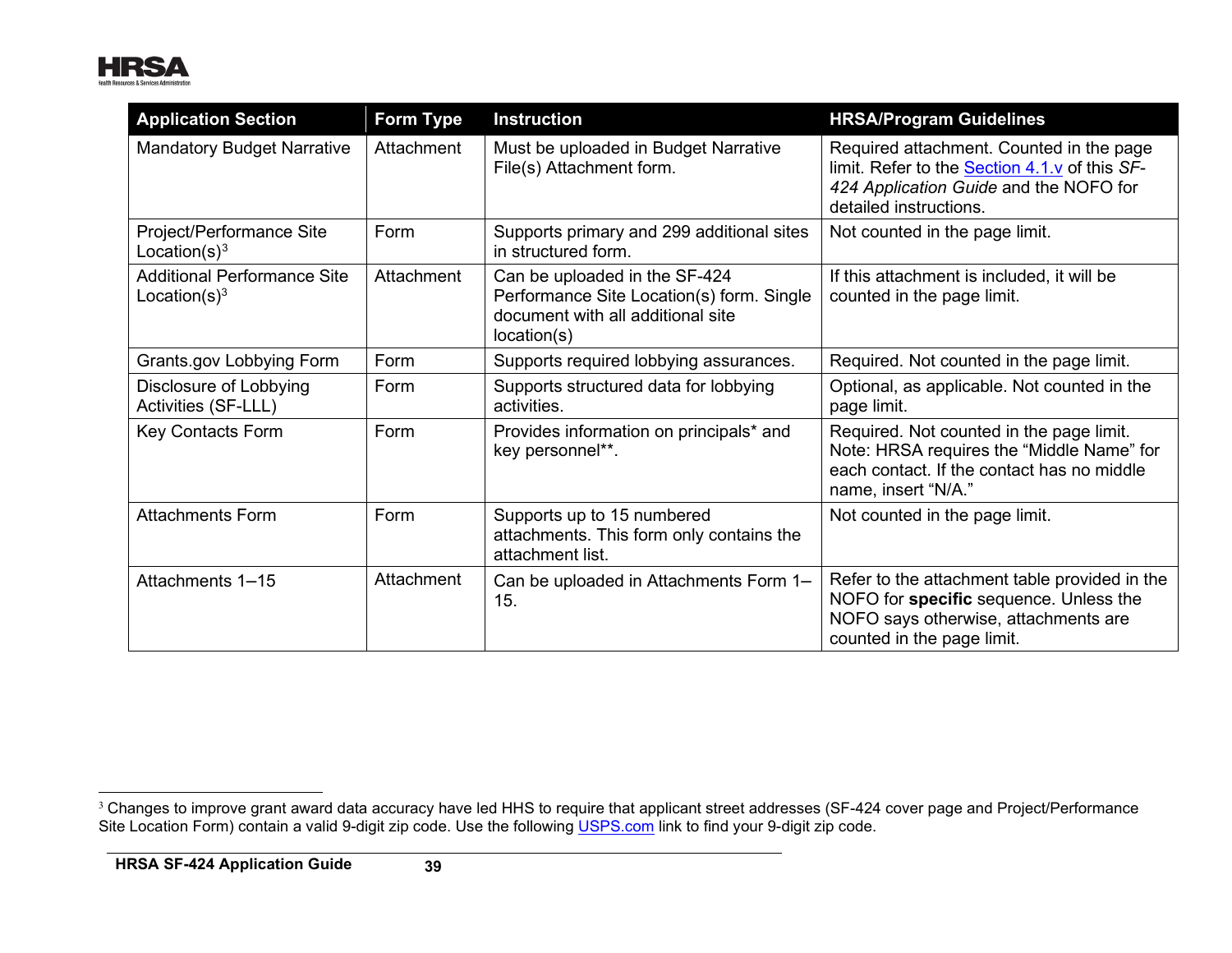

- To ensure that attachments are organized and printed in a consistent manner, follow the order provided in the NOFO. Note that these instructions may vary across programs.
- Evidence of non-profit status and invention related documents, if requested, must be provided in the ATTACHMENTS FORM (not counted in the page limit).
- Additional supporting documents, if applicable, can be provided using the available rows. Do not use the rows assigned to a specific purpose in the program NOFO.
- Merge similar documents into a single document. Where several documents are expected in the attachment, ensure that a table of contents cover page is included specific to the attachment. The table of contents page will not be counted in the page limit.

| <b>Attachment Number</b> | <b>Attachment Description (Program Guidelines)</b> |
|--------------------------|----------------------------------------------------|
| Attachments 1–15         | Please see instructions in the NOFO.               |

#### **\*Principal:**

Per 2 CFR § 180.995,

(a) An officer, director, owner, partner, principal investigator, or other person within a participant with management or supervisory responsibilities related to a covered transaction; or

(b) A consultant or other person, whether or not employed by the participant or paid with federal funds, who—

(1) Is in a position to handle federal funds; (2) Is in a position to influence or control the use of those funds; or, (3) Occupies a technical or professional position capable of substantially influencing the development or outcome of an activity required to perform the covered transaction.

Per 2 CFR § 376.995,

Individuals, in addition to those listed at 2 CFR § 180.995, who participate in HHS covered transactions including:

(a) Providers of federally required audit services; and

(b) Researchers.

<span id="page-41-0"></span>\*\***Key Personnel**: The Principal Investigator/Project Director (PI/PD) and other individuals who contribute to the programmatic development or execution of a project or program in a substantive, measurable way, whether or not they receive salaries or compensation under the award.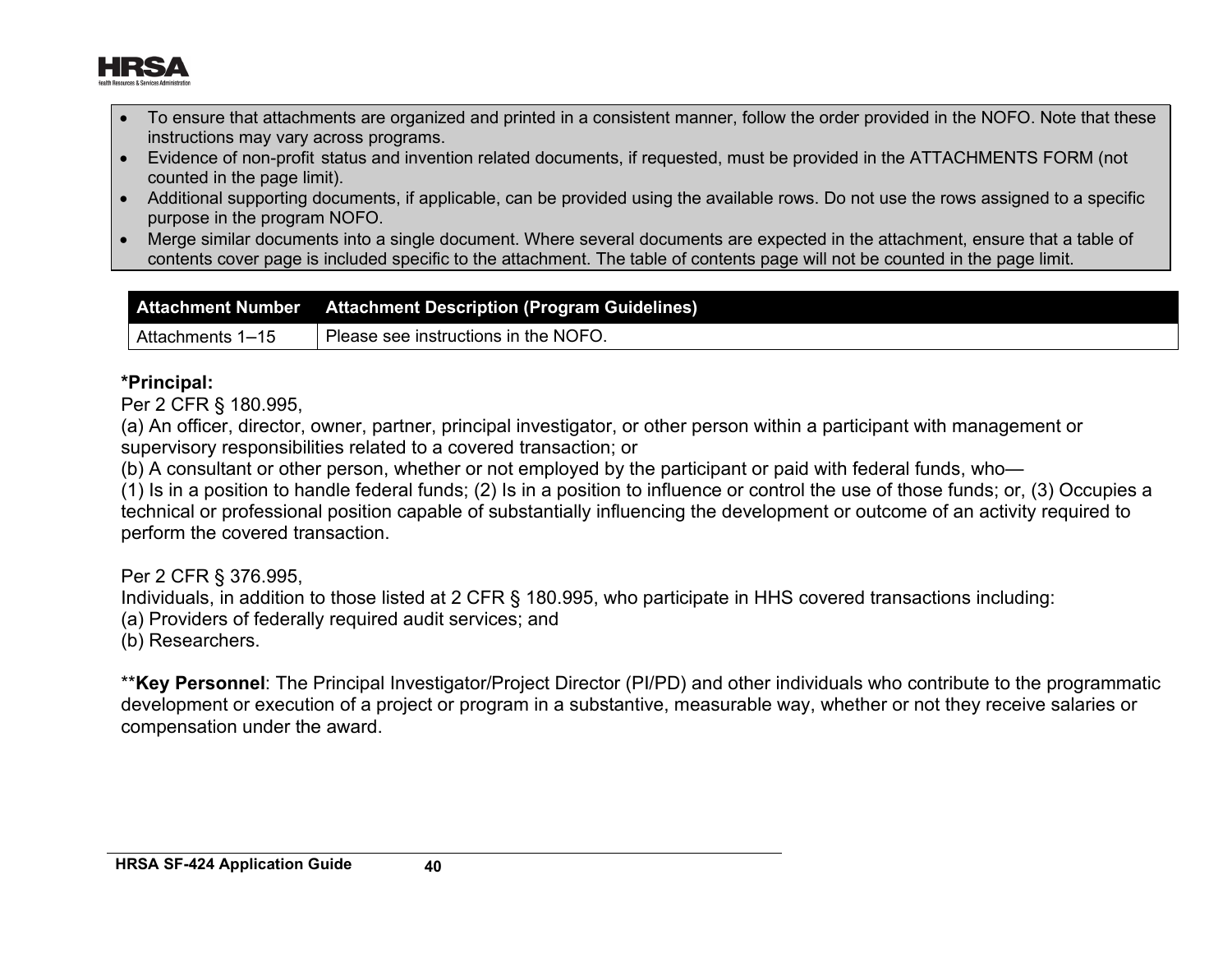

## <span id="page-42-0"></span>**4.4. Application Page Limitation**

**In NOFOs with page limits:** The total size of all uploaded files included in the page limit shall be no more than the page limit specified in Section IV. 2. of the NOFO when printed by HRSA. The page limit includes the project and budget narratives, and attachments required in the NOFO and this *Application Guide*. Please note: Effective April 22, 2021, the abstract is no longer an attachment that counts in the page limit. The abstract is the standard form (SF) "Project\_Abstract Summary." Standard OMBapproved forms included in the workspace application package do not count in the page limit. If you use an OMB-approved form that is not included in the workspace application package for your NOFO, it may count against the limit. Therefore, we strongly recommend you only use Grants.gov workspace forms associated with your NOFO to avoid exceeding the page limit. Indirect Cost Rate Agreement and proof of non-profit status (if applicable) do not count in the limit. **It is therefore important to take appropriate measures to ensure your application does not exceed the specified page limit. Any application exceeding the page limit may not be read, evaluated, or considered for funding.** 

#### **Applications must be complete, within the maximum specified page limit, and validated by Grants.gov under the funding opportunity number before the deadline.**

You must follow the instructions provided in this section. HRSA recommends that you print all attachments and confirm the number of pages before submission.

## <span id="page-42-1"></span>**4.5. Submission Dates and Times**

#### **Letter of Intent to Apply (ONLY if requested on the cover and in Section IV.7. of the NOFO)**

You are eligible to apply even if no letter of intent is submitted. The letter should identify your organization and its intent to apply, and briefly describe the proposal. HRSA will not acknowledge receipt of letters of intent.

This letter should be sent via email by *the date listed in NOFO* to:

HRSA Digital Services Operation (DSO) Use the HRSA opportunity number as email subject (HRSA-##-####) [HRSADSO@hrsa.gov](mailto:HRSADSO@hrsa.gov)

#### **Application Due Date**

The due date for applications is *11:59 p.m. ET* on the date listed in Section IV.4. Submission Dates and Times in the NOFO, unless otherwise noted. Applications completed online are considered formally submitted when the application has been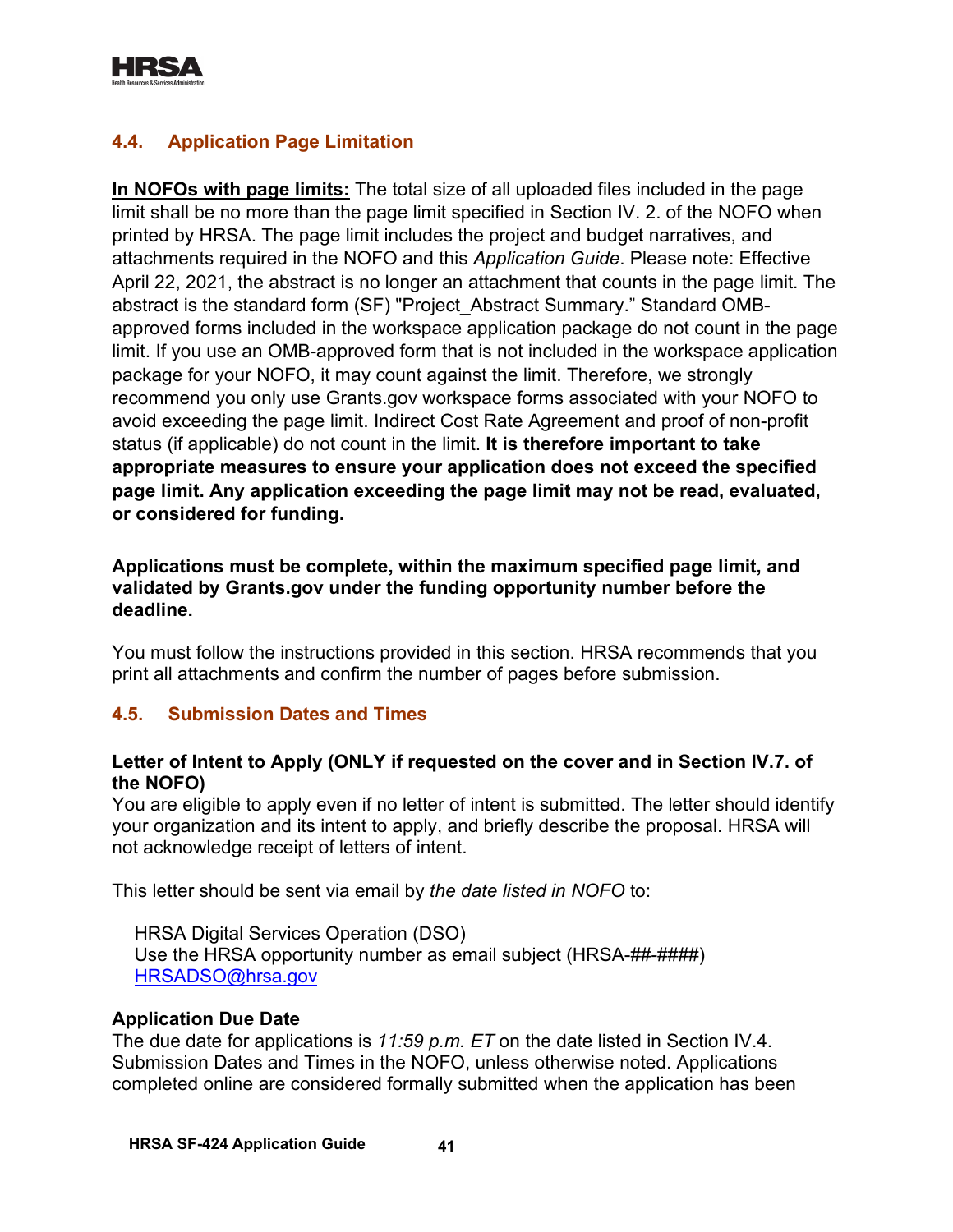

successfully transmitted electronically to the correct funding opportunity number, by the organization's AOR through Grants.gov and validated by Grants.gov under the correct funding opportunity number on or before the deadline date and time.

## <span id="page-43-0"></span>**4.6. Correcting Mistakes**

If, for any reason, an application is submitted more than once before the application due date, HRSA will only accept your **last** validated electronic submission, under the correct funding opportunity number, before the Grants.gov application due date as the final and only acceptable application. Applications submitted under the wrong funding opportunity number may be deemed non-responsive; refer to [section 3.6](#page-16-1) for more guidance. If you need to correct a Grants.gov application mistake, **in Box 1 of the SF-424, check "Changed/Corrected Application,"** and submit the corrected version before the application deadline.

**It is incumbent on you to ensure that the AOR is available to submit the application to HRSA by the published due date. HRSA will not accept submission or re-submission of incomplete, rejected, or otherwise delayed applications after the deadline.** Therefore, we urge you to submit your application **at least 3 calendar days before** the deadline. If an application is rejected by Grants.gov due to errors, it must be corrected and resubmitted to Grants.gov before the deadline date and time. Deadline extensions will not be provided to applicants who do not correct errors and resubmit before the posted deadline.

## <span id="page-43-1"></span>**4.7. Tips for Writing a Strong Application**

<u>[For A Grant](http://www.hrsa.gov/grants/apply/index.html)</u> HRSA has designed a TA webpage to assist you in preparing your application. Resources include help with system registration, finding and applying for funding opportunities, writing strong applications, understanding the review process, and many other topics which you will find relevant. The webpage can be accessed at [HRSA Apply](http://www.hrsa.gov/grants/apply/index.html) 

HHS grants and cooperative agreements at HHS <u>Tips for Preparing Grant Proposals</u>. In addition, you can access a concise resource offering tips for writing proposals for

## <span id="page-43-2"></span>**4.8. Withdrawing an Application**

You may withdraw your application from consideration at any time before an award is issued. Send notification of this withdrawal via email to [Applicationwaivers@hrsa.gov,](mailto:%20Applicationwaivers@hrsa.gov) with a copy sent to the PC and GMS listed in the NOFO.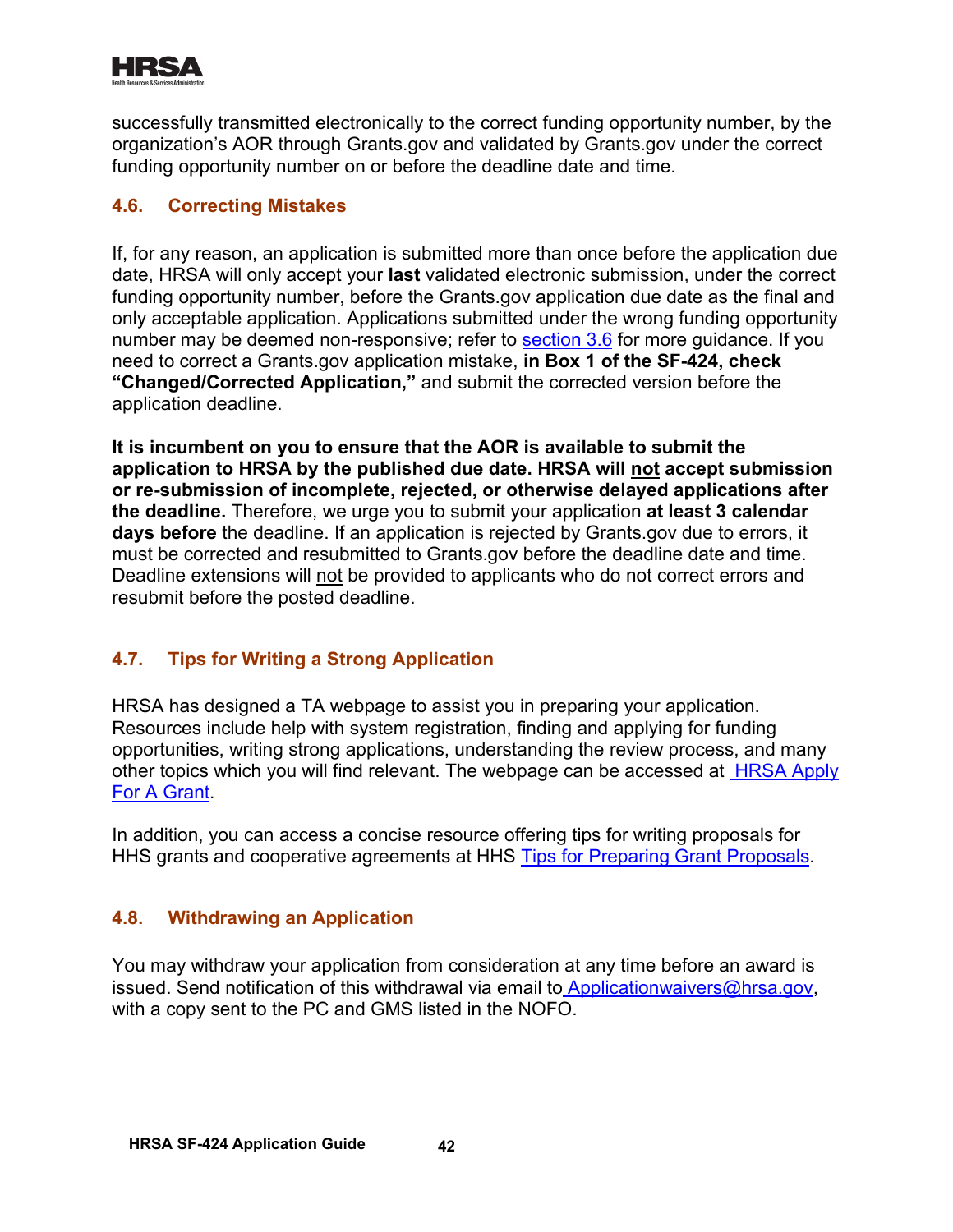

# <span id="page-44-0"></span>**5. PROCESS OVERVIEW**

## <span id="page-44-1"></span>**5.1. Competing Applications through Grants.gov Using Workspace**

The process for submitting a competing application through Grants.gov using workspace is as follows:

- 1) HRSA posts all competing NOFOs on **Grants.gov.**
- 2) In order to apply for a HRSA award, you must complete the Grants.gov registration process. See Section 3 for more details.
- . APPLICANTS tab and then clicking on *[How to](https://www.grants.gov/web/grants/applicants/apply-for-grants.html) [Apply for Grants](http://www.grants.gov/web/grants/applicants/apply-for-grants.html)*  3) Once the NOFO is available, you should search for the funding opportunity in Grants.gov by clicking the [SEARCH GRANTS](http://www.grants.gov/web/grants/search-grants.html) tab, entering the funding opportunity number (HRSA-##-####) and then selecting the funding opportunity or clicking the
- 4) Create a workspace package. The NOFO, accessible via the instructions link, contains critical application instructions. Make note of the funding opportunity number.
- 5) Add workspace participants, complete the workspace package, check for errors, and notify the AOR the application is ready for submission.
- 6) Submit the application package through Grants.gov.
- 7) Track the status of your submitted application using "Track My Application" at Grants.gov until you receive email notifications that your application has been received **and** validated by Grants.gov and received by HRSA. Be sure the application has been validated under the correct funding opportunity number.
- 8) Once Grants.gov validates your application, you may track the status of the application within HRSA by using the ["Track Your Application"](https://www.hrsa.gov/grants/apply-for-a-grant/understand-the-grants-process) widget, now available on [HRSA's website.](https://www.hrsa.gov/grants/apply/index.html) The application tracker will let you know where your application is at every stage in the process.

## <span id="page-44-2"></span>**5.2. Application Processing**

HRSA staff review each application for eligibility, responsiveness, completeness, and conformity with the requirements outlined in the relevant NOFO, including programmatic, budgetary, and grants management compliance. Applications that pass the initial HRSA completeness and eligibility screening will be reviewed and rated by a panel based on the program elements and review criteria presented in Section V. 1. Review Criteria of the relevant NOFO.

[award is issued](#page-43-2). All incomplete, ineligible, or otherwise non-compliant applications, and applications determined to be non-responsive to NOFO requirements will not be considered for funding. You may withdraw your [application from consideration at any time before an](#page-43-2)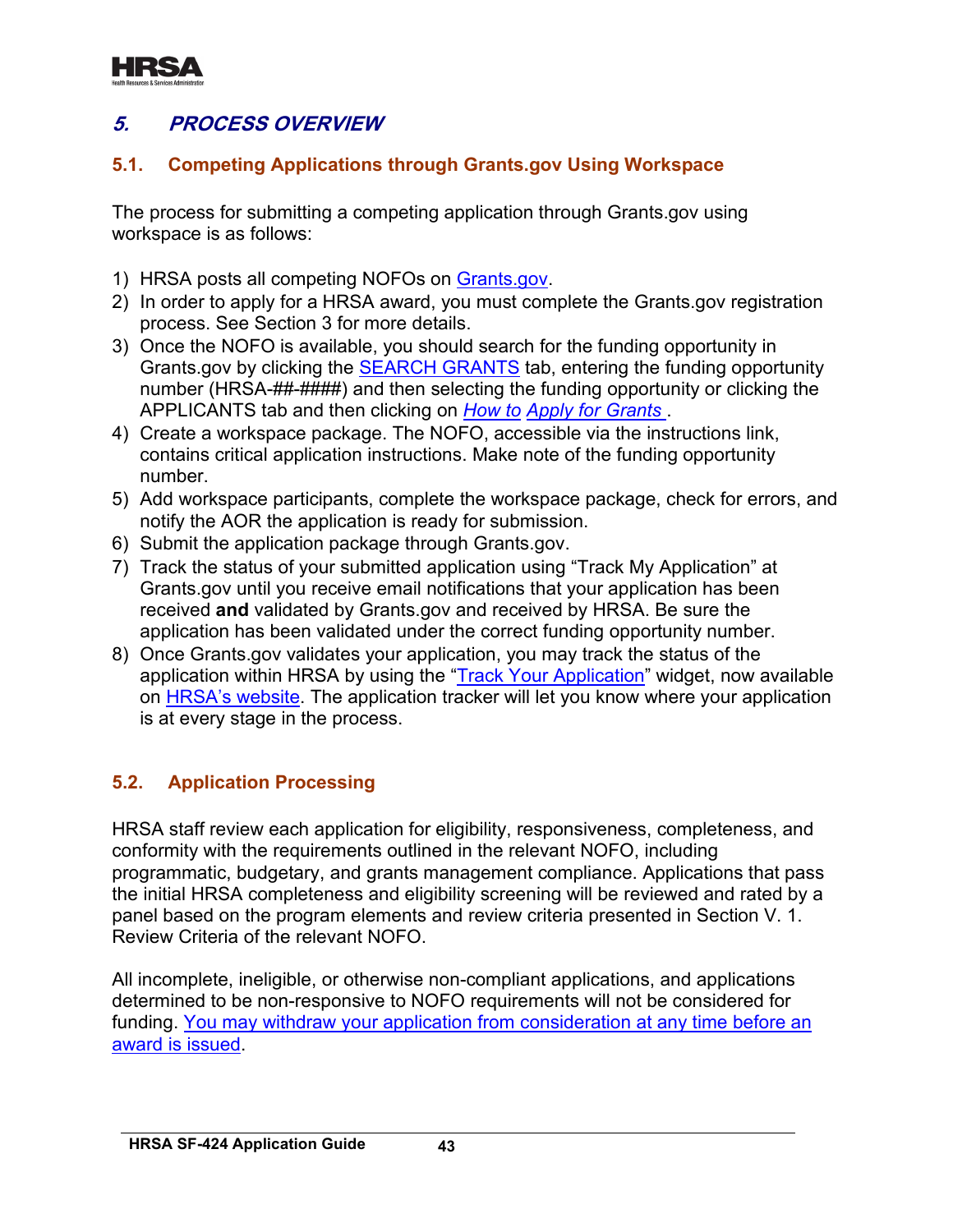

For those applications that did not pass the initial screening, HRSA will advise applicants by email through the EHBs (sent to the individual signing the application on behalf of the organization) that the application will not be held for further consideration or be funded. The decision not to make an award or to make an award at a particular funding level, is discretionary and is not subject to appeal to any HRSA or HHS official or board.

## <span id="page-45-0"></span>**5.3. Objective Review Information**

The Division of Independent Review is responsible for managing objective reviews within HRSA. The objective review process provides an objective evaluation of applications to the individuals responsible for making award decisions. Objective review is essential to ensuring selection of applications that best meet the needs of the program consistent with published evaluation criteria and providing assurance to the public that the evaluation process is impartial and fair. Applications competing for federal funds receive an objective and independent review performed by a committee of experts qualified by training and experience in particular fields or disciplines related to the program being reviewed. In selecting review committee members, other factors in addition to training and experience may be considered to improve the balance of the committee, e.g., geographic distribution. Each reviewer is screened to avoid conflicts of interest and is responsible for providing an objective, unbiased evaluation based on the review criteria presented in Section V. 1. Review Criteria of the NOFO.

Applications that pass the initial HRSA completeness and eligibility screening will be reviewed and rated by a panel based on the program elements and review criteria presented in the NOFO. The review criteria are designed to enable the review panel to assess the quality of a proposed project and determine the likelihood of its success. The criteria are closely related to each other and are considered as a whole in judging the overall quality of an application.

HRSA has procedures for assessing the technical merit of applications to provide for an objective review and to assist you in understanding the standards against which each application will be reviewed. HRSA has critical indicators for each review criterion to assist you in presenting pertinent information related to that criterion and to provide the reviewer with a standard for evaluation. See the review criteria outlined with specific detail and scoring points in the NOFOs.

Funding factors may be applied during the objective review process or in the selection process. Funding factors are addressed in the NOFO, which will specify if you must make an affirmative request to be considered for a funding factor, what information is needed to demonstrate eligibility for the funding factor, and whether objective reviewers or HRSA staff determine if you've met the funding factor. The NOFO provides a detailed explanation of preferences, priorities, or special considerations with an explicit indication of their effect (e.g., whether they result in additional points being assigned). It is HRSA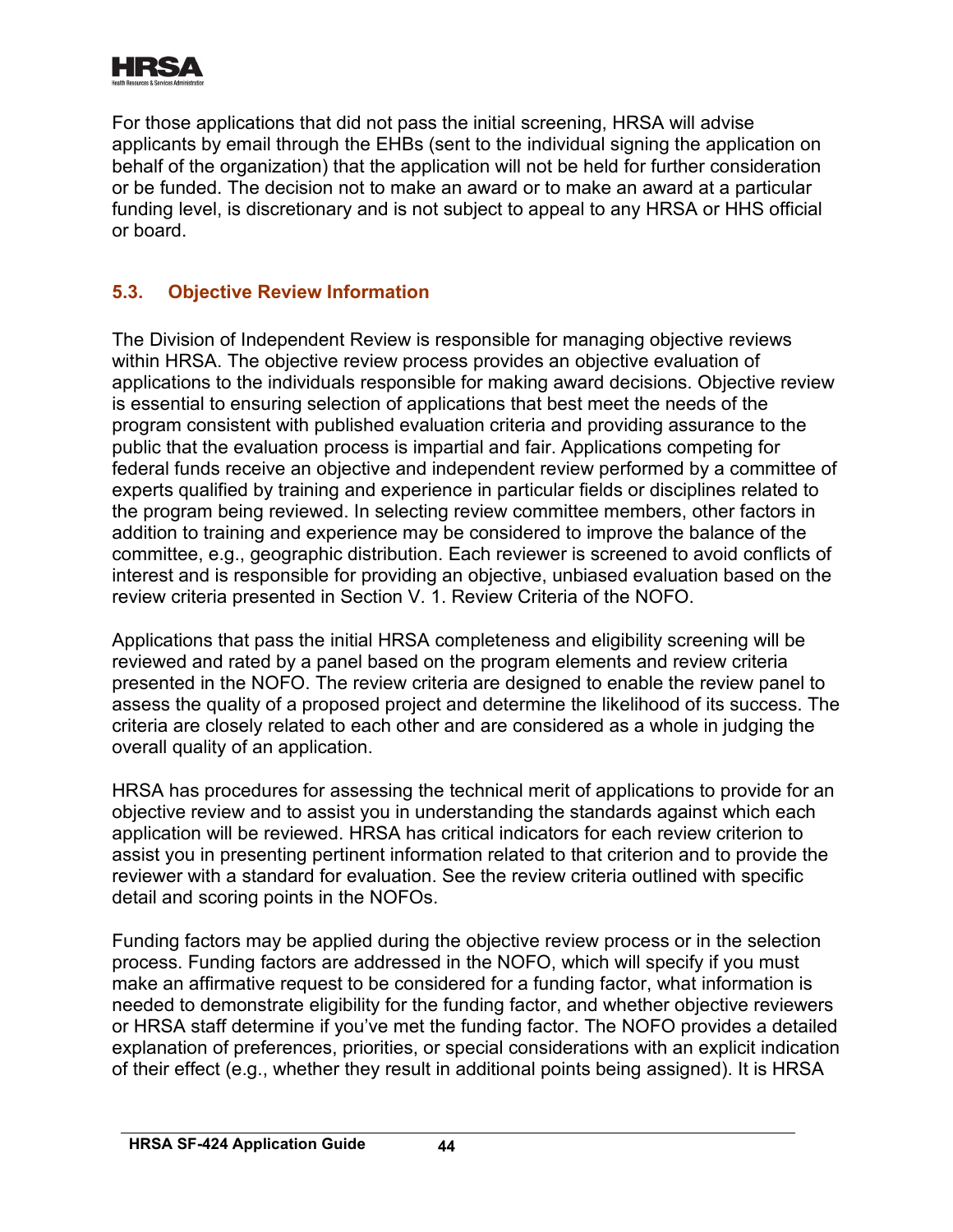

policy that funding preferences, priorities, and special considerations must be published in the NOFO.

You will receive written notification of the outcome of the objective review process, including a summary of the expert committee's assessment of the application's strengths and weaknesses, and whether the application was selected for funding.

## <span id="page-46-0"></span>**5.4. Award Notification**

The Notice of Award (NOA) is the legal document issued to the recipient that indicates an award has been made and funds may be requested from HRSA. Until an awarding office has issued an NOA for the initial budget period, any costs you incur for the project are incurred at your own risk. HRSA may reimburse pre-award costs only to the extent that they would otherwise be allowable. The NOA sets forth the amount of funds granted, the terms and conditions of the award, the effective date of the award, the budget period for which initial support will be given, the non-federal share to be provided (if applicable), and the total period of performance for which support is contemplated. Signed by the Grants Management Officer (GMO), it is sent to the recipient's AOR, and reflects the only authorizing document. Any other correspondence announcing that an application has been selected for award is not an authorization to begin performance. Generally, HRSA will issue the NOA before the start date of the award as listed in Section V.4 of the NOFO.

A revised NOA may be issued during a budget period to effect an action resulting in a change in the period or amount of support or other change in the terms and conditions of award. An awarding office generally will not issue a revised NOA to reflect a recipient's post-award rebudgeting. Applicants who are selected for funding may be required to respond in a satisfactory manner to conditions placed on their award document before funding can proceed. Letters of notification do not provide authorization to begin performance.

Unsuccessful applicants will receive notification from HRSA's Division of Grants Management Operations.

# <span id="page-46-1"></span>**6. REPORTING REQUIREMENTS**

Successful applicants must comply with the following standard reporting and review activities, unless otherwise noted in the NOFO or NOA. Some programs require program-specific reporting; please see Section VI. 3. Reporting of the NOFO.

## **a. Audit Requirements**

Comply with [audit requirements of 45 CFR part 75, subpart F.](https://www.ecfr.gov/cgi-bin/retrieveECFR?gp=1&SID=4d52364ec83fab994c665943dadf9cf7&ty=HTML&h=L&r=PART&n=pt45.1.75) Information on audits can be found on the Internet.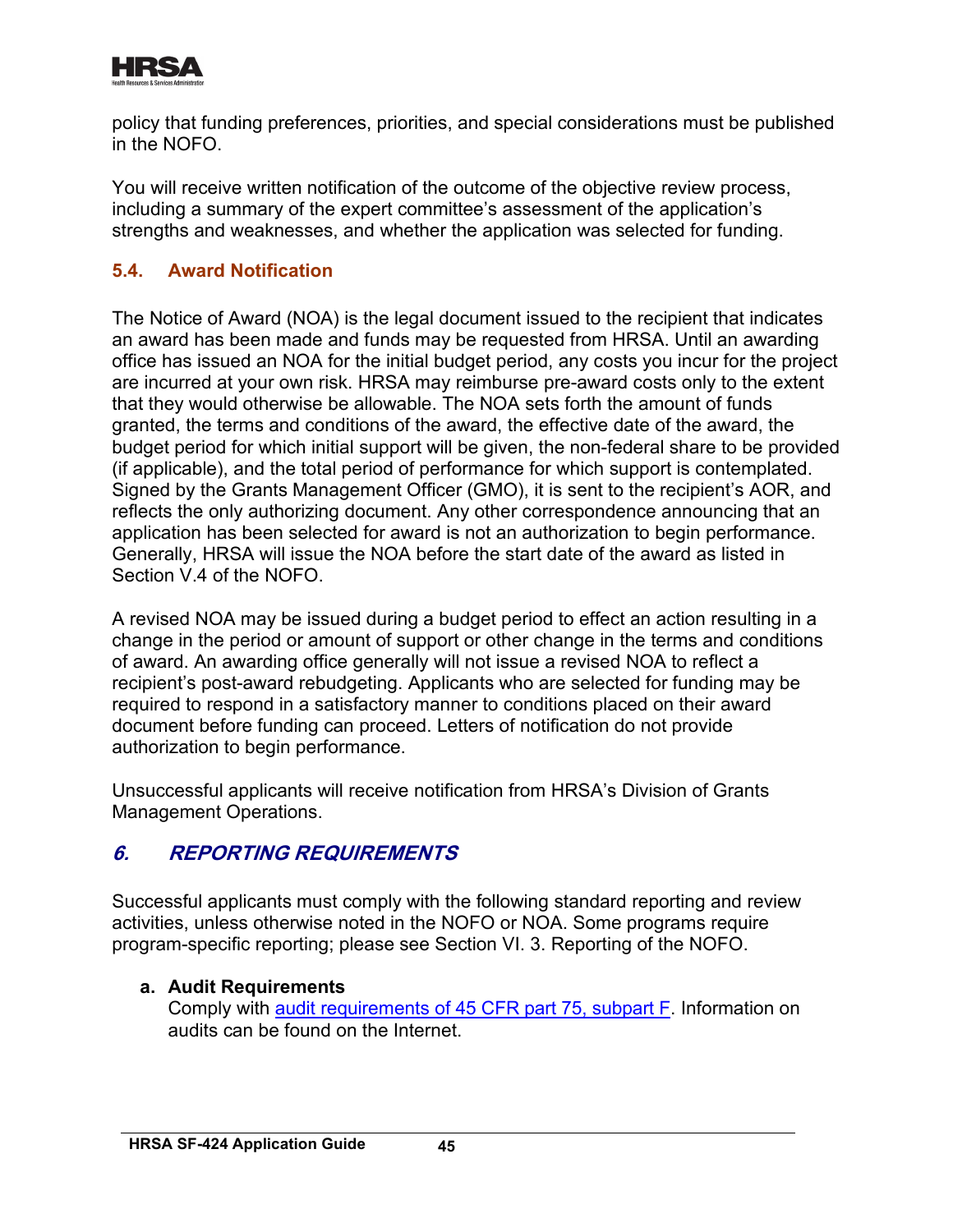

#### **b. Payment Management Requirements**

If applicable, the recipient must submit a quarterly electronic Federal Financial Report Cash Transaction Report (FCTR) via the Payment Management System (PMS). The report identifies cash expenditures against the authorized funds for the grant or cooperative agreement. The FCTR must be filed within 30 calendar days of the end of each calendar quarter. Failure to submit the report may result in the inability to access award funds. Go to [PSC Payment Management System](https://pms.psc.gov/) for additional information.

#### **c. Status Reports**

- 1) **Federal Financial Report**. The Federal Financial Report (SF-425) is required according to the following schedule: [FFR Submission Schedule.](http://www.hrsa.gov/grants/manage/technicalassistance/federalfinancialreport/ffrschedule.pdf) The report is an accounting of expenditures under the project that year. Financial reports must be submitted electronically. More specific information will be included in the NOA.
- 2) **Progress Report(s).** The recipient must submit a progress report to HRSA on a quarterly, semi-annual, or annual basis (as specified in the NOFO) or condition of the award. For multi-year awards, submission and HRSA approval of recipient progress report(s) triggers the budget period renewal and release of subsequent year funds. More information will be provided in the NOA.
- 3) **Final Report.** A final report is due within 90 calendar days after the period of performance ends. The final report collects information relevant to programspecific goals and progress on strategies; core performance measurement data; impact of the overall project; the degree to which the recipient achieved the mission, goal and strategies outlined in the program; recipient objectives and accomplishments; barriers encountered; and responses to summary questions regarding the recipient's overall experiences during the entire period of performance. Recipients must submit the final report online in the [HRSA EHBs](https://grants.hrsa.gov/grantee) system.
- 4) **Tangible Personal Property Report.** If applicable, the recipient must submit the Tangible Personal Property Report (SF-428) and any related forms within 90 calendar days after the period of performance ends. Recipients are required to report all federally-owned property and acquired equipment with an acquisition cost of \$5,000 or more per unit. Tangible personal property means property of any kind, except real property, that has physical existence. It includes equipment and supplies. Property may be provided by HRSA or acquired by the recipient with award funds. Federally-owned property consists of items that were furnished by the Federal Government. Tangible personal property reports must be submitted electronically through HRSA EHBs. More specific information will be included in the NOA.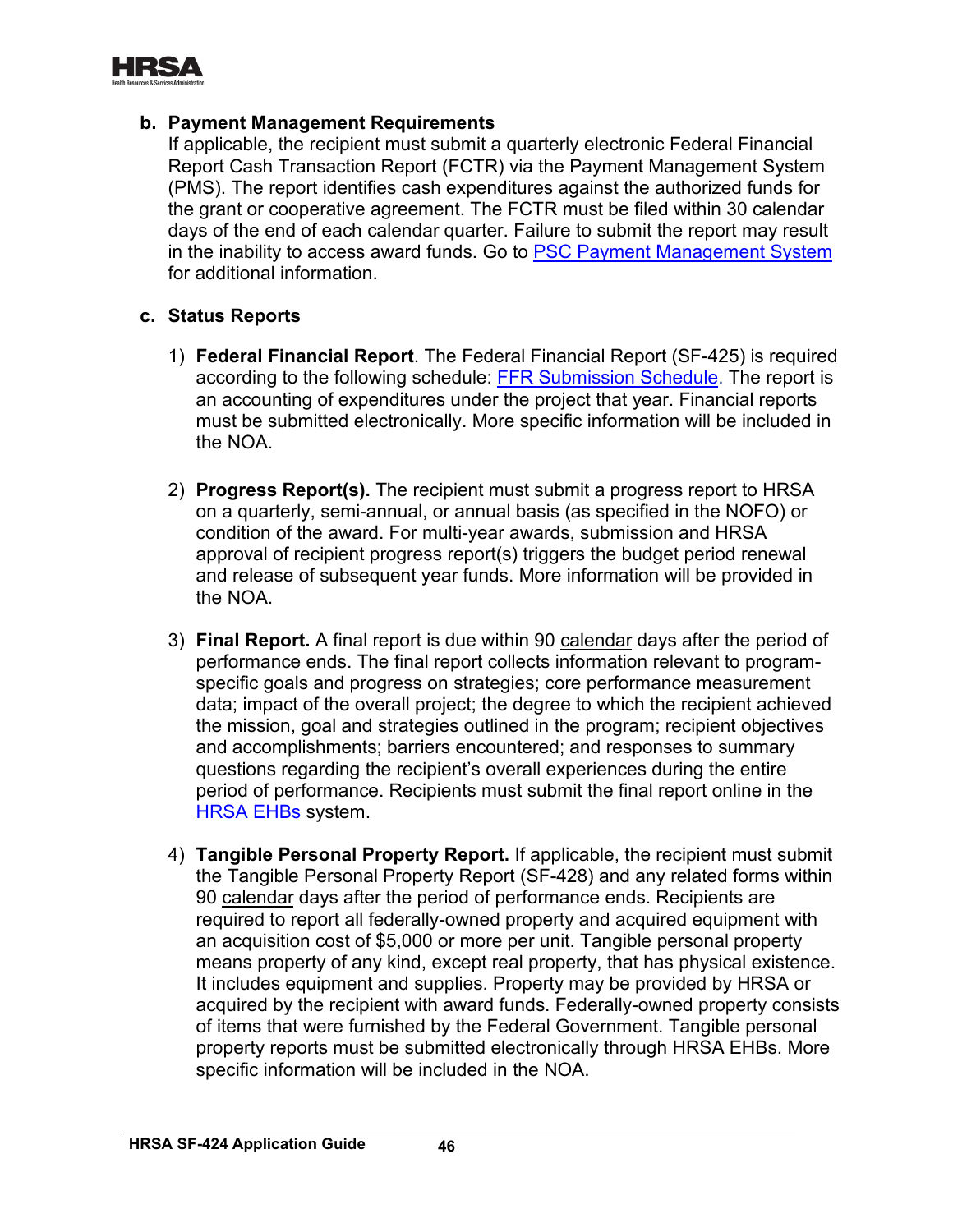

## 5) **Any other required reports and/or products specified in the NOFO.**

## **d. Transparency Act Reporting Requirements**

New awards ("Type 1"[4](#page-48-3)) issued are subject to the reporting requirements of the Federal Funding Accountability and Transparency Act (FFATA) of 2006 (P. L. 109–282), as amended by section 6202 of P.L. 110–252, and implemented by [2](http://www.ecfr.gov/cgi-bin/text-idx?c=ecfr&tpl=/ecfrbrowse/Title02/2cfr170_main_02.tpl)  [CFR part 170.](http://www.ecfr.gov/cgi-bin/text-idx?c=ecfr&tpl=/ecfrbrowse/Title02/2cfr170_main_02.tpl) IMPORTANT: The reporting requirements apply for the duration of the period of performance and so include all subsequent award actions to aforementioned HRSA grants and cooperative agreement awards (e.g., competing continuation ("Type 2"), non-competing continuation ("Type 5"), etc.). Grant and cooperative agreement recipients must report information for each first-tier subaward of \$25,000 or more in federal funds and executive total compensation for the recipient's and subrecipient's five most highly compensated executives as outlined in Appendix A to 2 CFR part 170 (FFATA details are available online at [Requirements for Federal Funding Accountability and](http://www.hrsa.gov/grants/ffata.html)  [Transparency Act Implementation\)](http://www.hrsa.gov/grants/ffata.html).

# <span id="page-48-0"></span>**7. AGENCY CONTACTS**

#### <span id="page-48-1"></span>**7.1. Working with HRSA Program and Grants Management Staff**

For assistance with overall program-related questions, contact the PC listed in Section VII. Agency Contacts of the NOFO. For additional information regarding business, administrative, or fiscal issues, contact the GMS listed in Section VII. Agency Contacts of the NOFO. The PC and the GMS work as a team in many award-related activities.

Contact [Grants.gov Support](https://www.grants.gov/web/grants/support.html) for technical questions related to Grants.gov.

## <span id="page-48-2"></span>**7.2. Grants.gov Customer Support**

Direct all questions regarding Grants.gov to the Grants.gov Call Center at 1-800-518-4726 (International callers dial 606-545-5035) or via email at [Support@Grants.gov.](mailto:Support@Grants.gov) Call Center hours of operation are 24 hours a day, 7 days a week, excluding federal holidays. Be sure to obtain a case number every time you call so that your issue can be tracked.

For additional support with the Grants.gov website, visit [Grants.gov Support](http://www.grants.gov/web/grants/support.html). You can also visit the [Grants.gov Self-Service Knowledge Base](https://grants-portal.psc.gov/Welcome.aspx?pt=Grants) for answers to commonly asked questions.

<span id="page-48-3"></span><sup>4</sup> Part of a coding system HRSA uses to make distinctions between awards. The award type is the first digit of the "Award No." as indicated on the Notice of Award (NOA).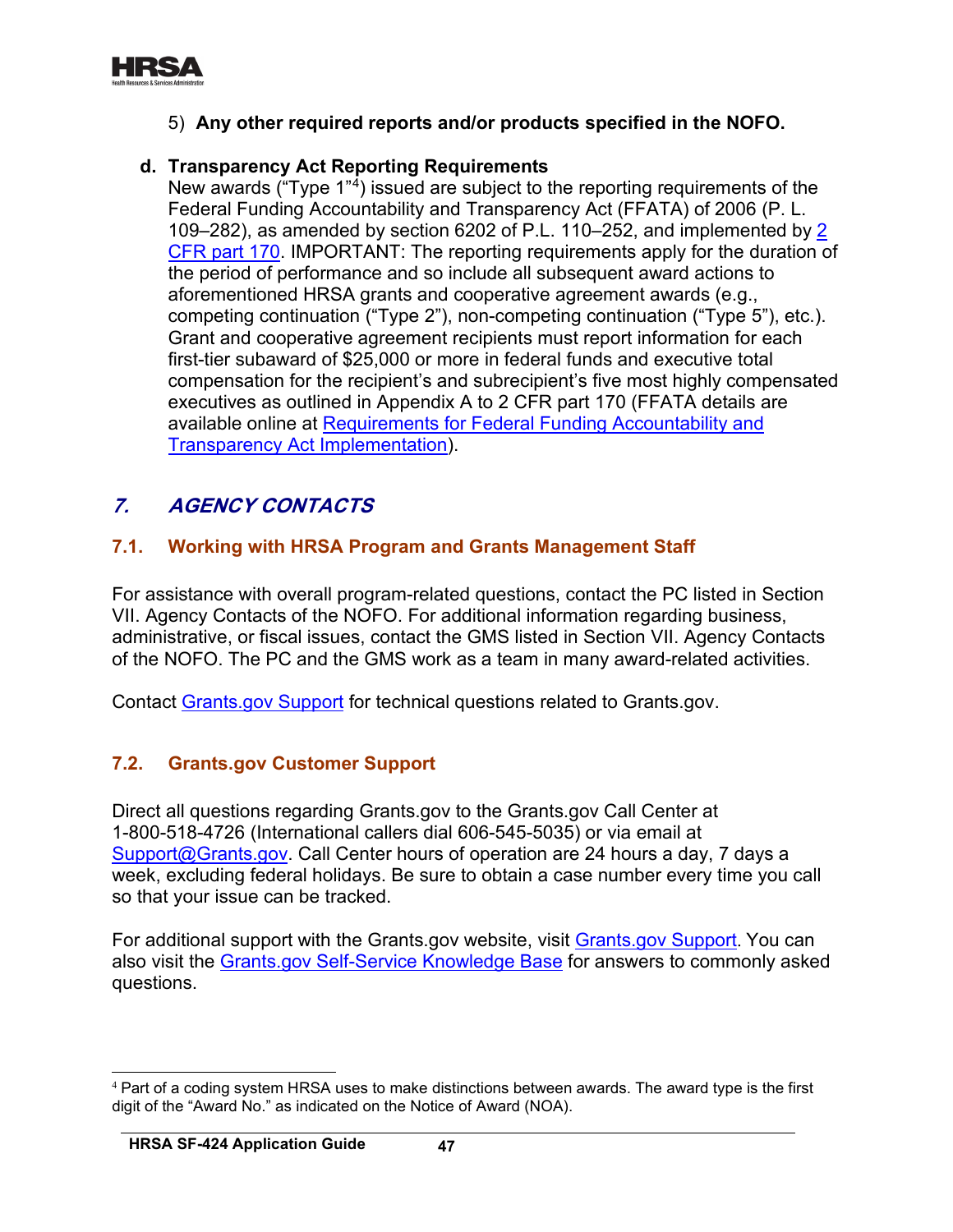

# <span id="page-49-0"></span>**8. FAQS AND OTHER INFORMATION**

#### <span id="page-49-1"></span>**8.1. Software FAQs**

#### **8.1.1. What are the software requirements for using Grants.gov?**

. [Adobe Software Compatibility](http://www.grants.gov/web/grants/applicants/adobe-software-compatibility.html) You will need to download Adobe Reader. For information on Adobe Reader, go to

#### **8.1.2. How do I download a legacy application package (phased out in December 2017)?**

Visit <u>GRANTS.GOV Online User Guide</u> for details.

#### **8.1.3 Can I download Adobe Reader onto my computer?**

There are software applications that allow you to successfully navigate the Grants.gov pages and complete your application. You can find these applications at [Adobe](http://www.grants.gov/web/grants/applicants/adobe-software-compatibility.html)  [Software Compatibility.](http://www.grants.gov/web/grants/applicants/adobe-software-compatibility.html) However, depending on your organization's computer network and security protocols you may **not** have the necessary permissions to download software onto your workstation. Contact your IT department or system administrator to download the software for you or give you access to this function.

#### **8.1.4. Is Grants.gov Macintosh (Mac) compatible?**

Yes.

## <span id="page-49-2"></span>**8.2. Application Receipt FAQs**

#### **8.2.1. When do I need to submit my application?**

Generally, applications must be submitted and validated via Grants.gov by 11:59 p.m. ET on the due date, however the time may vary. You should refer to the NOFO for exact submission dates and times. An application for HRSA funding must be both received **and** validated by Grants.gov under the correct funding opportunity number by the application deadline. HRSA strongly suggests submitting applications to Grants.gov **at least 3 calendar days before** the deadline to allow for any unforeseen circumstances.

#### **8.2.2. What is the receipt date (the date the application is electronically received by Grants.gov or the date the data is received by HRSA)?**

The submission/receipt date is the date the application is electronically received and validated by Grants.gov. An application for HRSA funding must be both received **and** validated under the correct funding opportunity number by Grants.gov by the application deadline. Allow sufficient time to have the application validated, which can take up to 48 hours.

#### **8.2.3 Once my application is submitted, how can I track my application and what emails can I expect from Grants.gov and HRSA?**

You can check the status of your application any time after submission by logging into Grants.gov and clicking on the *[Track My Application](http://www.grants.gov/web/grants/applicants/track-my-application.html)* link. This link will also be included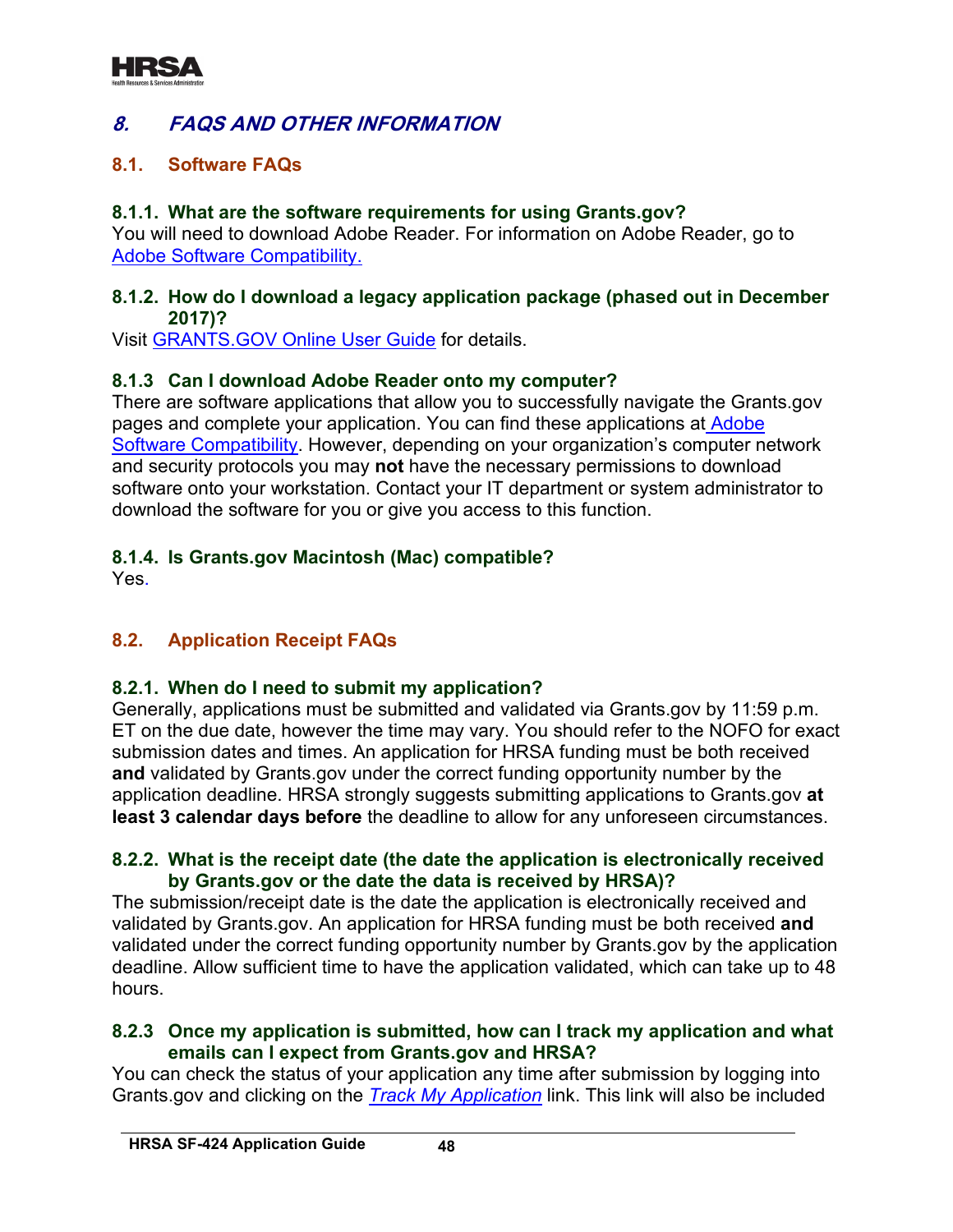

in the confirmation email that you receive from Grants.gov.

When you submit your application in Grants.gov, it is first received and then validated by Grants.gov. Typically, this takes a few hours but it may take up to 48 hours during peak volumes. You will receive four emails from Grants.gov.

The first will confirm receipt of your application by the Grants.gov system ("Received"). The second will indicate that the application has either been successfully validated ("Validated") by the system before transmission to HRSA or has been rejected due to errors ("Rejected with Errors"). An application for HRSA funding must be both received **and** validated under the correct funding opportunity number by Grants.gov by the application deadline.

Subsequently, HRSA will download the application upon successful validation of your application by Grants.gov. The status of the application will then change to "Received by Agency" after successful validation and you will receive a third email from Grants.gov.

HRSA will process the application to ensure that it has been submitted for the correct funding opportunity number, along with the correct award number (if applicable) and recipient/applicant organization. This may take up to 3 business days. HRSA will assign a unique tracking number to your application which will be posted to Grants.gov. The status of your application will then be changed to "Agency Tracking Number Assigned" and you will receive a fourth email from Grants.gov.

• **NOTE:** Refer to FAQ 8.2.5 below for a summary of emails.

#### **8.2.4. If a resubmission is required due to technological problems encountered using the Grants.gov system and the closing date has passed, what should I do?**

You must **contact DGMO at HRSA**, within 5 calendar days from the closing date, via email at [Applicationwaivers@hrsa.gov](mailto:%20Applicationwaivers@hrsa.gov) and provide a detailed explanation. Your email must include the HRSA funding opportunity number, the name, address, and telephone number of the organization, the organization's UEI number, and the name and telephone number of the Project Director, as well as the Grants.gov Tracking Number (GRANTXXXXXXXX) assigned to your submission, along with a copy of the "Rejected with Errors" notification you received from Grants.gov.

Extensions for funding opportunity deadlines are only granted in the rare event of a natural disaster or validated technical system problem on the side of the Government that prevented a timely application submission. An application for HRSA funding must be both received **and** validated under the correct funding opportunity number by the application deadline.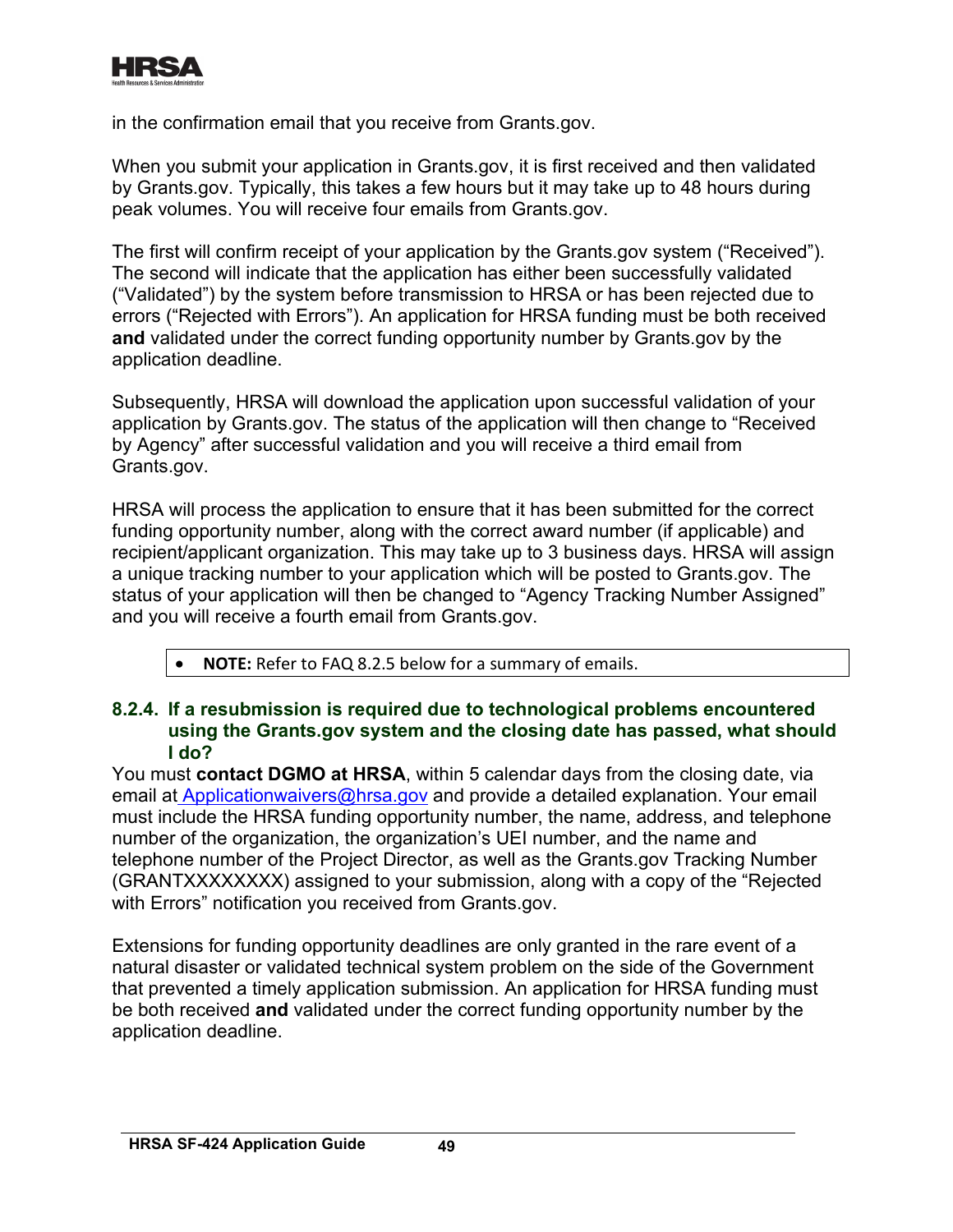

#### **8.2.5 Can you summarize the emails received from Grants.gov and identify who will receive the emails?**

| <b>Submission Type</b>   | <b>Subject</b>                                                  | <b>Timeframe</b>                   | <b>Sent By</b> | <b>Recipient</b> |
|--------------------------|-----------------------------------------------------------------|------------------------------------|----------------|------------------|
| Competing<br>Application | "Submission Receipt"                                            | Within 48<br>hours                 | Grants.gov     | <b>AOR</b>       |
|                          | "Submission Validation<br>Receipt" OR "Rejected<br>with Errors" | Within 48<br>hours                 | Grants.gov     | <b>AOR</b>       |
|                          | "Grantor Agency<br><b>Retrieval Receipt"</b>                    | Within hours<br>of second<br>email | Grants.gov     | <b>AOR</b>       |
|                          | "Agency Tracking<br>Number Assignment"                          | Within 3<br>business<br>days       | Grants.gov     | <b>AOR</b>       |

## <span id="page-51-0"></span>**8.3. Application Submission FAQ**

#### **8.3.1. How can I make sure that my electronic application is presented in the correct order for objective review?**

Follow the instructions provided in **Section 4** to ensure that your application is presented in the correct order and is compliant with all the requirements.

#### <span id="page-51-1"></span>**8.4. Grants.gov FAQs**

. [Frequently Asked Questions by Applicants](http://www.grants.gov/web/grants/applicants/applicant-faqs.html) For a list of frequently asked questions and answers maintained by Grants.gov, visit

through Grants.gov, visit <u>Training Documents and Videos for Grants.gov</u> Grants.gov offers several tools and numerous user guides to assist applicants who are interested in applying for grant funds. To view the many applicant resources available

#### <span id="page-51-2"></span>**8.5. Application Completeness Checklist**

- □ Have I read the NOFO and this *SF-424 Application Guide* thoroughly?
- $\Box$  Is my organization eligible to apply for the funding opportunity?
- $\Box$  Am I applying to the correct funding opportunity number?
- $\Box$  Is my proposed project responsive to the stated goals and objectives of the program as specified in the NOFO?
- $\Box$  Have I ensured my application does not exceed the ceiling amount specified in Section III of the NOFO?
- $\Box$  Have I completed all forms and attachments as requested in Section IV of the NOFO and this *Guide*?